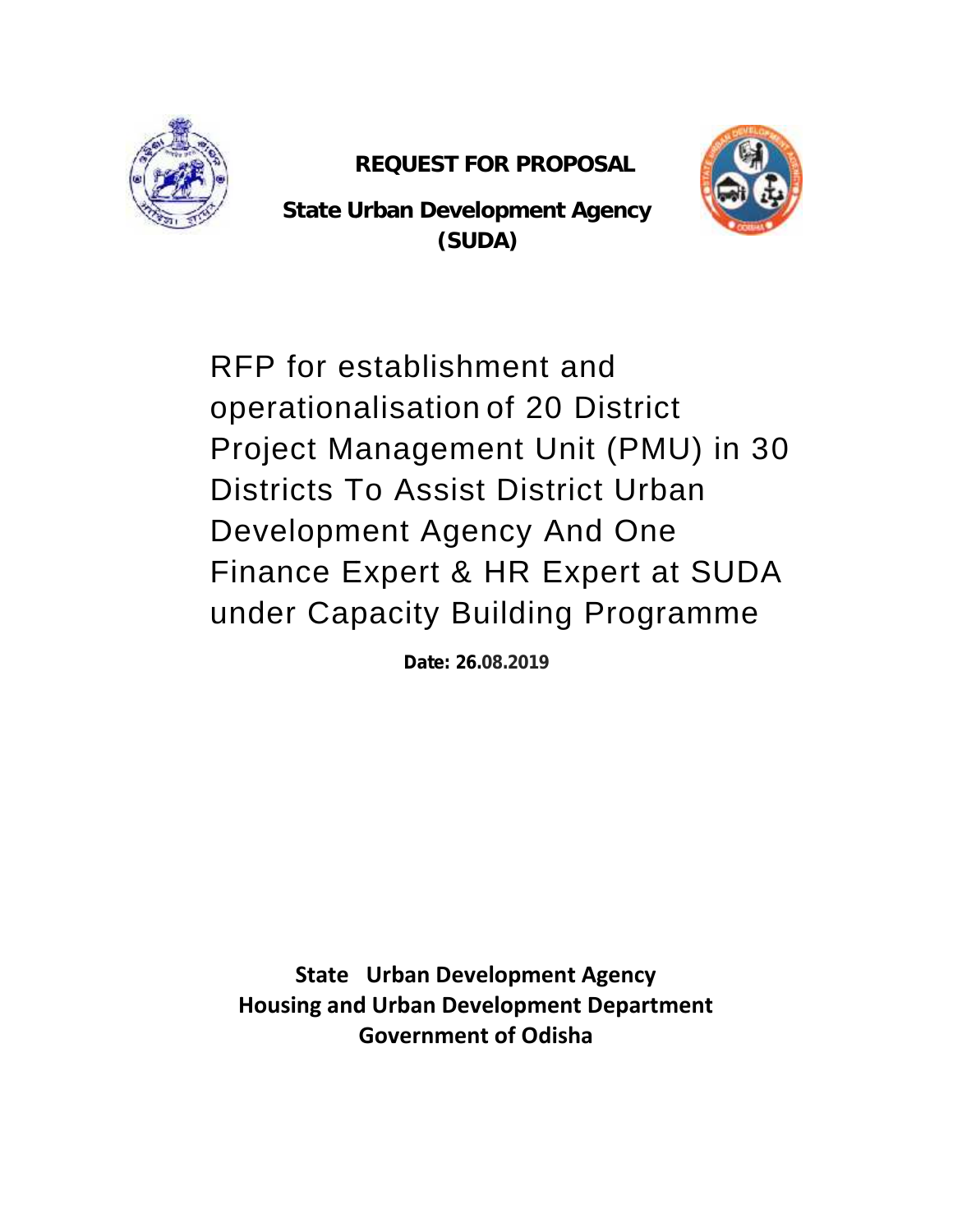### **Bid Identification No. 1786 dt.26.08.2019**

### **REQUEST FOR PROPOSAL (RFP) FOR**

**Consultancy for establishment and operationalisation of 20 District Project Management Unit (PMU) in 30 Districts to Assist District Urban Development Agency (DUDA) and one Finance Expert & HR expert at SUDA under Capacity Building Programme as per details in RFP Under Two Packages**. State Urban Development Agency (SUDA) on behalf of the Housing & Urban Development Department, Govt. of Odisha invites sealed proposals in double cover system (Cover-I : Technical Proposal & Cover – II : Financial Proposal) from intending eligible consultants separately for consultancy package detailed below :

| $\overline{\text{SI}}$<br>No. | Consultancy package                                                                                                                                                                                                                                                                                                                    | Cost of RFP<br>document<br>(Non<br>refundable) | Earnest<br>Money<br>Deposit | Assignment<br>period<br>(Month)                            |  |
|-------------------------------|----------------------------------------------------------------------------------------------------------------------------------------------------------------------------------------------------------------------------------------------------------------------------------------------------------------------------------------|------------------------------------------------|-----------------------------|------------------------------------------------------------|--|
|                               | <b>Establishment and</b><br>operationalisation of 20 District<br><b>Project Management Unit (PMU) in</b><br><b>30 Districts to Assist District</b><br><b>Urban Development Agency</b><br>(DUDA) and one Finance Expert &<br>HR expert at SUDA under Capacity<br><b>Building Programme as per details</b><br>in RFP Under Two Packages. | Rs.15,000/-                                    | Rs.5.00<br>lakh             | 24<br>(Twenty)<br>four)<br>Extendable<br>by $12$<br>months |  |

The complete RFP documents can be viewed / downloaded from the State Govt./SUDA portal www.urbanodisha.gov.in and www.sudaodisha.org from **27.08.2019 (10.00 hrs IST) to 10.09.2019 (17.00 hrs. IST).** RFP must be submitted through registered/ speed post/ courier or by hand only. SUDA will not assume any responsibility if any portion of the RFP document is excluded or modified in the downloaded document. Bidding in joint venture / consortium is not allowed. A Bidder can submit offer for all packages but can be considered for award of Maximum one package.

The authority reserves the right to reject any or all the bids without assigning reason thereof.

Further details are available in the State Govt./SUDA portal www.urbanodisha.gov.in & www.sudaodisha.org

**ADDITIONAL DIRECTOR, SUDA**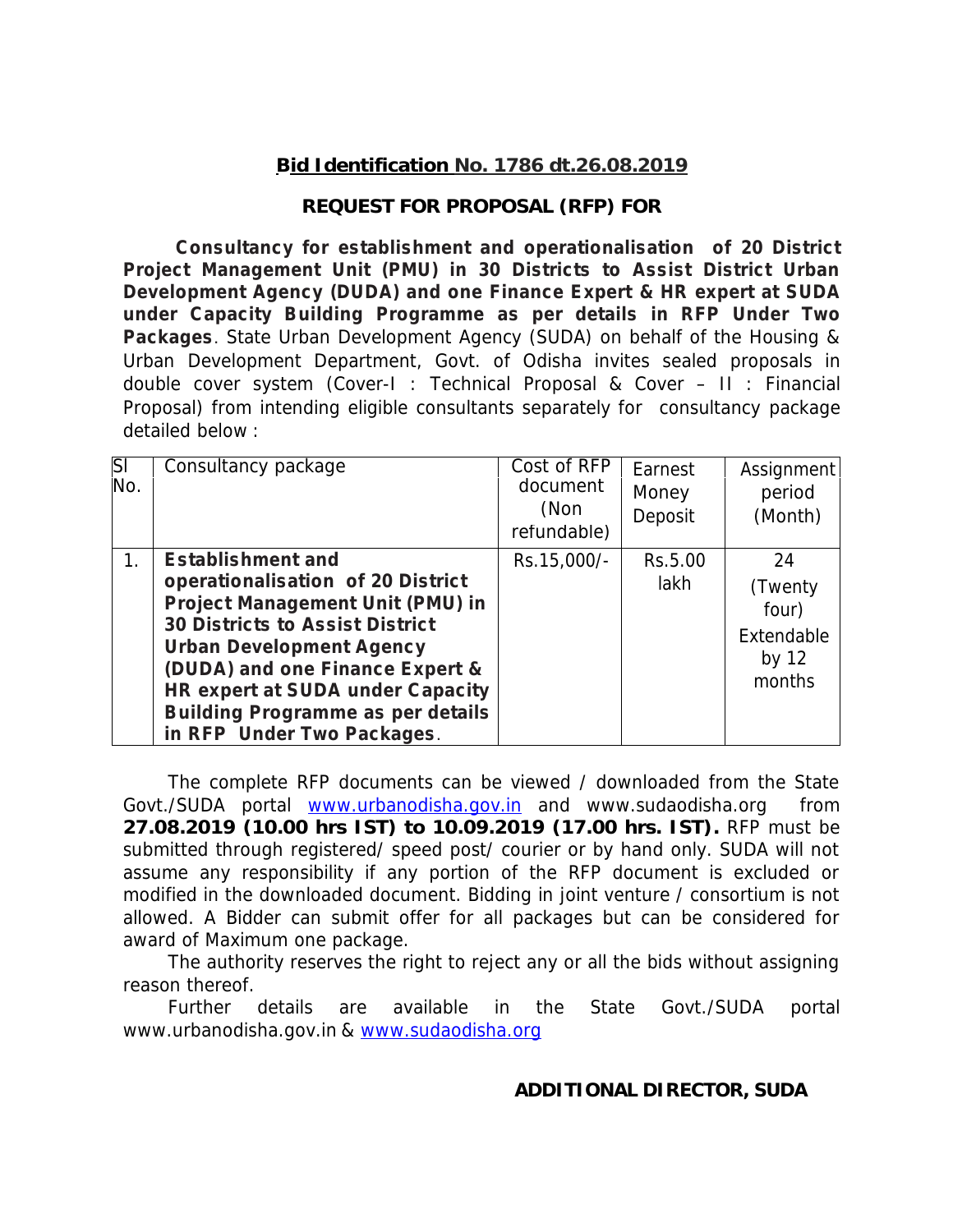### **Invitation for Bid**

#### **RFPNo:1786**

### Bhubaneswar, Dated: 26<sup>th</sup> August, 2019.

Sealed proposals are invited by the State Urban Development Agency (SUDA), Housing and Urban Development Department from amongst consultancy firms/ agencies for **establishment and operationalisation for establishment and operationalisation of 20 District Project Management Unit (PMU) in 30 Districts to Assist District Urban Development Agency (DUDA) and one Finance Expert & HR Expert at SUDA under Capacity Building Programme as per details at Annexure-A Under Two Packages**.The contract is for a period of Two years and can be extended for additional one year. The Firm to be selected on Quality and Cost Based Selection (QCBS) process. The bidders have to submit a Technical and Financial proposal Package wise for both the packages. However maximum one Package can be awarded to single bidder. Further details of the services requested are provided in the various annexure enclosed with this letter.<br>1. Completed Proposal for the work in prescribed format shall b services requested are provided in the various annexure enclosed with this letter.

- 1. Completed Proposal for the work in prescribed format shall be received up to **, September'2019 up to 1 PM.**
- 2. The sealed proposals can be sent well in advance by registered post or speed post or in person to the**State Urban Development Agency (SUDA), H & UD Department ,Govt. of Odisha, Adjacent to Bhubaneswar Municipal Corporation Office, Vivekanand Marg, Bhubaneswar , PIN: 751014 ,Email : sudaodisha1990@gmail.com** Bidders can also submit proposal by hand to above office for which necessary gate pass can be issued for submission of offer.
- 3. The Proposal received shall be opened on **<sup>10</sup>t hSept., 2019 itself at 4 P.M**. in the presence of representatives of bidders. Bidders are requested to ensure presence of their representative at the time of opening of the bid, who must submit an authorization letter from the bidder.
- 4. This RFP includes the following documents:
	- i. This Letter of Invitation
	- ii. Instructions to Bidders (see Annexure I)
	- iii. Data Sheet and Check List (see Annexure II)
	- iv. Technical Proposal Standard Forms (see Annexure III)
	- v. Financial Proposal Standard form (see Annexure—IV)
	- vi. Terms of Reference(ToR) (see Annexure V)
	- vii. Standard Contract Document (see Annexure VI)
	- viii. Bank Guarantee Format for Performance (see Annexure VII)
	- ix. Details of PMU (Annexure  $-$  A)
- 5. While all information/data given in the RFP are, to the best of the Client's knowledge accurate within the consideration of scope of the proposed contract, the Client holds no responsibility for accuracy of information and it is the responsibility of the Bidder to check the validity of information/data included in this document.
- 6. The Client reserves the right to cancel the entire bid process or part of it, at any stage without assigning any reason thereof.

Interested Bidders may obtain further information from the office of the Additional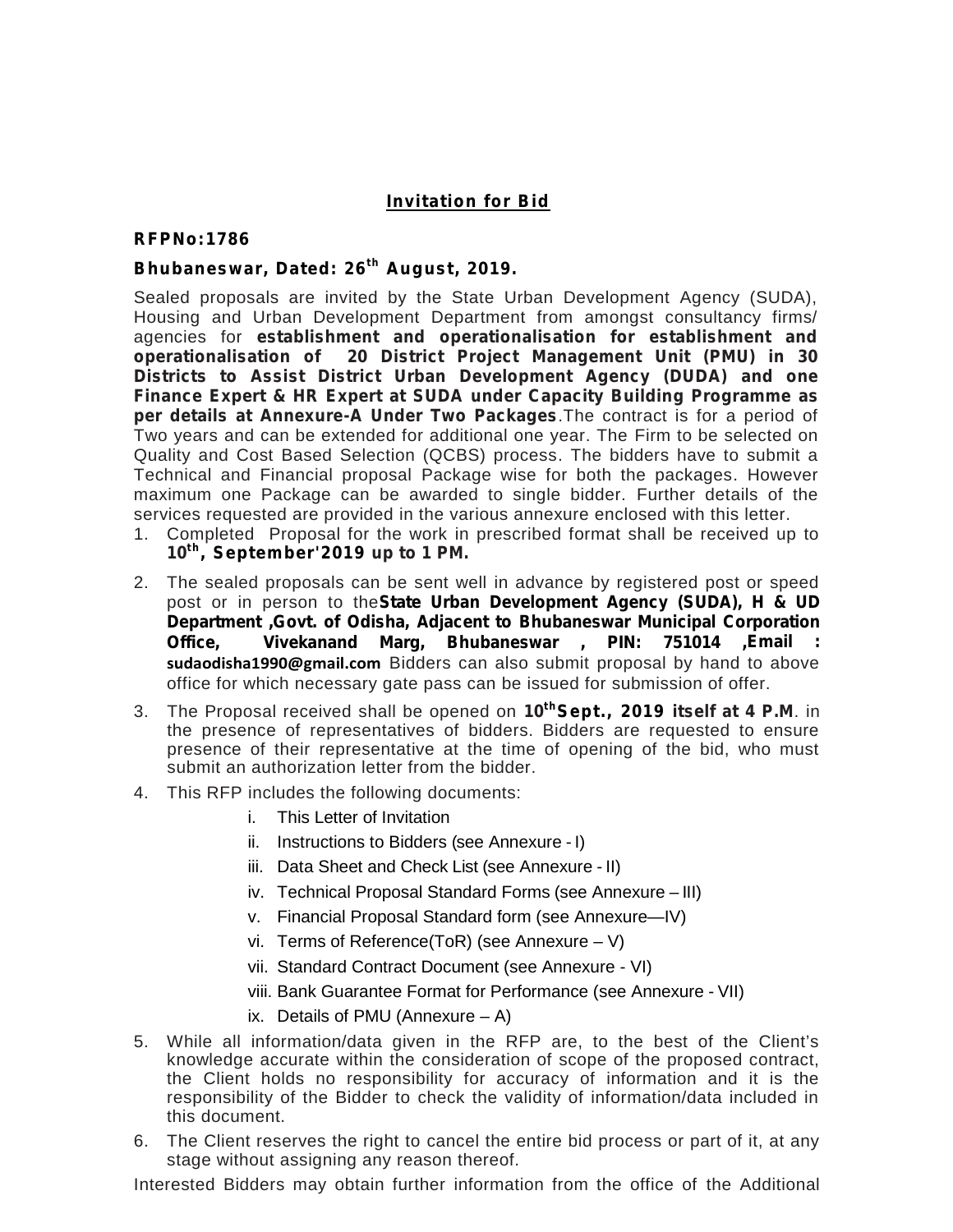Director, SUDA, H & UD Dept., Odisha via Tel. 0674-2432317, e-mail **sudaodisha1990@gmail.com** .

Additional Director, SUDA,H & UD Dept., Govt. of Odisha

### **Annexure – I**

### **Instructions to Bidders**

### **1. Introduction**

- 1.1. These instructions should be read in conjunction with information specific to the consulting services contained in the Covering Letter, Data Sheet and accompanying documents.
- 1.2. The bidder to submit Technical and Financial Proposal and selection shall be based on QCBS. Bidder can submit offer for both the Packages but can be awarded maximum one Package.
- 1.3. The Bidder shall bear all costs associated with the preparation and submission of its proposal and contract negotiation.
- 1.4. The Client is not bound to accept any proposal, and reserves the right to annul the selection process at any time prior to award of contract without thereby incurring any liability to the bidder.
- 1.5. In no case, sub-letting of "overall works" would be accepted.

### **2. Eligible Bidder**

- 2.1 In this case, the eligible Bidder is an institute of reputes/center of excellence/consultancy firm having experience of successfully executing at least one similar project for at least 1 year (operation of PMU/ PMC/ SLTCs/ PIU/ CLTC/ECT for any Govt. Project) with annual contract value of the project awarded being not less than Rs. 100 lakh.
- 2.2 Agencies which are not having experience in handling similar assignments CAN NOT participate in the bidding process.
- 2.3 Bidders shall provide evidence of their experience in handling similar projects for establishment & operationalization of PMUs/PIUs/PMCs/SLTCs/CLTCs/ Ect..
- 2.4 The bidders must have at least 100 persons in their payroll as full time/contractual employees as on  $31<sup>st</sup>$ March, 2019.
- 2.5 "Average" last 3 years Annual consultancy turnover of the bidder should be more than Rs 7.0 Cr during last 3 financial years.
- 2.6 No Joint/Consortium bid is permitted.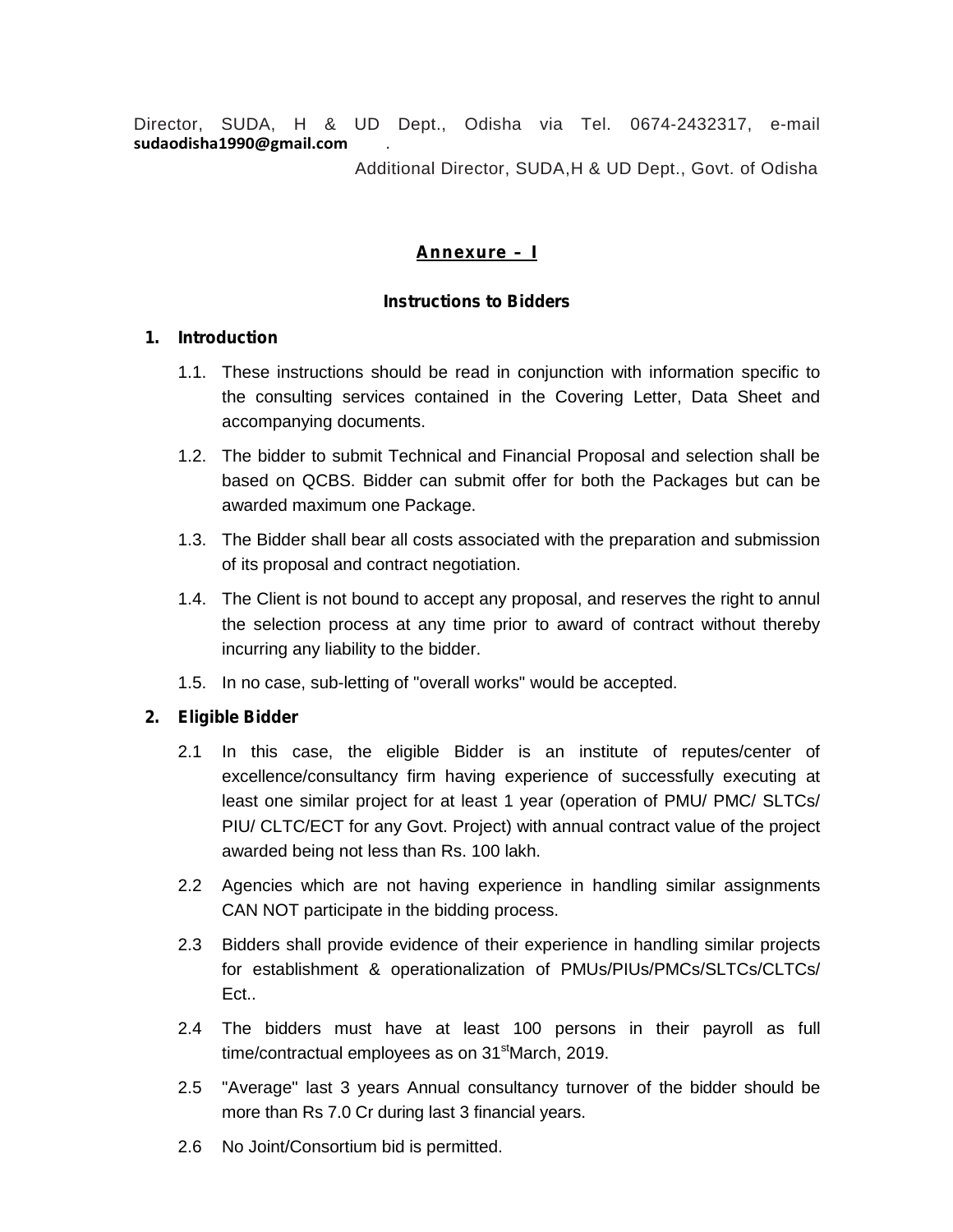2.7 The bidder must have an office in Bhubaneswar or to furnish an undertaking to open an office if selected to coordinate with SUDA.

### **3. Conflict of Interest**

Conflict of interest exists in the event of: (i) conflicting assignments, typically monitoring and evaluation/environmental assessment of the same project by the eligible Bidder; (ii) Agencies or institutions who have a business or family relation with the Client directly or indirectly; and (iii) practices prohibited under the anticorruption policy of the Government of India and Government of Odisha.

### **4. Disclosure**

- 4.1 Bidders have an obligation to disclose any actual or potential conflict of interest. Failure to do so may lead to disqualification of the Bidder or termination of its Contract.
- 4.2 Bidders must disclose if they are or have been the subject of any proceedings (such as blacklisting) or other arrangements relating to bankruptcy, insolvency or the financial standing of the Bidder, including but not limited to appointment of any officer such as a receiver in relation to the Bidder's personal or business matters or an arrangement with creditors, or of any other similar proceedings.
- 4.3 Bidders must disclose if they have been convicted of, or are the subject of any proceedings relating to:
	- a) a criminal offence or other serious offence involving the activities of a criminal organisation, or where they have been found by any regulator or professional body to have committed professional misconduct;
	- b) Corruption including the offer or receipt of an inducement of any kind in relation to obtaining any contract;
	- c) Failure to fulfill any obligations in any jurisdiction relating to the payment of taxes or social security contributions.

### **5. Anti-corruption Measure**

- 5.1 Any effort by Bidder(s) to influence the Client in the evaluation and ranking of technical Proposals, and recommendation for award of Contract, may result in the rejection of the Proposal.
- 5.2 A recommendation for award of Contract shall be rejected if it is determined that the recommended Bidder has directly, or through an agent, engaged in corrupt, fraudulent, collusive, or coercive practices in competing for the contract in question. In such cases H & UD Dept. shall blacklist the Bidder either indefinitely or for a stated period of time, disqualifying it from participating in any H & UD Dept. related bidding for the said period.

### **6. Clarification on Provisions of the RFP Document**

Interested Bidders may seek clarification on any of the provisions in the RFP document through e-mail to **sudaodisha1990@gmail.com** addressed to the Client's Representative. Such requests for clarification shall be entertained up to **5 th Sep,**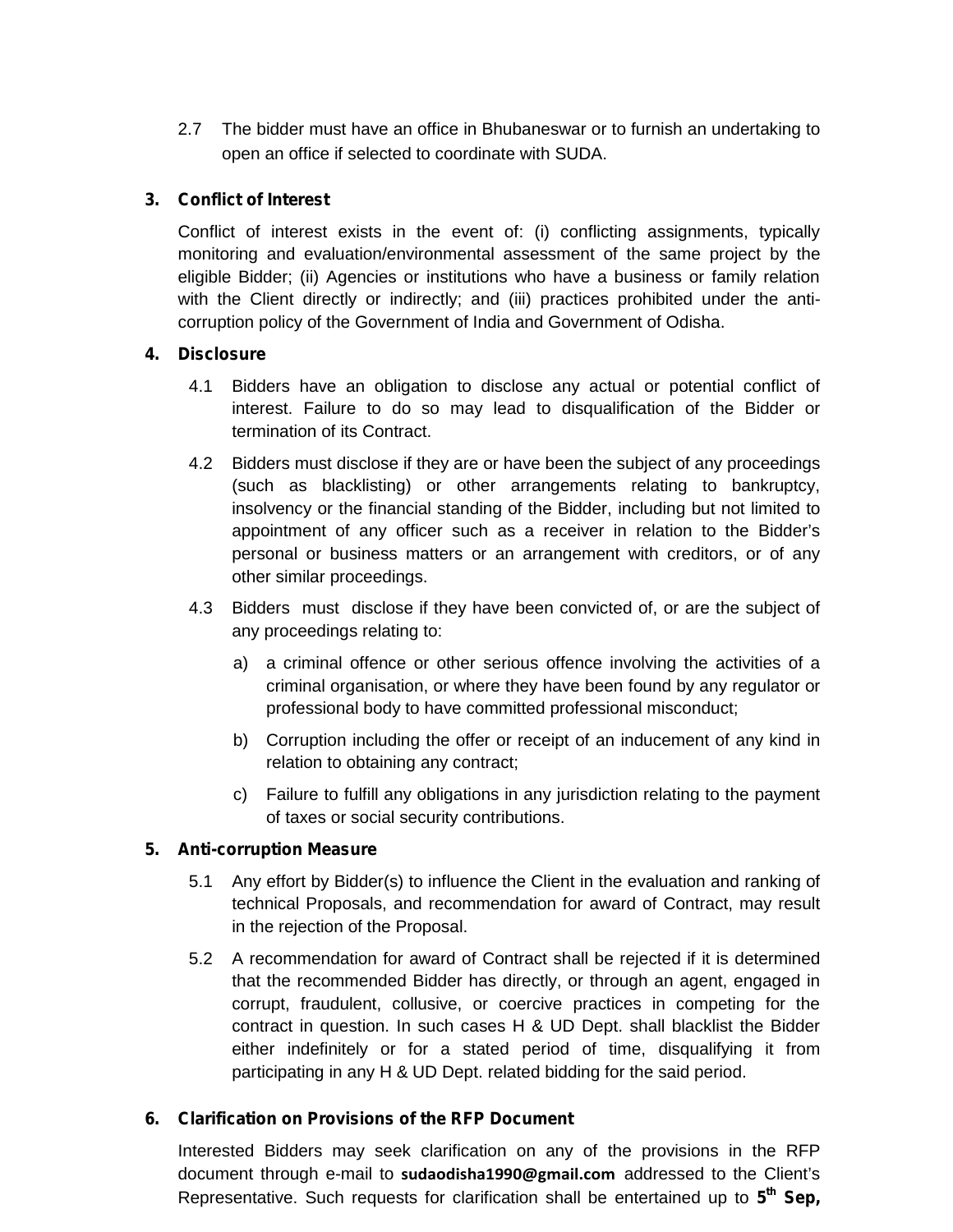**2019.** Response to all clarifications shall be hosted in web site which the prospective bidders may check within 7 days.

### **7. Pre-Bid Conference**

Besides requesting clarification through e-mail, interested bidders can also clarify their queries by participating in the pre-bid conference, The Client shall organize a Pre-Bid Conference on Date: **5 th Sep, 2019, Time:11.00A.M,** Place: Conference Hall , SUDA .Interested prospective Bidders may attend.

### **8. Amendment of the RFP document**

- 8.1 At any time before submission of Proposals, the Client may amend the RFP by issuing an addendum through e-mail and webhosting in the H & UD Dept. website i.e. urbanodisha.gov.in.
- 8.2 Any such addendum will be binding on all the Bidders.
- 8.3 To give Bidders reasonable time in which to take an addendum into account in preparing their Proposals, the Client may, at its discretion, extend the deadline for the submission of the Proposals.

### **9. Language of Proposals**

The Proposal and all related correspondence exchanged between the Bidder and the Client shall be written in the English language. Supporting documents and printed literature that are part of the Proposal may be in another language provided they are accompanied by an accurate translation of the relevant passages in English with self-certification for accuracy, in which case, for the purposes of interpretation of the Proposal, the translated version shall govern.

### **10. Cost of bidding**

The Bidder shall bear all costs associated with the preparation and submission of its Proposal. The Client shall not be responsible or liable for those costs, regardless of the conduct or outcome of the bidding process.

### **11. Taxes**

The Bidder may be subject to taxes (such as: fringe benefit tax, value added or sales tax, service tax, duties, etc.) on amounts payable by the Client under the Contract , which are to be borne by the bidder.

### **12. Submission of Proposal**

- 12.1 Proposals must be received before the deadline specified in the Data Sheet.
- 12.2 Proposals must be submitted to the address specified on the Data Sheet and delivered on or before the time specified in the Data Sheet.

### **13. Documents comprising the Proposal**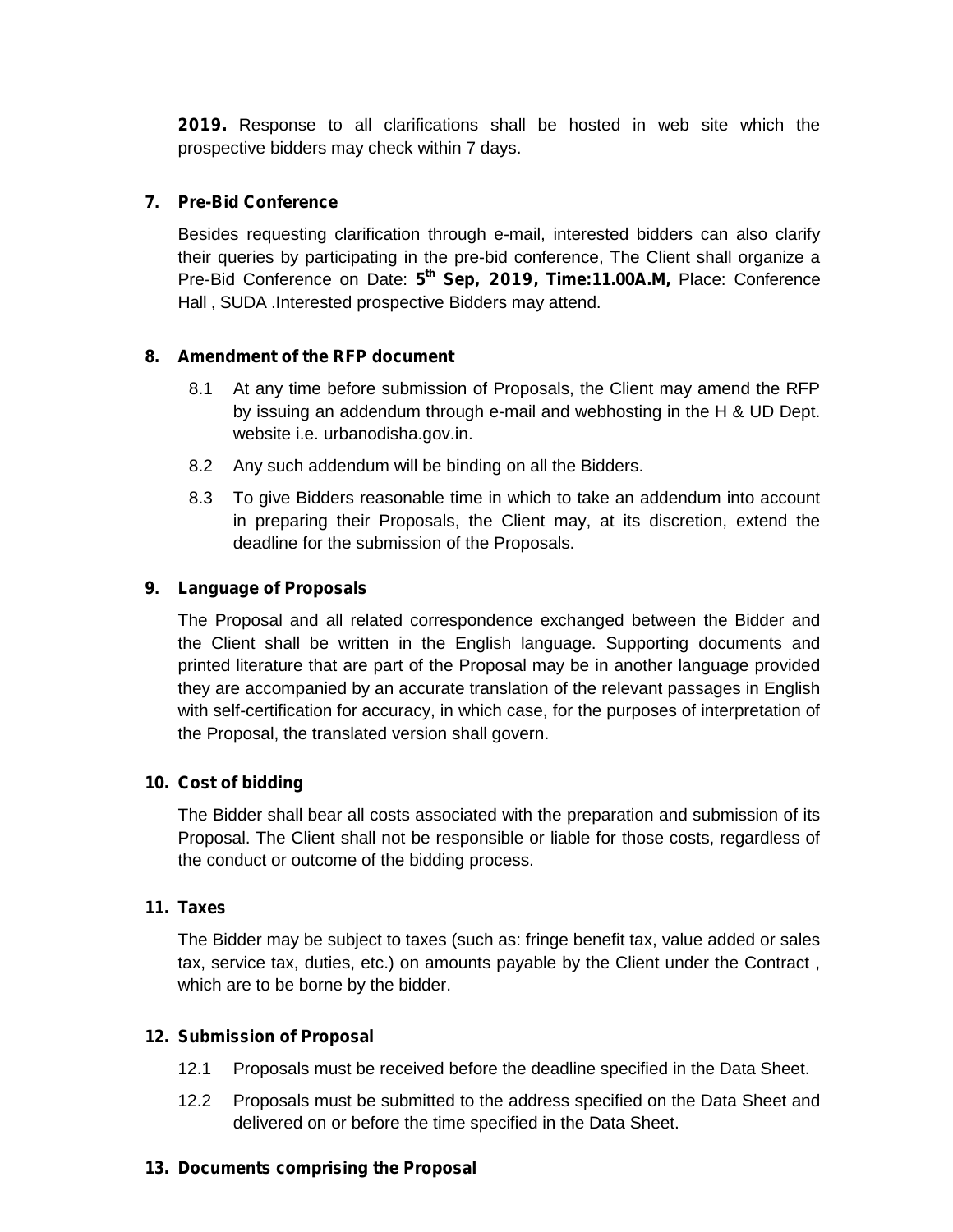Bidders shall submit one sealed envelope, containing the Technical and Financial Proposal package wise. The Technical Proposals will be opened at the date and time specified in the Data Sheet.

### **14. Proposal validity**

.

- 14.1 Proposals shall remain valid for the period specified in the Data Sheet commencing with the deadline for submission of Technical Proposals as prescribed by the Client.
- 14.2 A Proposal valid for a shorter period shall be considered non- responsive and will be rejected by the Client.

#### **15. Format and Signing of Proposals**

- 15.1 A Technical and Financial Proposal (original) for each package as mentioned in the Data Sheet shall be submitted in the prescribed format attached with this RFP document at *Annexure- III & Annexure-IV.*
- 15.2 The original Proposal shall be signed by a person duly authorized to sign on behalf of the Bidder. The name and position of the person signing the authorization must be typed or printed below the signature. All pages of the Technical Proposal shall be signed by the person signing the Proposal.
- 15.3 Any interlineations, erasures, or overwriting shall be valid only if signed or initialed by the person signing the Proposal.

### **16. Deadline for Submission of Proposals**

The Client may, at its discretion, extend the deadline for the submission of the Proposal by amending the RFP, in which case all rights and obligations of the Client and Bidders subject to the previous deadline shall thereafter be subject to the deadline as extended.

#### **17. Late Proposals**

The Client will not consider any Proposal that arrives after the deadline prescribed by the Client for submission of Proposals in the Data Sheet. Any Proposal received after the respective deadline for submission shall be declared late, rejected, and returned unopened to the Bidder.

#### **18. Evaluation of Offers:**

Bids received and found valid will be evaluated by CLIENT to ascertain the best evaluated bid in the interest of CLIENT for project services under this document. The Bidder should take enough care to submit all the information sought by CLIENT in the desired formats. The bids are liable to be rejected if information is not provided in the desired formats, however CLIENT reserves right to seek any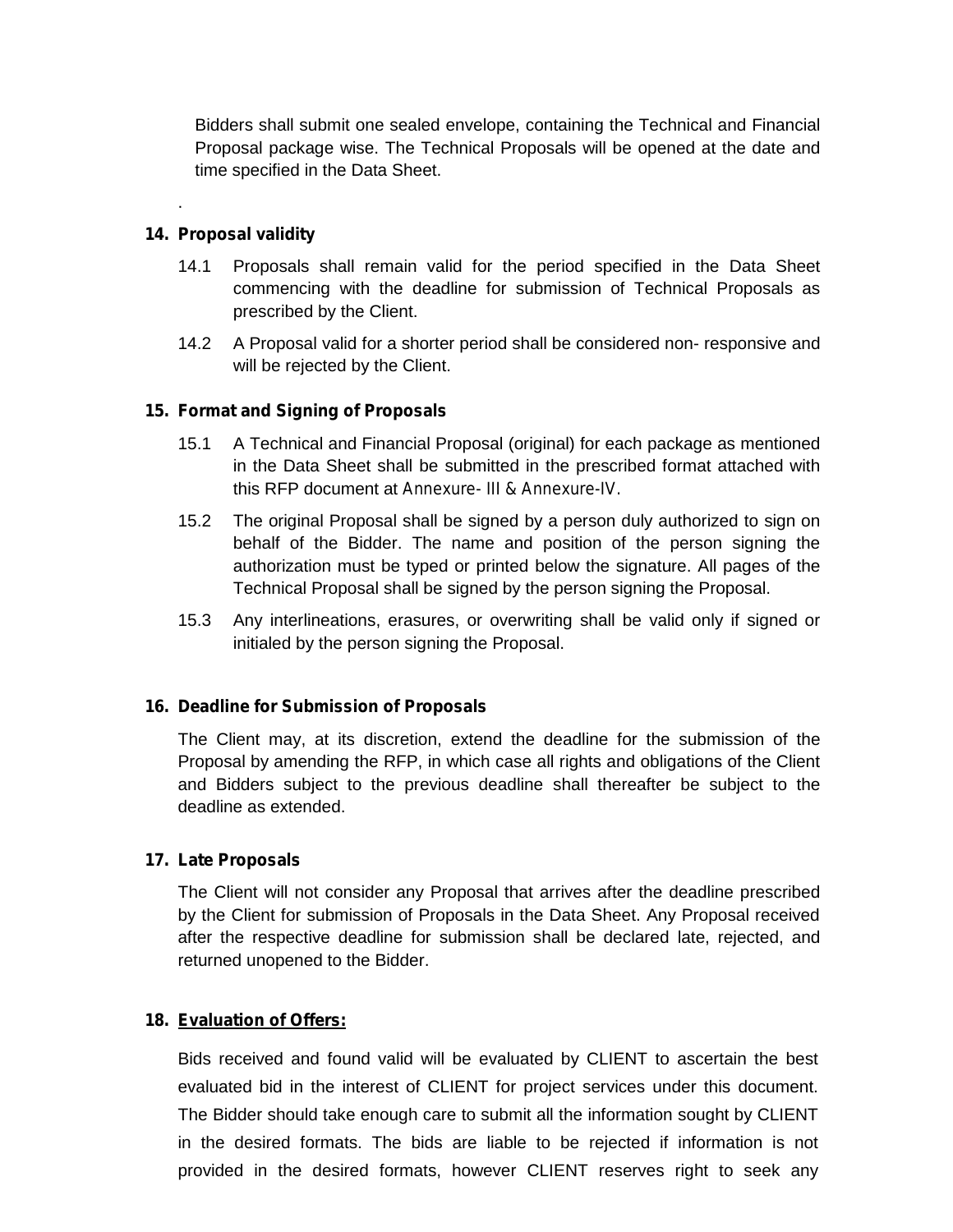clarification from any bidder if it so desires. The proposals, in general, shall be evaluated using the following criteria:

Technical evaluation of the eligible bid would be carried out applying the evaluation criteria specified below. For all the 2 packages a single technical bid shall be given but separate price bid for each package. Each responsive and eligible technical bid will be attributed a technical score as per following breakup:

| SN | Main Criteria<br>and Weights *<br>out of Total<br>100 marks               | Sub Criteria                                                                                                                                                                                                                                         | Maxm.<br><b>Marks</b> |
|----|---------------------------------------------------------------------------|------------------------------------------------------------------------------------------------------------------------------------------------------------------------------------------------------------------------------------------------------|-----------------------|
| 1. | Institutional<br>Strength - 10                                            | (a) Quality of OWN Faculty/ Expert/<br>Technical Support in (field of Planning/<br>M&E/ Project Engg) domain. Qualification<br>mark<br>(For M.tech /MSC/MBA -01 mark and<br><b>B.Tech /Graduation</b><br>0.5 mark each subject to maximum 5<br>mark) | 05                    |
|    | marks                                                                     | b) Number of OWN Faculty/ Expert/<br>Technical Support (In field of Planning/<br>M&E/ Project Engg) domain.<br>(1 mark for each Faculty/Expert subject<br>to maximum 05 mark)                                                                        | 05                    |
| 2. | Similar Experience<br>(In field of<br>Government<br>Projects)             | <b>Total Number of Assignment</b><br>(1 mark for each project subject to<br>maximum 10 mark)                                                                                                                                                         | 10                    |
|    | (Establishment and<br>operationalization<br>of PMU/PIU/<br>PMC/SLTC/CLTC- | Total Duration of Assignment (in years)<br>(1 mark for each year subject to maximum<br>10 mark)                                                                                                                                                      | 10                    |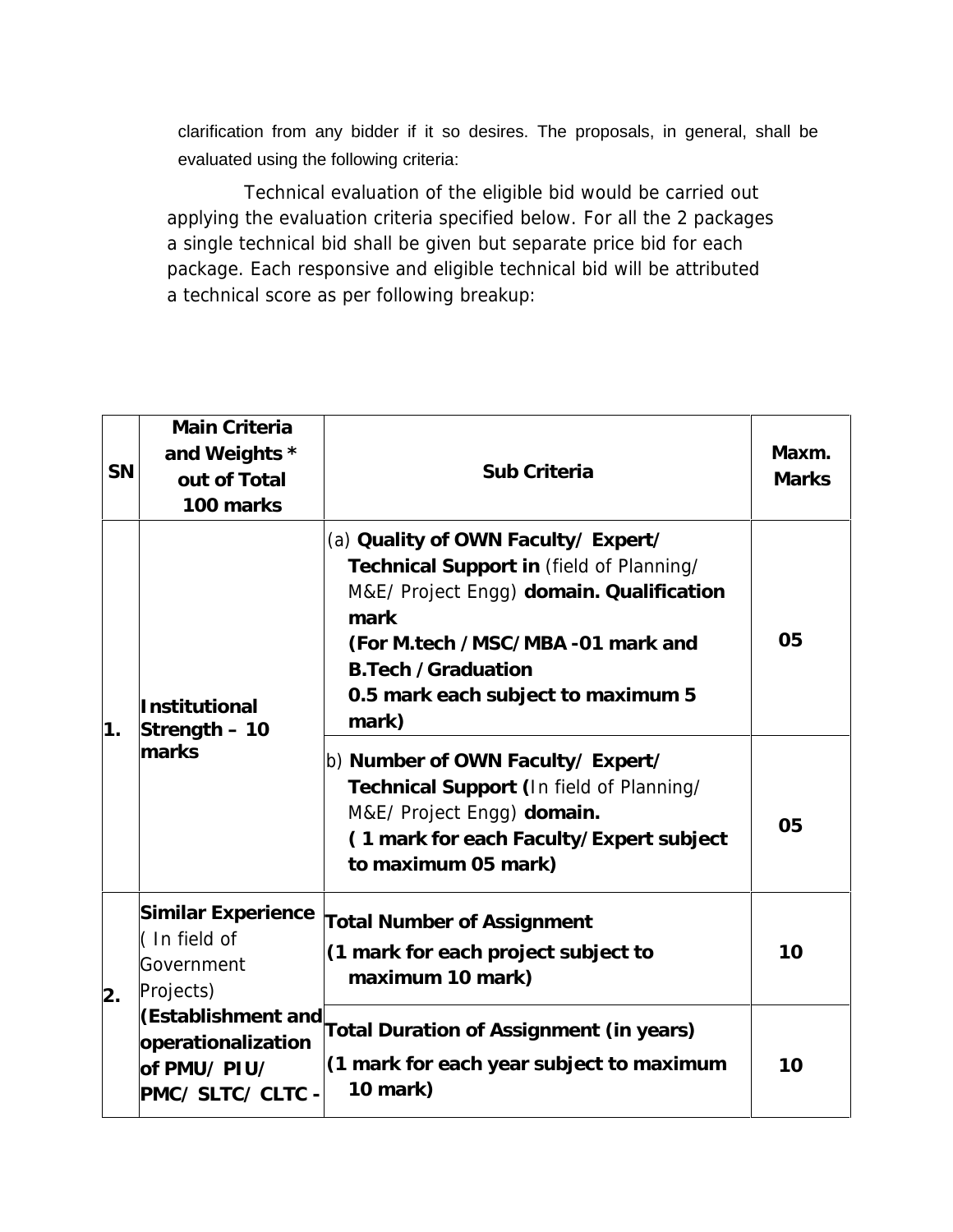|    | in last 5 years up<br>to 31 <sup>st</sup> March<br>2019-30 marks | Total Value of Assignment (in INR)<br>(1 mark for every Rs. 50 Lakh subject to<br>maximum 10 mark)                                   | 10 |
|----|------------------------------------------------------------------|--------------------------------------------------------------------------------------------------------------------------------------|----|
|    | Consultancy (of 5<br>Best Projects in                            | Experience in other Total Duration of Assignment (in years)<br>(1 mark for every year of Consultancy<br>subject to maximum 5 mark)   | 05 |
| 3. | last 5 years up to<br>31 <sup>st</sup> March 2019)-<br>10 marks  | Total Value of Projects (in INR)<br>(1 mark for each Rs 2.00 Crore subject to<br>maximum 5 Mark)                                     | 05 |
| 4. | CVs of 5<br>professionals<br>(Team Lead), who                    | Qualification<br>M.tech /MSC/MBA- 2 marks, B.tech /<br>Graduate-1 mark for each CV.                                                  | 10 |
|    | offered for the<br>package - 25<br>marks                         | are proposed to be Years of Experience<br>Above 5 years - 1 marks, above 7 years -<br>02 marks above 9 years - 3marks for each<br>CV | 15 |
| 5. | Methodology                                                      | Appreciation of the project and response to<br>the ToR                                                                               | 10 |
|    | including<br>Management Plan<br>25                               | Methodology including work plan and<br>proposed management plan                                                                      | 10 |
|    |                                                                  | Provisions to secure and retain professionals                                                                                        | 05 |

The bidders with technical bid score of at least 70% will be considered technically qualified for further process.

The price bids of technically qualified bidders will only be opened for financial evaluation.

**Quality and Cost Based Selection (QCBS)** method will be followed during the overall selection process. Based on the evaluation of technical proposal, the technically qualified bidders shall be ranked highest to lowest Technical Score**(ST)** in accordance to the marks obtained during the technical evaluation stage. **There shall be `70% weightage to technical score and 30% weight age to financial score.**

The individual bidder's financial score **(SF)** will be evaluated as per the formula given below:

**SF= [Fmin / Fb] \* 100** (rounded off to 2 decimal places)

where,

**SF**= Normalized financial score of the bidder under consideration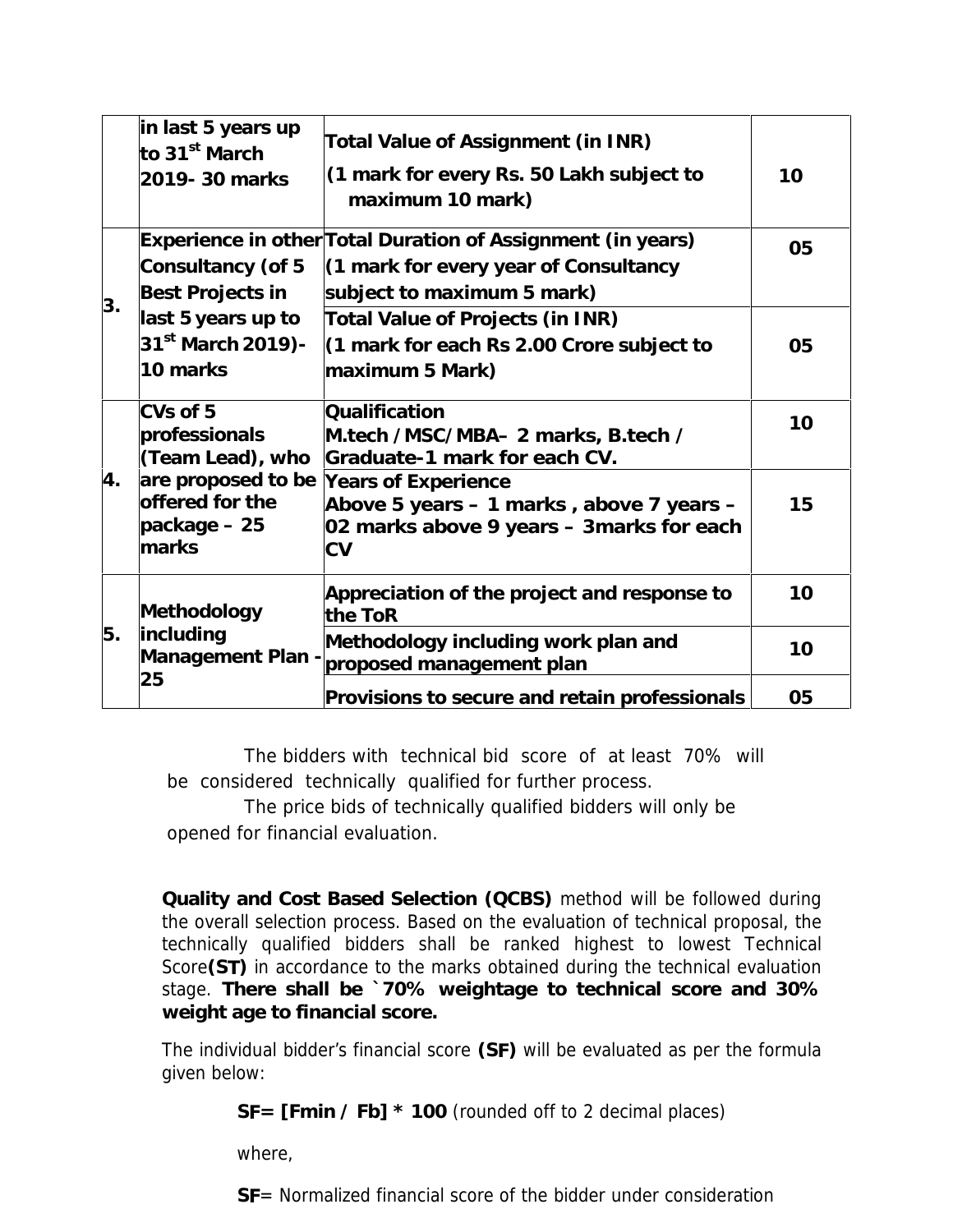**Fmin**=Minimum financial quote among the technically qualified bidders

**Fb=** Financial quote of the bidder under consideration

**Combined Score (S) = ST \* 0.7 + SF \* 0.3**

Where  $ST = Technical score$  score secured by the bidder. Where  $SF =$ Financial score secured by the bidder. The bidder securing the highest evaluated **Combined Score(S)** will be awarded the contract observing due procedure.

**The evaluation shall be done PACKAGE wise in order of Package-I & Package-II. Maximum 1 Package can be ordered to a single bidder. The bidder becoming successful bidder in package-I then his price bid for Package-II will not be opened.**

### **19. Presentation:**

The consultant will have to make a presentation to CLIENT. The presentation shall detail the appreciation of the project, approach and methodology, proposed organizational structure, work program, implementation strategy, provisions to secure and retain professionals. The objective of presentation is to enable CLIENT to evaluate the consultant regarding their understanding and preparedness for the assignment. Clarifications, if any, as required by CLIENT will also be discussed. The date and venue of presentation will be decided by CLIENT and intimated on the day of opening of bid or otherwise at least one week in advance.

### **20. Client's Right to Accept any Proposal, and to Reject any or all Proposals**

The Client reserves the right to accept or reject any Proposal, and to annul the bidding process and reject all Proposals at any time prior to Contract award, without thereby incurring any liability to the Bidders.

### **21. Award of Contract Notification**

Prior to the expiration of the Proposal validity period, the Client shall notify the successful Bidder, in writing, that its Proposal has been accepted. At the same time, the Client shall notify all other Bidders of the results of the bidding.

21.2 Until a formal Contract is prepared and executed, the notification of award shall constitute a binding Contract.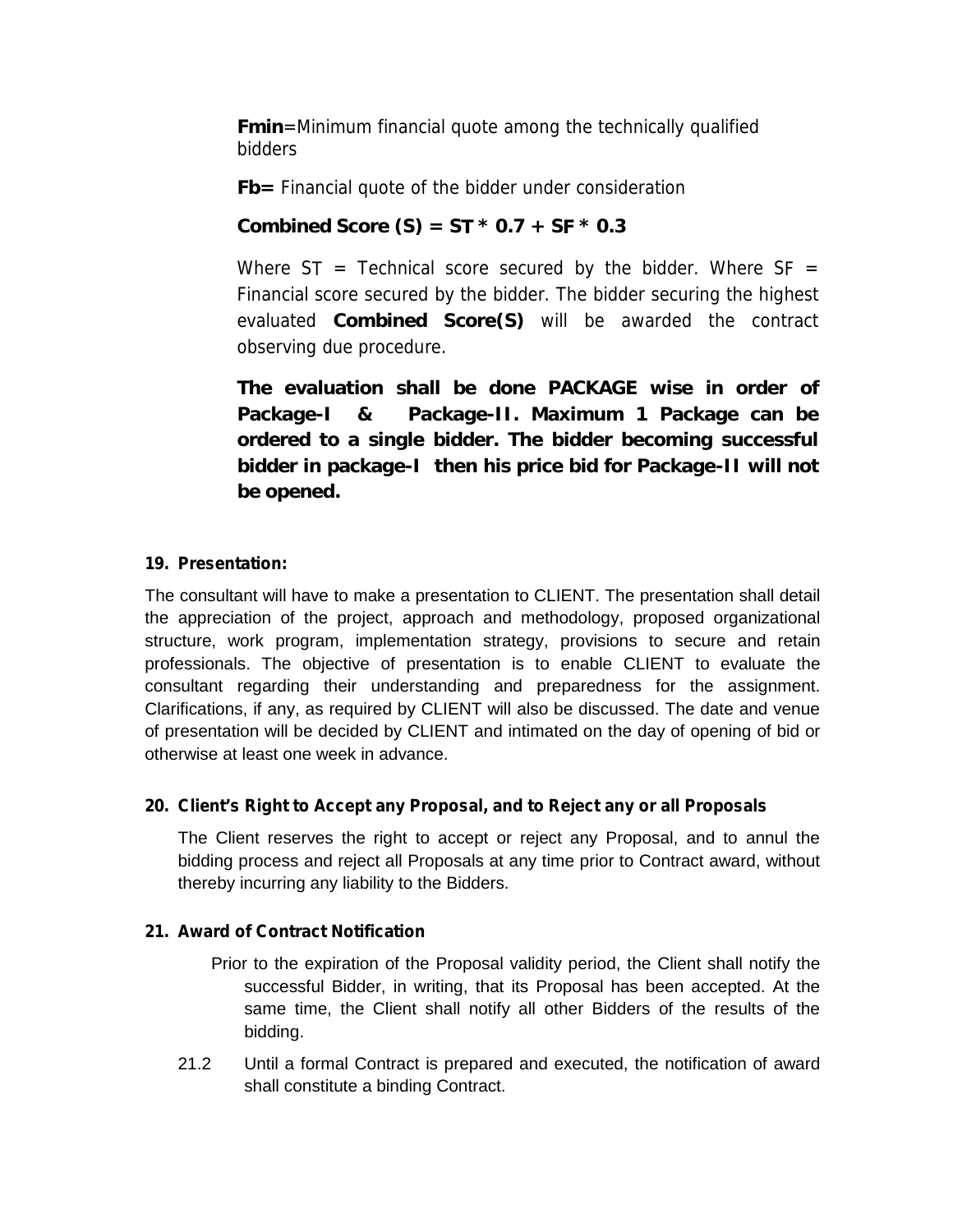### **22. Negotiations/Clarifications**

The successful Bidder will be informed in writing of the date, place and time for negotiations/clarifications, if any. Representatives conducting negotiations on behalf of the Bidder must have written authority to negotiate and conclude a Contract.

### **23. Signing of Contract**

- 23.1 After notification, the Client shall communicate to the successful Bidder to sign the Contract. Standard Contract Document (see Annexure - V)
- 23.2 Pursuant to negotiations, the successful Bidder shall sign, date, and return the Contract, along with necessary supporting documents, to the Client.
- 23.3 All formalities of negotiation and signing of contract will be completed within Fifteen (15) days of notification of award.

### **Annexure – II**

### **Data Sheet and Check List**

### **A. Data Sheet:**

| 1.<br>2. | Title of Consulting Service: establishment and operationalisation of 20 District<br>Project Management Unit (PMU) in 30 Districts to Assist ULBS & District Urban<br>Development Agency (DUDA) and one Finance Expert & HR Expert at SUDA<br>under Capacity Building Programme for a period of 2 years and extendable<br>further one year.<br>Name of the Client: SUDA, Housing & Urban Development Department, Govt. of<br>Odisha    |
|----------|---------------------------------------------------------------------------------------------------------------------------------------------------------------------------------------------------------------------------------------------------------------------------------------------------------------------------------------------------------------------------------------------------------------------------------------|
| 3.       | Method of selection: Quality And Cost Based Selection (QCBS) through bids from<br>consultancy firms/ agencies.                                                                                                                                                                                                                                                                                                                        |
| 4.       | Selection of consultancy firm/agency: The bidders have to submit the technical<br>Proposal giving their credentials, experience, financial status as per technical proposal<br>form given at Annexure – III (Single Proposal for both Packages) & Financial proposal<br>as per Annexure – IV (Separate proposal for both Packages). The evaluation shall be<br>made as per evaluation criteria specified at Annexure - I (Clause-18). |
| 5.       | Details of Name of the Districts and number of Professional required for which PMUs<br>are to be established:                                                                                                                                                                                                                                                                                                                         |
|          | As per details at ANNEXURE-A                                                                                                                                                                                                                                                                                                                                                                                                          |
| 6.       | Technical proposal to be submitted: YES, as per format given at annexure -III along<br>with all supporting documents.                                                                                                                                                                                                                                                                                                                 |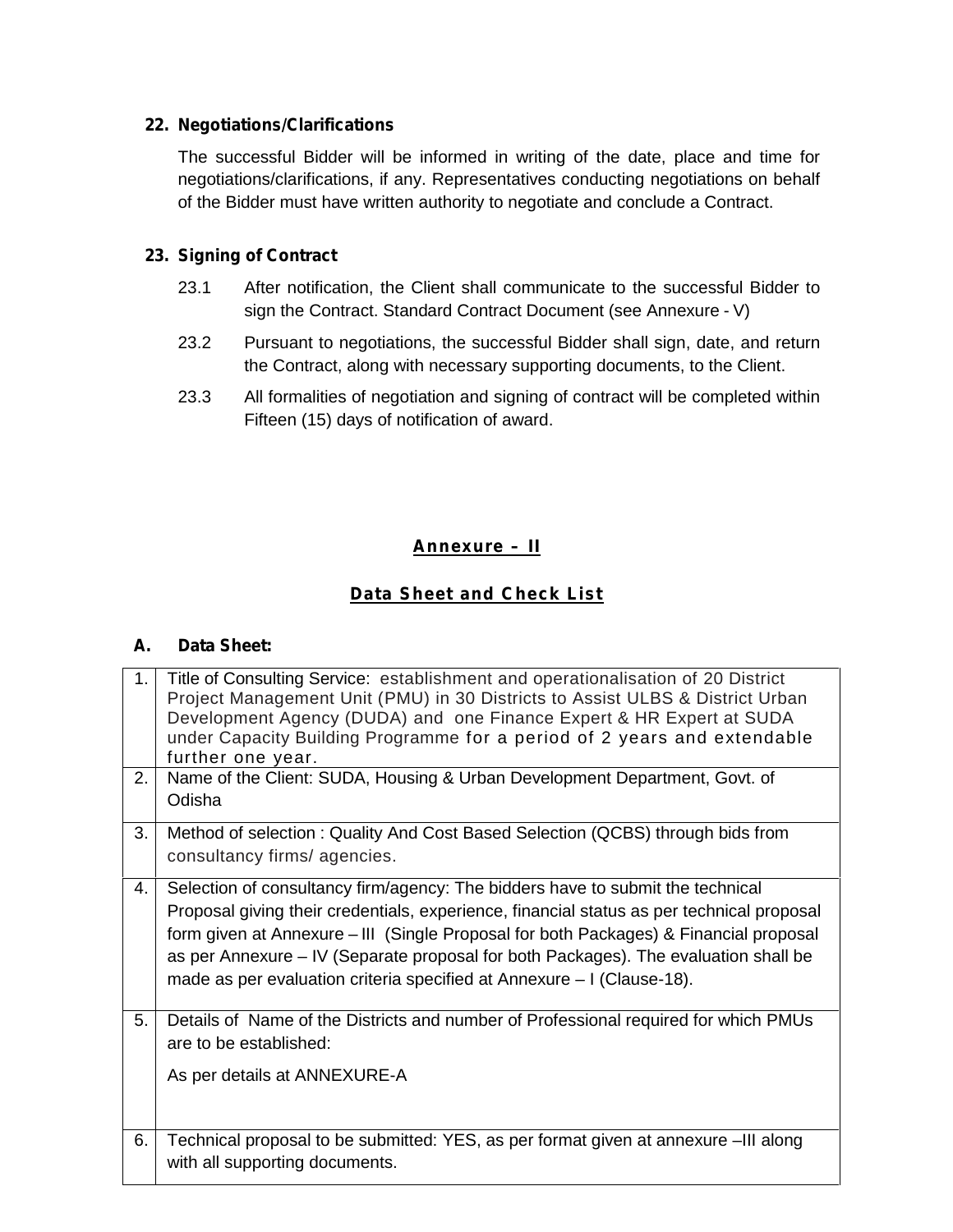| 7.              | Financial proposal to be submitted: YES, as per format given at annexure -IV                                                                                                                                                                                                                                                                                                                                                 |
|-----------------|------------------------------------------------------------------------------------------------------------------------------------------------------------------------------------------------------------------------------------------------------------------------------------------------------------------------------------------------------------------------------------------------------------------------------|
|                 | separately for Package-I and Package-II.                                                                                                                                                                                                                                                                                                                                                                                     |
| 8.              | Address for submission of Proposals:                                                                                                                                                                                                                                                                                                                                                                                         |
|                 | <b>State Urban Development Agency (SUDA)</b>                                                                                                                                                                                                                                                                                                                                                                                 |
|                 | H & UD Department, Govt. of Odisha                                                                                                                                                                                                                                                                                                                                                                                           |
|                 | Adjacent to Bhubaneswar Municipal Corporation Office,                                                                                                                                                                                                                                                                                                                                                                        |
|                 | <b>Vivekanand Marg, Bhubaneswar</b>                                                                                                                                                                                                                                                                                                                                                                                          |
|                 | <b>PIN: 751014</b>                                                                                                                                                                                                                                                                                                                                                                                                           |
| 9.              | Email sudaodisha1990@gmail.com<br>A pre-bid conference to be held :YES                                                                                                                                                                                                                                                                                                                                                       |
|                 | Date:5th SEP 2019                                                                                                                                                                                                                                                                                                                                                                                                            |
|                 |                                                                                                                                                                                                                                                                                                                                                                                                                              |
|                 | Time:11.00 A.M                                                                                                                                                                                                                                                                                                                                                                                                               |
|                 | Place: Conference Hall of SUDA                                                                                                                                                                                                                                                                                                                                                                                               |
| 10 <sub>1</sub> | The Client's Representatives:                                                                                                                                                                                                                                                                                                                                                                                                |
|                 | <b>Additional Director</b>                                                                                                                                                                                                                                                                                                                                                                                                   |
|                 | <b>State Urban Development Agency (SUDA)</b><br>H & UD Department, Govt. of Odisha<br><b>Adjacent to Bhubaneswar Municipal Corporation Office,</b><br><b>Vivekanand Marg, Bhubaneswar</b><br><b>PIN: 751014</b>                                                                                                                                                                                                              |
|                 | Email sudaodisha1990@gmail.com                                                                                                                                                                                                                                                                                                                                                                                               |
| 11              | Proposals shall remain valid for 120 days after the submission date indicated in this                                                                                                                                                                                                                                                                                                                                        |
|                 | Data Sheet.                                                                                                                                                                                                                                                                                                                                                                                                                  |
|                 | 12 Clarifications may be requested not later 5 <sup>th</sup> Sep, 2019. All requests for clarifications<br>will be directed to the Client's representative. The Client shall respond to requests for<br>clarifications by electronic means after seven (7) days of pre-bid meeting date.                                                                                                                                     |
| 13.             | The Bidder is required to include with its proposal written confirmation of authorization<br>to its representative to sign on behalf of the Bidder: YES                                                                                                                                                                                                                                                                      |
| 14.             | Joint Ventures or Consortium offer:- NOT permissible                                                                                                                                                                                                                                                                                                                                                                         |
| 15.             | <b>Bidders Eligibility Criteria-Applicable</b>                                                                                                                                                                                                                                                                                                                                                                               |
|                 | As per details given at Annexure-I clause 2. Eligible bidder.                                                                                                                                                                                                                                                                                                                                                                |
| 16              | While submitting the proposal the bidder has to ensure that a technical Proposal in<br>original to be kept in sealed envelope with superscription "Technical Proposal for<br>Establishment and Operationalisation of District Project Management Unit<br>(PMU) in Odisha" and Financial Proposal for the in original to be kept in separate<br>sealed envelope with superscription "Financial Proposal for Establishment and |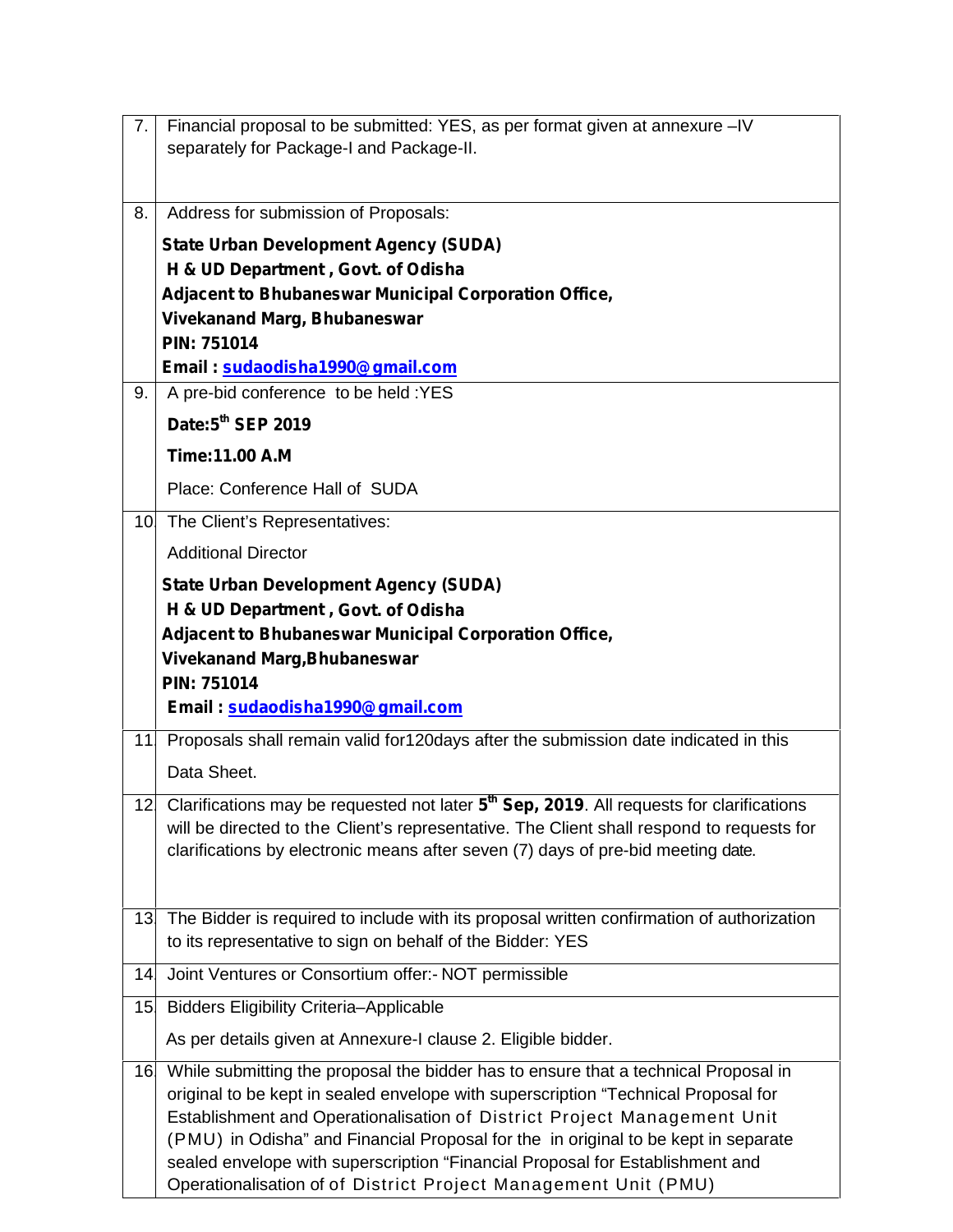|                 | PACKAGE No --". Both the above two sealed envelopes to be kept in an outer<br>envelope marked as under: On the envelope clearly write/print in bold capital letters<br>"DO NOT OPEN EXCEPT IN THE PRESENCE OF THE CLIENT'S<br>REPRESENTATIVE AND PRIOR TO 10th September, 2019 (4PM)". |
|-----------------|----------------------------------------------------------------------------------------------------------------------------------------------------------------------------------------------------------------------------------------------------------------------------------------|
| 17.             | The outer envelope must be labeled with:                                                                                                                                                                                                                                               |
|                 | a) Title: "Proposal for Establishment and Operationalisation of District Project<br>Management Unit (PMU)                                                                                                                                                                              |
|                 | b) RFP Number;                                                                                                                                                                                                                                                                         |
|                 | c) Last date of bid Submission;                                                                                                                                                                                                                                                        |
|                 | d) Full address of bid submission authority with contact no and email on the right;                                                                                                                                                                                                    |
|                 | e) Full address of the Bidder with contact no and email on the left.                                                                                                                                                                                                                   |
|                 | 18 If any envelope is not sealed and marked as instructed, the Client will assume no<br>responsibility for the misplacement or premature opening of envelopes leading to<br>disqualification of the Bidder from the bidding process.                                                   |
| 19.             | Tender fee must be deposited: YES                                                                                                                                                                                                                                                      |
|                 | Tender fee of Rs. 5,000/- (non-refundable) to be deposited.                                                                                                                                                                                                                            |
|                 | Earnest Money Deposit (EMD) to be submitted: YES                                                                                                                                                                                                                                       |
|                 | EMD of Rs. 6.00 lakh (Refundable) to be deposited                                                                                                                                                                                                                                      |
|                 | 20. Form for Tender fee & Earnest Money will be: in shape of demand draft in favour of<br>Additional Director, SUDA, H & UD Dept. payable at Bhubaneswar.                                                                                                                              |
|                 | Bids not accompanied by tender fees and EMD shall stand rejected.                                                                                                                                                                                                                      |
| 21.             | A Bank Guarantee is to be submitted by the winning Bidder upon signing of                                                                                                                                                                                                              |
|                 | <b>Contract: YES</b>                                                                                                                                                                                                                                                                   |
| 22 <sub>1</sub> | The amount will be 5 percent of the total contract value; the same will be provided in<br>the form of a Bank Guarantee valid till completion of contract.                                                                                                                              |
|                 | Bank Guarantee will be made in the name of the Additional Director, SUDA, Housing &<br>Urban Development Department, Govt. of Odisha. On submission of above BG, the<br>EMD submitted is to be refunded.                                                                               |
| 23.             | Proposals must be submitted no later than the following date and time:                                                                                                                                                                                                                 |
|                 | 10 <sup>th</sup> September, 2019 up to 13 hours (1 PM).                                                                                                                                                                                                                                |
| 24.             | Date and time for public opening of the Proposals received:                                                                                                                                                                                                                            |
|                 | 10 <sup>th</sup> September, 2019 at 16 hours (4 PM).                                                                                                                                                                                                                                   |
| 25              | Expected date/month for commencement of consulting services : November, 2019                                                                                                                                                                                                           |
|                 |                                                                                                                                                                                                                                                                                        |
| 26.             | Expected date/month for completion of consulting services: October 2021.                                                                                                                                                                                                               |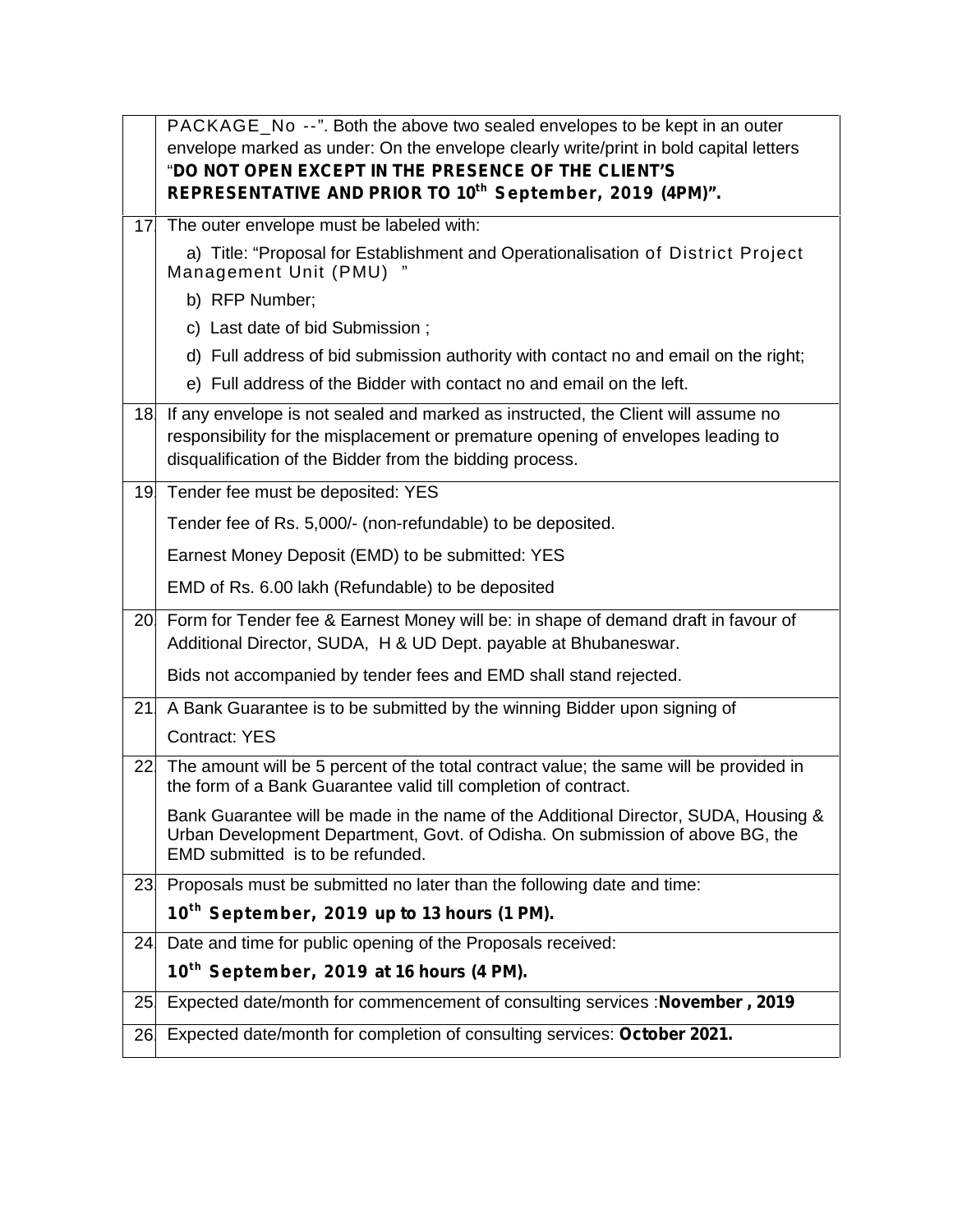# **B. Check List:**

The bidders are requested to check the following points before submitting the bids:

| $\overline{1}$ | 1.1 | Whether the Proposals have been properly marked, superscripted, labeled and<br>sealed, as required?                                                                                                                                                                                |
|----------------|-----|------------------------------------------------------------------------------------------------------------------------------------------------------------------------------------------------------------------------------------------------------------------------------------|
|                | 2.  | Whether each proposal has been ink-signed by the appropriate authority? Have all the<br>pages of the proposal been ink-signed?                                                                                                                                                     |
|                | 3.  | Whether the Audited balance sheet for last three years been submitted along with<br>the proposal and chartered accountants certificate for consultancy turnover?                                                                                                                   |
|                | 4.  | Have the Tender Fee and EMD been enclosed with the technical proposal?                                                                                                                                                                                                             |
|                | 5.  | Whether the number of pages of the proposal properly indexed?                                                                                                                                                                                                                      |
| ii)            | 1   | All the bidders should send:                                                                                                                                                                                                                                                       |
|                |     | a. Agency's consent letter                                                                                                                                                                                                                                                         |
|                |     | b. Brief Profile of the Agency                                                                                                                                                                                                                                                     |
|                |     | c. Experience of successfully executing at least one similar project for at least<br>1 year (operation of PMU/ PMC/ SLTCs/ PIU/ CLTC/Etc) with total contract<br>value of the project awarded being not less than Rs100 lakhs - copy of work<br>order/certificate to be enclosed). |
|                |     | d. Self-certificate by Director/Owner of the bidders firm regarding the no of<br>persons employed in roll of company as on 31 <sup>st</sup> March, 2019.                                                                                                                           |
|                |     | For the five best projects claimed under other experience enclose copies of<br>le.<br>work order/certificate                                                                                                                                                                       |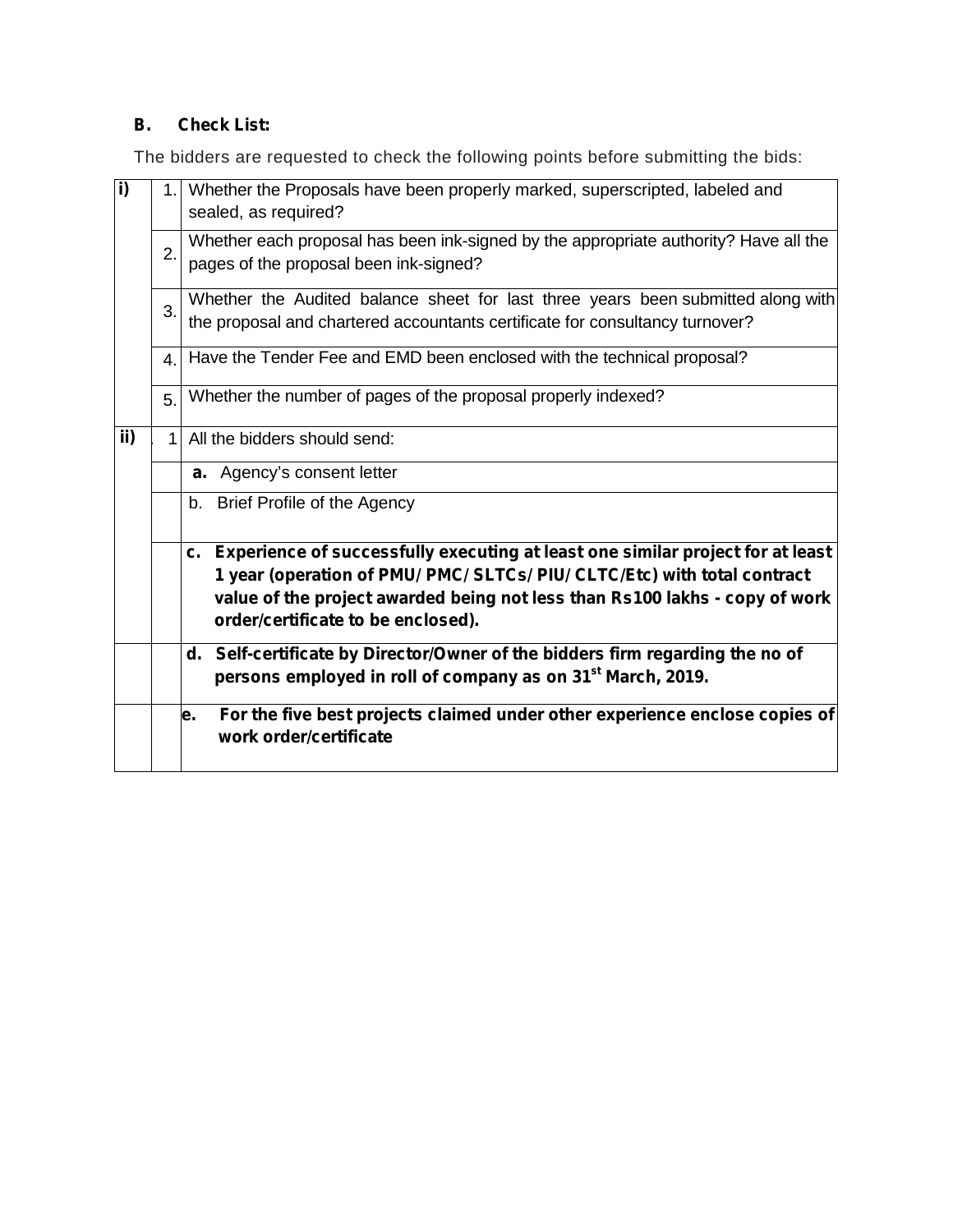#### **Annexure -III**

#### **Technical Proposal Letter of Submission**

Letter No.: Contract Contract Contract Place: Contract Contract Contract Contract Contract Contract Contract Contract Contract Contract Contract Contract Contract Contract Contract Contract Contract Contract Contract Contr

**From:**

[Name of Consultant with

Complete Address of Communication]

**To:**

Additional Director

**State Urban Development Agency (SUDA) H & UD Department , Govt. of Odisha Adjacent to Bhubaneswar Municipal Corporation Office, Vivekanand Marg,Bhubaneswar PIN: 751014 Email : sudaodisha1990@gmail.com**

### **Subject:** Establishment and Operationalization of District Project Management Unit **(Technical Proposal) BOTH PACKAGES (I & II)**

We, the undersigned, offer to provide the services for the above in accordance with your Request for Proposal dated **26.8.2019**. We are hereby submitting our Technical Proposal both in hard copy and soft copy format sealed in an envelope.

We have examined the information provided in your Request for Proposal (RFP) and offer to undertake the work described in accordance with requirements and as per fee payable specified in RFP. This proposal is valid for acceptance for 120 days and we confirm that this proposal will remain binding upon us and may be accepted by you at anytime before this expiry date.

We accept that any contract that may result will comprise the contract documents issued with the RFP and be based upon the documents submitted as part of our proposal; and placed by the **(N***ame of the agency/institution)***.** The Proposal has been arrived at independently and without consultation, communication, agreement or understanding (for the purpose of restricting competition) with any other party invited to tender for this contract.<br>We hereby declare that all the information and statements made in this Proposal

are true and accept that any misinterpretation contained in it may lead to our disqualification.

I confirm that I have the authority of *(Name of the agency/institution*) to submit proposals/tenders and to clarify any details on its behalf.

We understand you are not bound to accept any proposal you receive.

Yours sincerely,

Enclosers:

Signature [In full and initials]: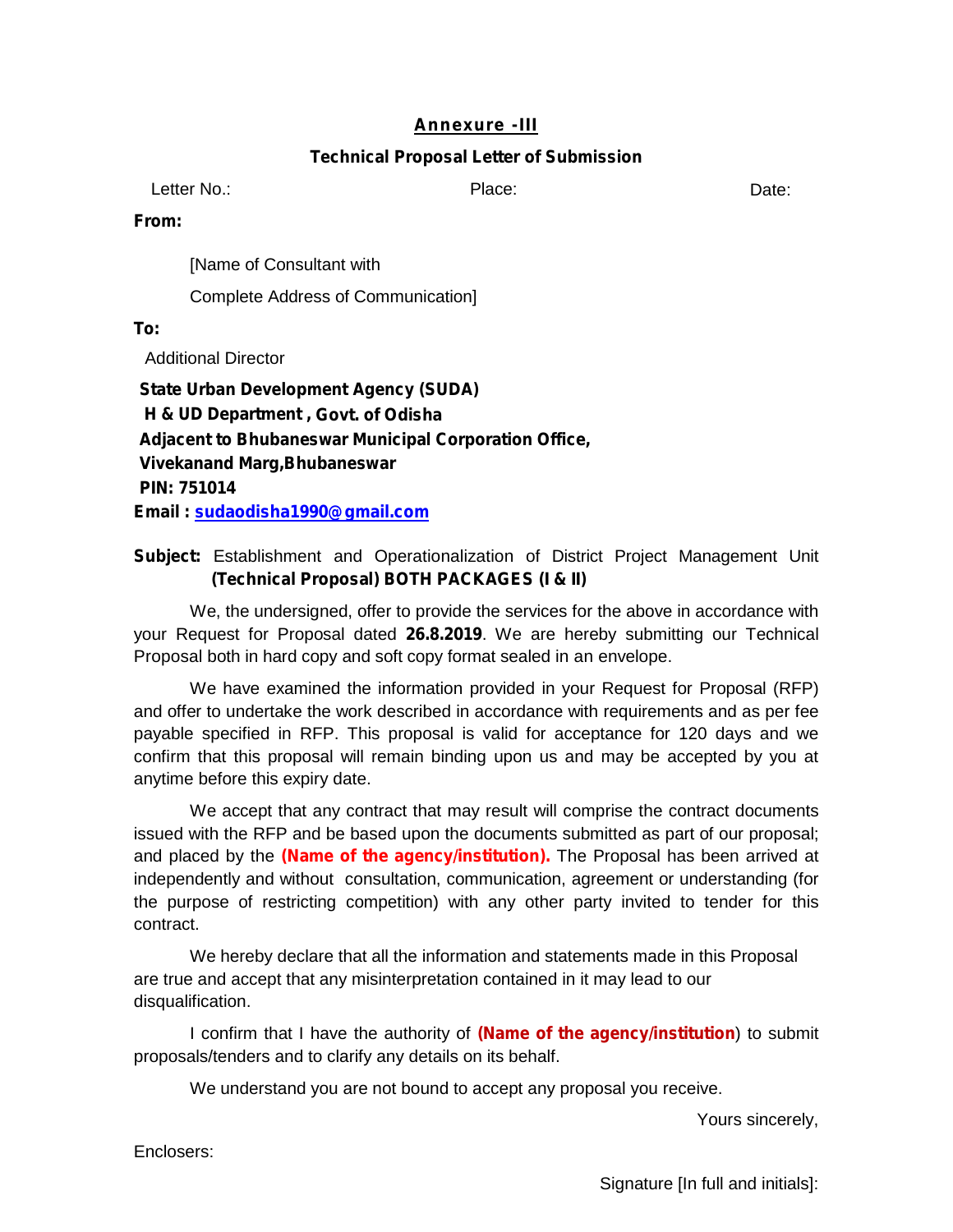Name and Title of Signatory: Name of Firm: Address:

### **APPENDIX – I**

### **FORMATFOR SUBMISSION OFTECHNICALPROPOSAL**

### **For Package 1/ Package 2**

### **A. General Details:**

| <b>SN</b>      | Name of the organization/ Firm/<br><b>Institute</b>                                                                                                                 |  |
|----------------|---------------------------------------------------------------------------------------------------------------------------------------------------------------------|--|
| $\mathbf{1}$ . | <b>Permanent address</b><br>Tel: Fax:<br>Email id:                                                                                                                  |  |
| 2.             | Name of the Authorized person<br>for submitting proposal:<br>Mobile No.:<br>Email id:<br>(Attach Authorization letter of<br>Competent Authority)                    |  |
| 3.             | <b>Demand draft Details Tender fee</b><br>Amount:<br>DD No.:<br><b>Issuing Date:</b><br>Name of the Bank:                                                           |  |
| 4.             | <b>Demand draft Details OF EMD</b><br>Amount:<br>DD No.:<br><b>Issuing Date:</b><br>Name of the Bank:                                                               |  |
| 5.             | Discloser information as per<br>clause-4 Instruction to Bidder<br>(Annexure-I)                                                                                      |  |
| 6.             | Whether the agency was ever<br>blacklisted: Y/N<br>If yes whether that blacklisting was<br>not cancelled: Y/N<br>(If yes, attach copy of same and<br>the affidavit) |  |
| 7.             | <b>Brief professional back ground</b><br>of the organization                                                                                                        |  |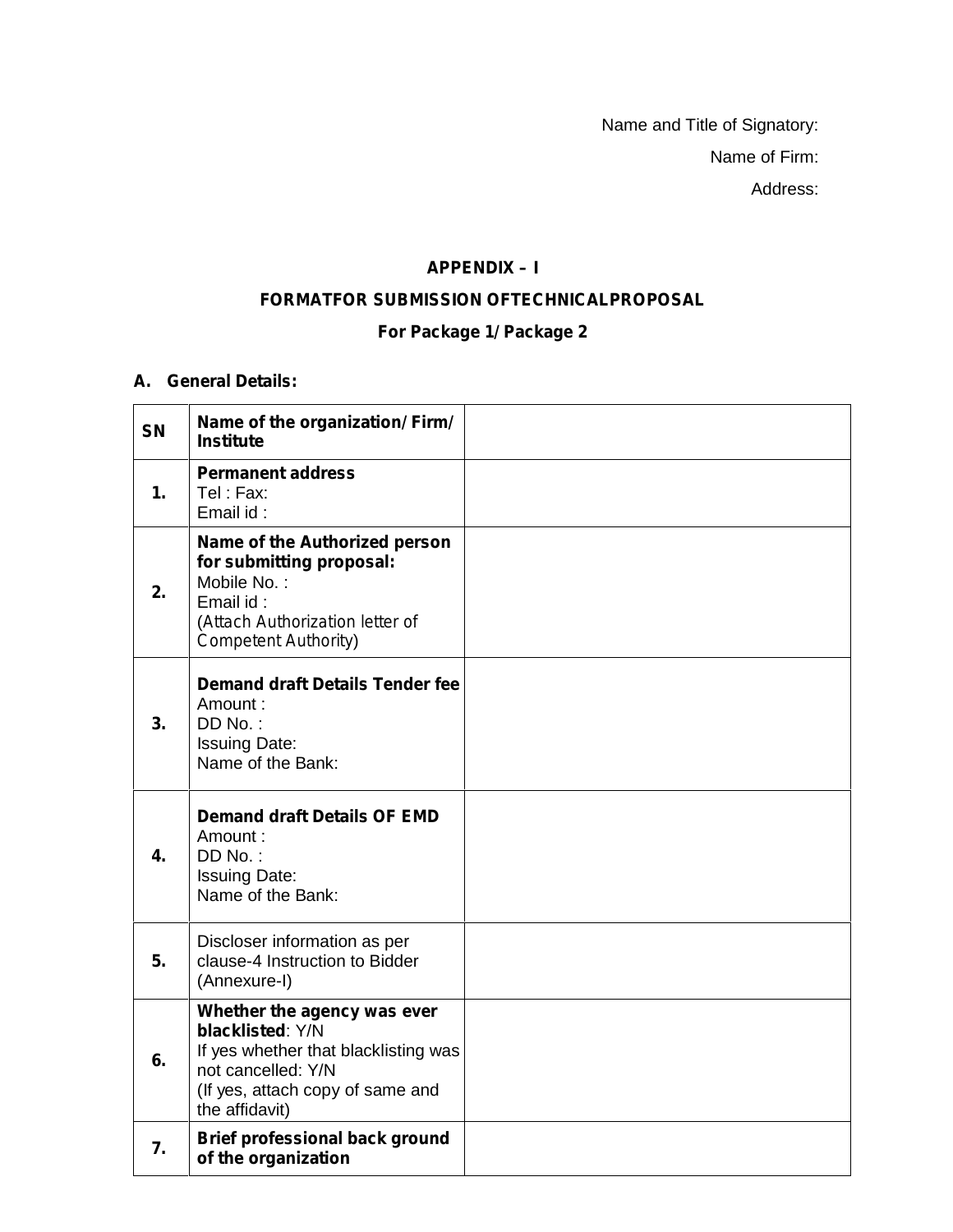| 8.              | Confirm to carry assignment as<br>per TOR of RFQ                                                                                                           | <b>YES</b> |
|-----------------|------------------------------------------------------------------------------------------------------------------------------------------------------------|------------|
| 9.              | Confirm to accept all term &<br>conditions specified in RFQ<br>documents                                                                                   | <b>YES</b> |
| 10 <sub>1</sub> | Confirm whether you have an<br>office in Bhubaneswar or<br>agree to furnish an<br>undertaking to open an office<br>if selected to coordinate with<br>SUDA. |            |

### **B. Financial Details:**

| <b>SN</b> | Year                          | <b>Consultancy Turnover</b> | <b>Networth</b> |
|-----------|-------------------------------|-----------------------------|-----------------|
| 1.        | 2016-17                       |                             |                 |
| 2.        | 2017-18                       |                             |                 |
| 3.        | 2018-19                       |                             |                 |
| 4.        | <b>Average for 3</b><br>years |                             |                 |

(Certificate from Chartered Accountant for the consultancy turn over to be enclosed along with the copies of balance sheets.)

**C. (A) Institutional Strength (Quality and Number of Own Faculty / Expert/ Technical Support) .** add rows for additional number if necessary.

### **C.1 Planning Experts:**

| <b>SN</b> | <b>Name of the Expert</b> | Qualification | <b>Experience</b> | <b>Details of best</b><br>projects |
|-----------|---------------------------|---------------|-------------------|------------------------------------|
|           |                           |               |                   |                                    |
|           |                           |               |                   |                                    |

### **C.2.:Monitoring & Evaluation Experts:**

| <b>SN</b> | Name of the Expert | Qualification | <b>Experience</b> | Details of best<br>projects |
|-----------|--------------------|---------------|-------------------|-----------------------------|
|           |                    |               |                   |                             |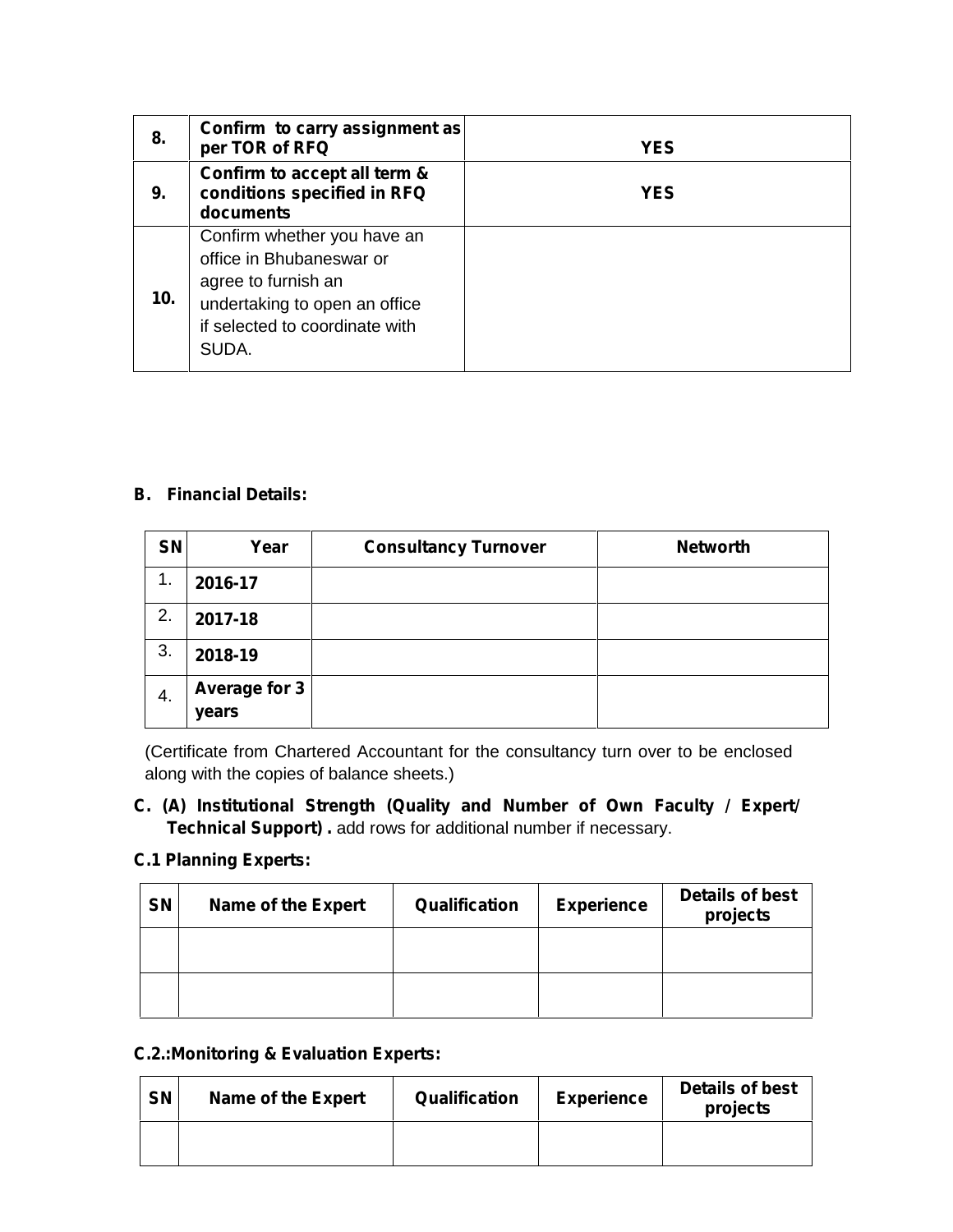### **C.3.: Project Engineering Experts :**

| <b>SN</b> | <b>Name of the Expert</b> | Qualification | <b>Experience</b> | <b>Details of best</b><br>projects |
|-----------|---------------------------|---------------|-------------------|------------------------------------|
|           |                           |               |                   |                                    |
|           |                           |               |                   |                                    |

### **C.(B): Total Number of personnel in payroll as of 30/06/2019**

# **D.WORK Experience (Similar Project) up to 30/06/2019**

| <b>SN</b> | Name of<br>Client and<br>Address | Project details<br>(Establishment<br>and<br>operationalization<br>of PMUs/PIUs/<br>PMCs/SLTCs/<br>CLTCs etc.) in last<br>5years | Duration<br>of project<br>in years | Value of<br>consultancy<br>fee in INR | Work order<br>issued/MoA<br>signed on<br>(date) (Attach<br>documents) | Status of<br>implementation |  |
|-----------|----------------------------------|---------------------------------------------------------------------------------------------------------------------------------|------------------------------------|---------------------------------------|-----------------------------------------------------------------------|-----------------------------|--|
|           |                                  |                                                                                                                                 |                                    |                                       |                                                                       |                             |  |
|           |                                  |                                                                                                                                 |                                    |                                       |                                                                       |                             |  |
|           |                                  |                                                                                                                                 |                                    |                                       |                                                                       |                             |  |
|           |                                  |                                                                                                                                 |                                    |                                       |                                                                       |                             |  |

*(ADD ROWS IF REQUIRED)*

**E. Experience in other Consultancy (5 Best Projects in last 5 years up to 30th June 2019 )**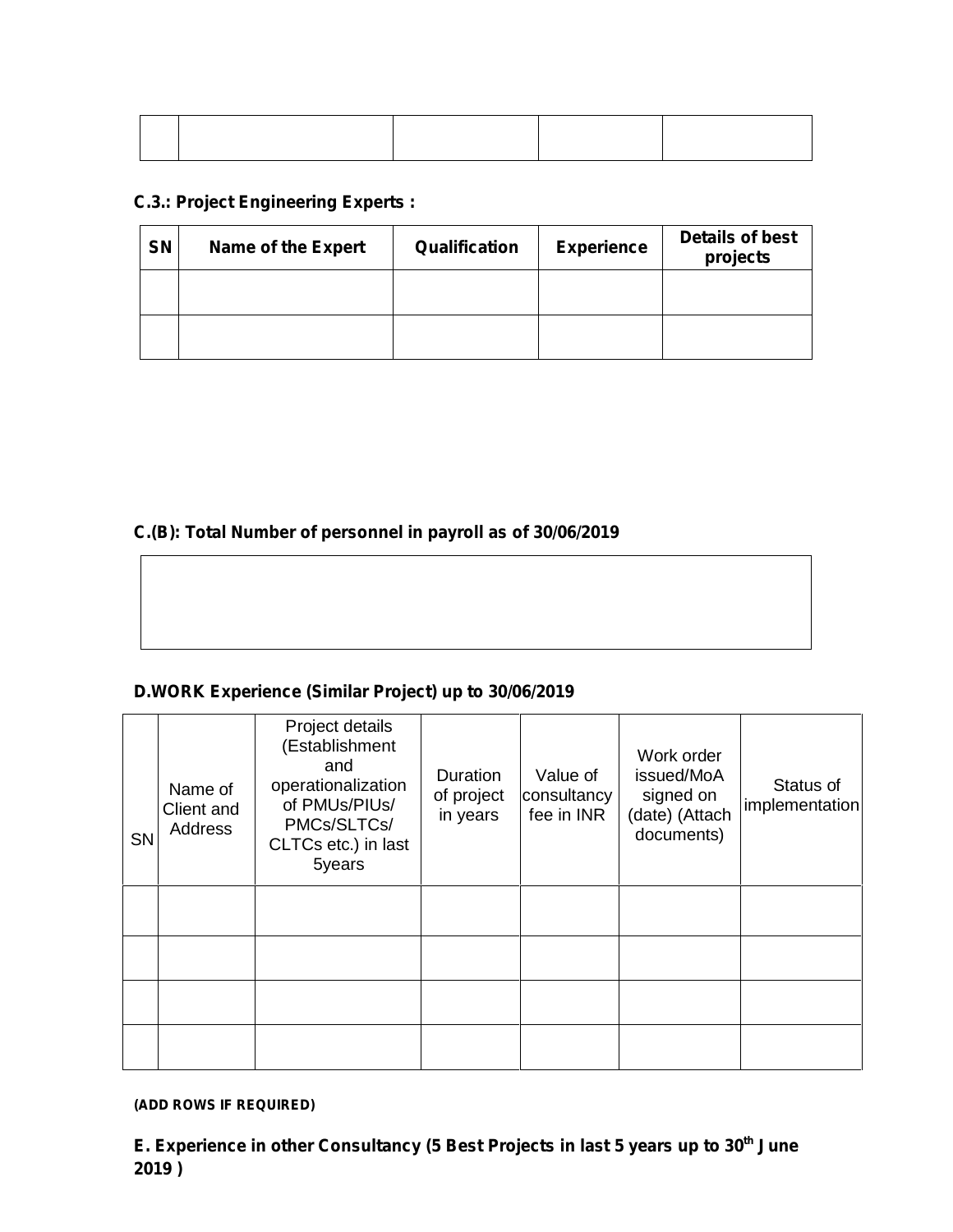| SN             | Client and<br>Address | Project details | Duration of<br>project in<br>years | Value of<br>consultancy<br>fee in INR | Work order<br>issued/MoA<br>signed on<br>(date) (Attach<br>documents) | Status of<br>implementation |  |
|----------------|-----------------------|-----------------|------------------------------------|---------------------------------------|-----------------------------------------------------------------------|-----------------------------|--|
| 1              |                       |                 |                                    |                                       |                                                                       |                             |  |
| $\overline{2}$ |                       |                 |                                    |                                       |                                                                       |                             |  |
| 3              |                       |                 |                                    |                                       |                                                                       |                             |  |
| 4              |                       |                 |                                    |                                       |                                                                       |                             |  |
| 5              |                       |                 |                                    |                                       |                                                                       |                             |  |

### **F. CVs of 5 professionals, Who are proposed to be Team Lead .**

| <b>Proposed for</b><br><b>District Name</b> | Name of the Expert | Qualification | <b>Experience</b> | <b>Details of best</b><br>projects |
|---------------------------------------------|--------------------|---------------|-------------------|------------------------------------|
|                                             |                    |               |                   |                                    |
|                                             |                    |               |                   |                                    |
|                                             |                    |               |                   |                                    |
|                                             |                    |               |                   |                                    |
|                                             |                    |               |                   |                                    |
|                                             |                    |               |                   |                                    |

### **G. Methodology including Management Plan**

A detailed write-up under the following heads to be submitted along with this offer.

- i. Appreciation of the project and response to the ToR.
- ii. Methodology including work plan and proposed management plan.
- iii. Provisions to secure and retain professionals.

Authorized Signature [In full and initials]: Name and Title of Signatory:

Name of Firm:

Address: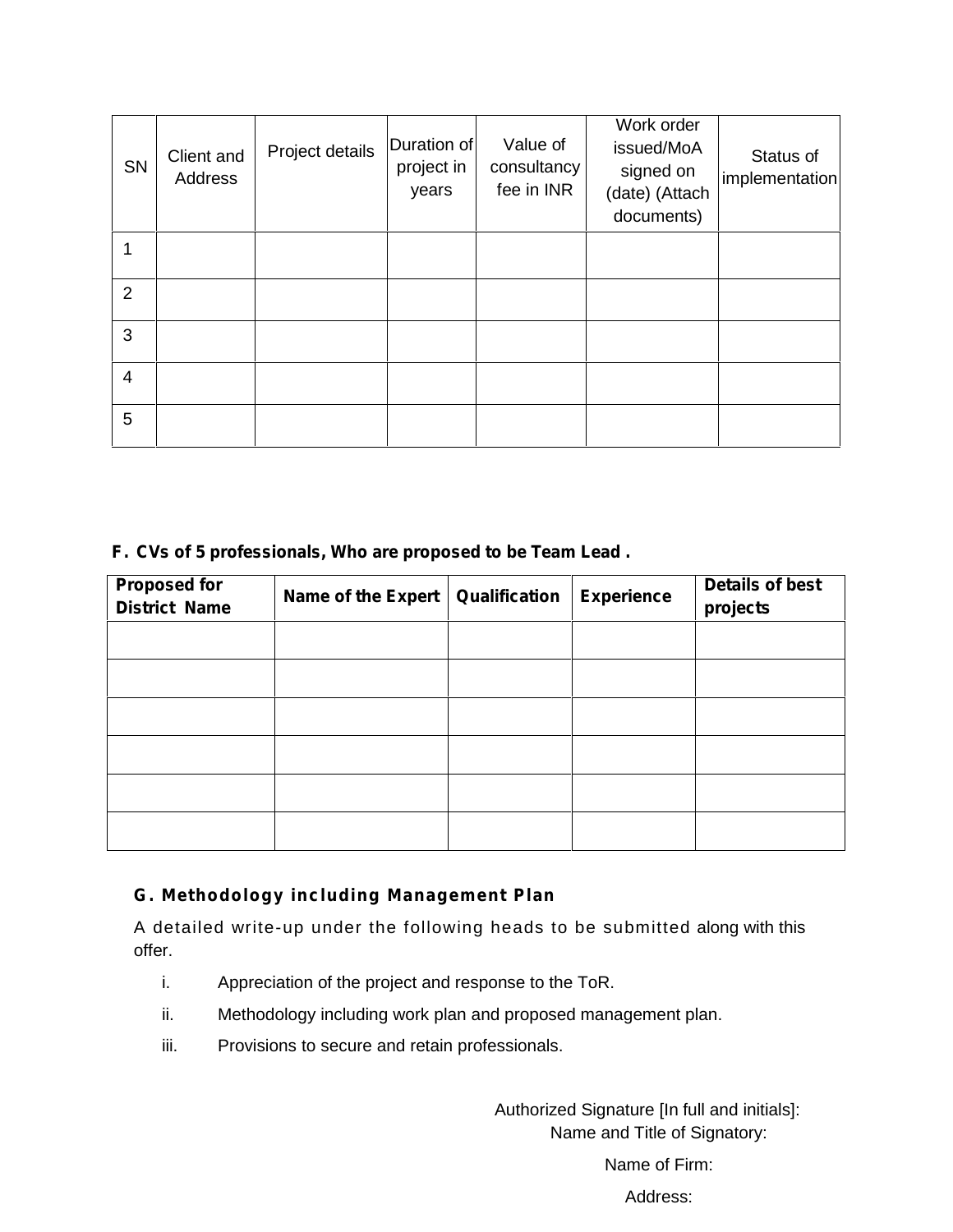### **ANNEXURE- IV**

# FINANCIAL PROPOSAL SUBMISSION FORM

[Location, Date]

To:

**Additional Director State Urban Development Agency (SUDA) H & UD Department, Govt. of Odisha Adjacent to Bhubaneswar Municipal Corporation Office, Vivekanand Marg, Bhubaneswar PIN: 751014**

Dear Sirs:

We, the undersigned, offer to provide the consulting Assignment/job for Establishment and Operationalization of District Project Management Unit PACKAGE-

in accordance with your Request for Proposal dated [Insert Date] and our Technical Proposal. Our attached Financial Proposal is for the sum of [Insert amount(s)in words and figures1]. This amount is exclusive of the Domestic taxes. We hereby confirm that the financial proposal is unconditional and we acknowledge that any condition attached to financial proposal shall result in reject of our financial proposal.

Our Financial Proposal shall be binding upon us subject to the modifications resulting from Contract negotiations, up to expiration of the validity period of the Proposal, i.e. before the date indicated in Paragraph4 of the Part II Data Sheet.

We understand you are not bound to accept any Proposal you receive.

We remain,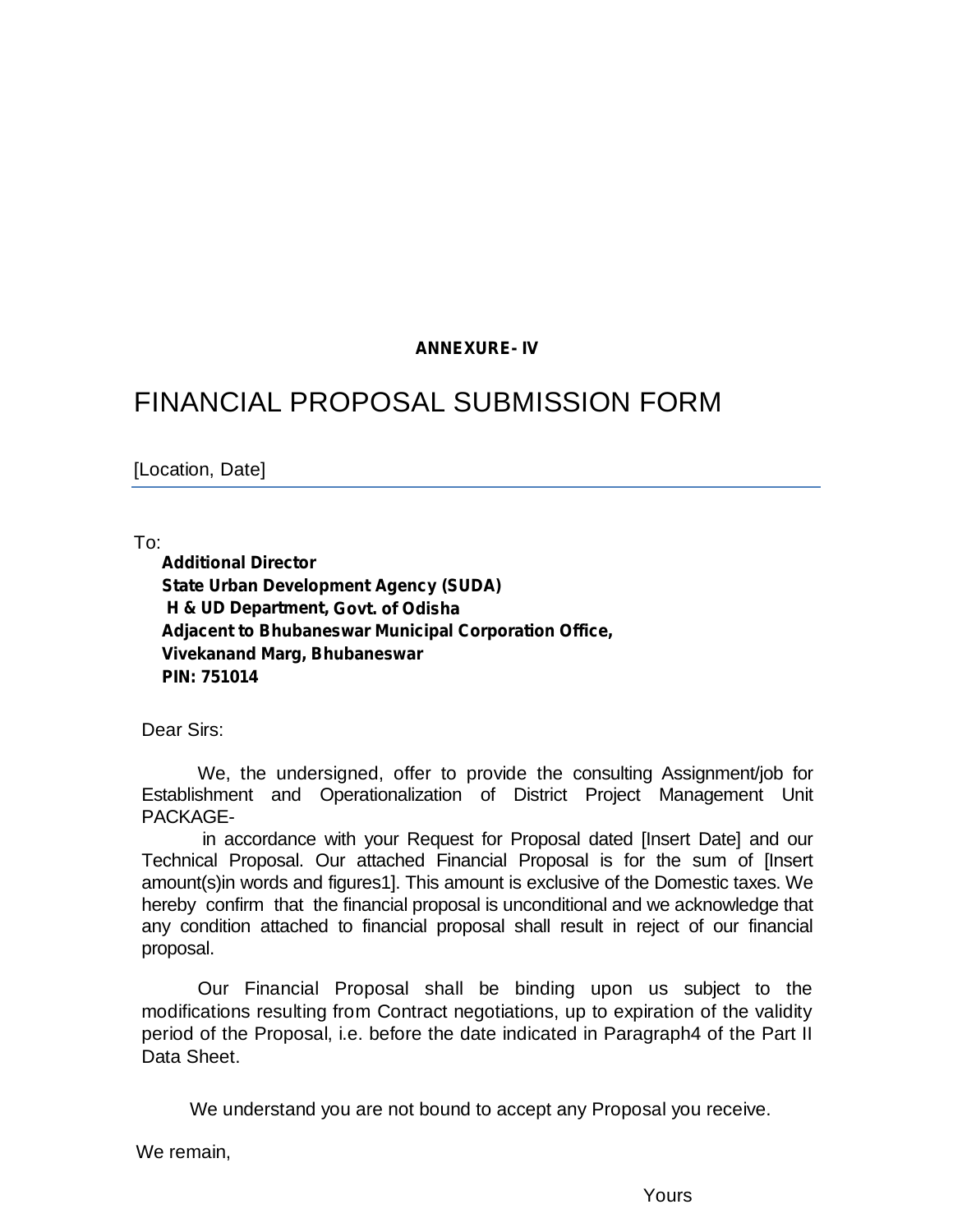sincerely,

### Authorized Signature [In full and initials]: Name and Title of Signatory : Name of Firm : Address:

#### **Enclose: Financial Proposal**

| SI <sub>No.</sub><br>(1) | Number of<br><b>DPMU</b><br>(2)                                                    | No of specialists<br>(3)            | <b>ITEMS</b><br>(4)                                        | <b>OFFER PRICE PER</b><br><b>MONTH</b><br>$SI-5(3x4)$                                                                                                                                                                                                              | <b>OFFER PRICE FOR</b><br><b>24 MONTHS</b><br>SL-6 (SI.5x24)                                                                                        |
|--------------------------|------------------------------------------------------------------------------------|-------------------------------------|------------------------------------------------------------|--------------------------------------------------------------------------------------------------------------------------------------------------------------------------------------------------------------------------------------------------------------------|-----------------------------------------------------------------------------------------------------------------------------------------------------|
|                          | $10 + 2$<br><b>Team Leads</b><br>Including<br><b>Finance Expert</b><br>& HR Expert | Salary<br>@ Rs-------------         | Rs<br>(Maximum limit<br>Rs.60,000/- x 12<br>$=7.20$ Lakhs) | Rs to the set of the set of the set of the set of the set of the set of the set of the set of the set of the set of the set of the set of the set of the set of the set of the set of the set of the set of the set of the set<br>(Maximum limit<br>Rs172.80 Lakh) |                                                                                                                                                     |
| 1                        | 10<br>$\ddot{}$                                                                    | 23<br><b>Other Experts</b>          | Salary<br>@RS----------------                              | Rs to the set of the set of the set of the set of the set of the set of the set of the set of the set of the s<br>(Maximum limit<br>Rs.55,000/- x 23<br>$=12.65$ Lakhs)                                                                                            | Rs to the set of the set of the set of the set of the set of the set of the set of the set of the set of the s<br>(Maximum limit<br>Rs.303.60 Lakh) |
| <b>SUDA</b>              |                                                                                    |                                     | O&M Cost @ 40% of<br>Salary                                | $Rs$ <sub>___</sub><br>(Maximum limit @ 40%<br>of salary = $Rs$ 7.94<br>Lakhs)                                                                                                                                                                                     | RS <sub>2</sub><br>(Maximum limit<br>Rs.190.56 Lakh)                                                                                                |
|                          |                                                                                    | <b>TOTAL</b><br>(exclusive of GST)  | (Maximum limit<br>Rs. 27.79 Lakh)                          | <b>Rs</b><br>(Maximum limit<br>Rs666.96Lakh)                                                                                                                                                                                                                       |                                                                                                                                                     |
|                          |                                                                                    |                                     | GST PAYABLE AT ACTUAL. Present Rate @--------% & amount    | <b>RS---------------</b>                                                                                                                                                                                                                                           | <b>RS</b> ----------------                                                                                                                          |
|                          |                                                                                    | <b>GRAND TOTAL INCLUSIVE OF GST</b> |                                                            | <b>RS</b> ---------------                                                                                                                                                                                                                                          | <b>RS----------------</b>                                                                                                                           |

### **Format for Financial Proposal PACKAGE-I**

- **1. GST as applicable from time to time shall be payable at actual.**
- **2. Fee offered above shall remain firm and fixed till completion of the contract**
- **3. The price bid where Price offered is more than Maximum cost mentioned above will be rejected. The O&M cost to be paid shall be 40% of Salary Quoted. Any other figure quoted in price bid will be ignored. The competent authority reserves the right to reject financial bids which are less than 15% of the maximum cost specified.**

-----------------------------------------------

Authorized Signature [In full and initials]: Name and Title of Signatory: Name of Firm: Address: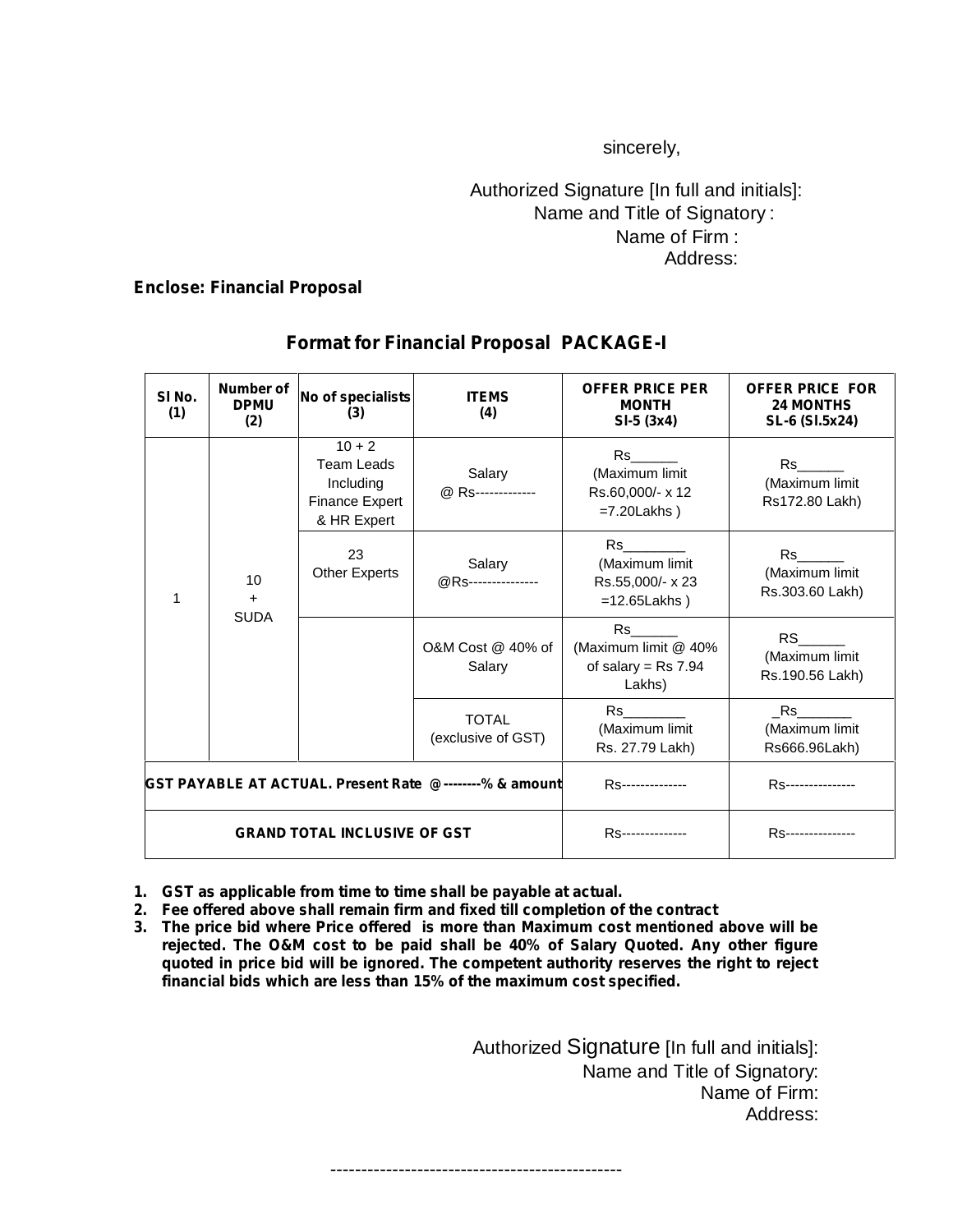| SI No.<br>(1)                                           | Number of<br><b>Districts</b><br>(2)                            | No of specialists<br>(3)    | <b>ITEMS</b><br>(4)                                                                                                                                                                                                                                                                    | <b>OFFER PRICE PER</b><br><b>MONTH</b><br>$SI-5(3x4)$                                                                                                                                                                                                               | <b>OFFER PRICE FOR</b><br><b>24 MONTHS</b><br>SL-6 (SI.5x24)                                                                                                                                                                                                        |
|---------------------------------------------------------|-----------------------------------------------------------------|-----------------------------|----------------------------------------------------------------------------------------------------------------------------------------------------------------------------------------------------------------------------------------------------------------------------------------|---------------------------------------------------------------------------------------------------------------------------------------------------------------------------------------------------------------------------------------------------------------------|---------------------------------------------------------------------------------------------------------------------------------------------------------------------------------------------------------------------------------------------------------------------|
|                                                         | $10 + 2$<br><b>Team Leads</b><br>Including TWO<br>at State Cell | Salary<br>@ Rs------------- | Rs and the set of the set of the set of the set of the set of the set of the set of the set of the set of the set of the set of the set of the set of the set of the set of the set of the set of the set of the set of the se<br>(Maximum limit<br>Rs.60,000/- x 12<br>$=7.20$ Lakhs) | <b>Rs</b><br>(Maximum limit<br>Rs172.80 Lakh)                                                                                                                                                                                                                       |                                                                                                                                                                                                                                                                     |
|                                                         | 10<br>$\ddot{}$<br>State cell                                   | 23<br>Other Experts         | Salary<br>@RS----------------                                                                                                                                                                                                                                                          | <b>Rs</b><br>(Maximum limit<br>Rs.55,000/- x 23<br>$=12.65$ Lakhs)                                                                                                                                                                                                  | Rs to the set of the set of the set of the set of the set of the set of the set of the set of the set of the set of the set of the set of the set of the set of the set of the set of the set of the set of the set of the set<br>(Maximum limit<br>Rs.303.60 Lakh) |
|                                                         |                                                                 |                             | O&M Cost @ 40% of<br>Salary                                                                                                                                                                                                                                                            | Rs<br>(Maximum limit @ 40%<br>of salary = $Rs$ 7.94<br>Lakhs)                                                                                                                                                                                                       | RS <sub>2</sub><br>(Maximum limit<br>Rs.190.56 Lakh)                                                                                                                                                                                                                |
|                                                         |                                                                 |                             | <b>TOTAL</b><br>(exclusive of GST)                                                                                                                                                                                                                                                     | Rs and the set of the set of the set of the set of the set of the set of the set of the set of the set of the set of the set of the set of the set of the set of the set of the set of the set of the set of the set of the se<br>(Maximum limit<br>Rs. 27.79 Lakh) | Rs<br>(Maximum limit<br>Rs666.96Lakh)                                                                                                                                                                                                                               |
| GST PAYABLE AT ACTUAL. Present Rate @--------% & amount |                                                                 |                             | <b>RS---------------</b>                                                                                                                                                                                                                                                               | <b>RS----------------</b>                                                                                                                                                                                                                                           |                                                                                                                                                                                                                                                                     |
|                                                         | <b>GRAND TOTAL INCLUSIVE OF GST</b>                             |                             |                                                                                                                                                                                                                                                                                        | <b>RS---------------</b>                                                                                                                                                                                                                                            | <b>RS----------------</b>                                                                                                                                                                                                                                           |

**Format for Financial Proposal PACKAGE-II**

- **4. GST as applicable from time to time shall be payable at actual.**
- **5. Fee offered above shall remain firm and fixed till completion of the contract**
- **6. The price bid where Price offered is more than Maximum cost mentioned above will be rejected. The O&M cost to be paid shall be 40% of Salary Quoted. Any other figure quoted in price bid will be ignored. The competent authority reserves the right to reject financial bids which are less than 15% of the maximum cost specified.**

Authorized Signature [In full and initials]: Name and Title of Signatory: Name of Firm: Address:

-----------------------------------------------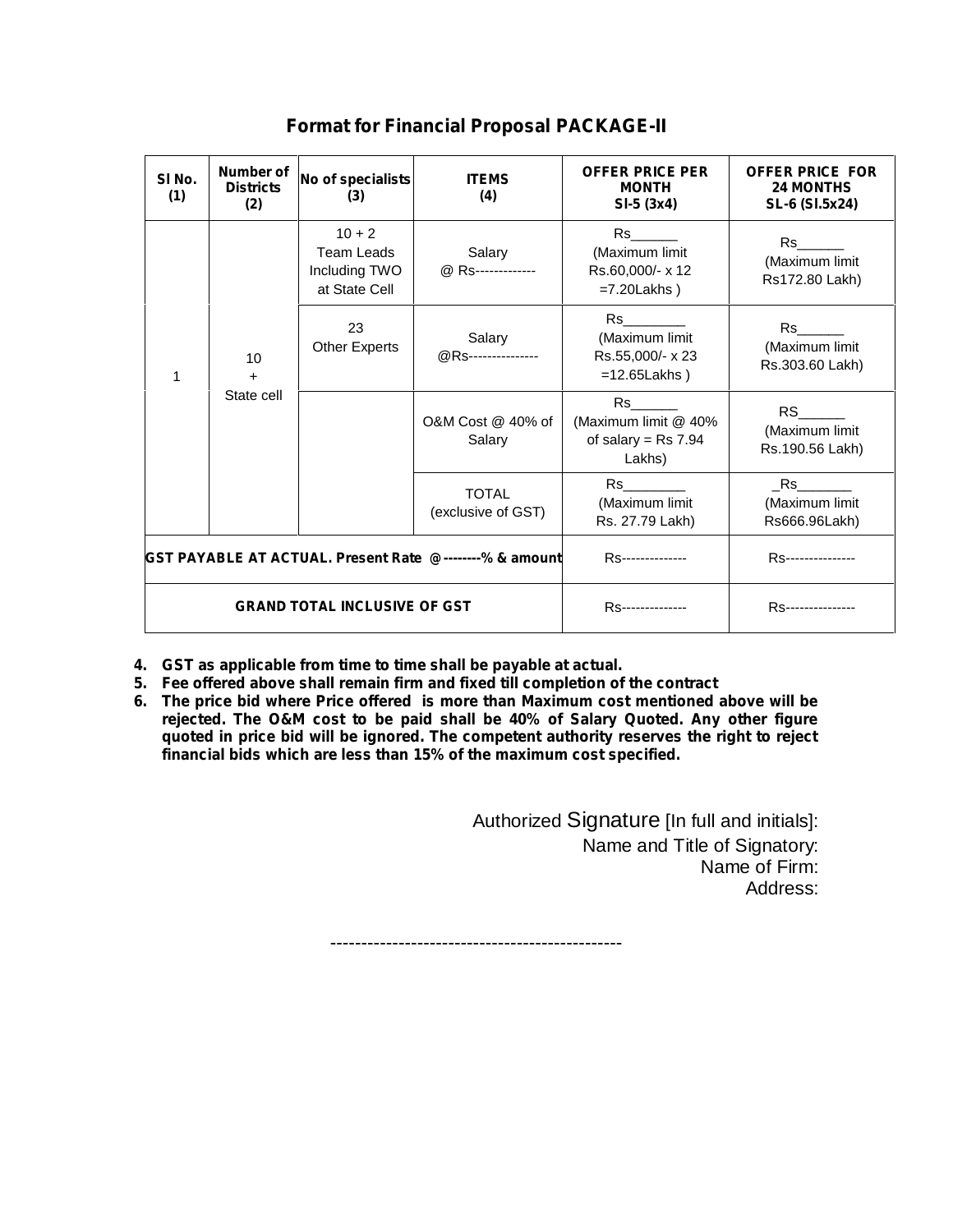### **Annexure – V**

### TERMS OF REFERENCE (TOR)

### **1. Objectives**

The key objectives is to strengthening of ULBS & District Urban Development Agency (DUDA) in view of the requirement to monitor many central and state urban programmes being executed presently in various Urban local bodies (ULBs)

### **2. The Functions of District Urban Development Agency (DUDA):**

- Link between H&UD Department, SUDA ,ULBS & Other State agencies working in the ULB areas.
- Convergence and coordination of various Programmes/ Schemes/ Initiatives
- Capacity Building and training
- Guide and Support ULBs
- Monitoring and Evaluation of Projects being implemented by ULBS/PHEOs in ULB areas.

The Govt. order is enclosed herewith as Annexure – B which me please be referred.

### **3. Administration and Implementation structure of PMU/ DUDA**

The PMU will consists of experts as per details given at Annexure – A. The PMU shall report to Collector & Chairman, DUDA and PD, DUDA and assist them in carrying out all the functions listed above. The qualification and experience requirement of experts to be placed in PMU is as under.

| SI <sub>No</sub> | <b>Expert</b>            | Qualification                                                                                                                  | <b>Experience</b>                                                                                                                                                                                               |
|------------------|--------------------------|--------------------------------------------------------------------------------------------------------------------------------|-----------------------------------------------------------------------------------------------------------------------------------------------------------------------------------------------------------------|
|                  | Team lead                | 2 years Full time MBA from a<br>college/University of repute. He/she<br>should have basic knowledge in<br>computer application | Min 5 years work experience in<br>Planning/Execution of Infrastructure/<br>Social/ Govt. programs.                                                                                                              |
| $\mathcal{P}$    | M & E Expert             | Regular MBA/Bachelor of<br>Engineering                                                                                         | 3 years work experience in<br>Monitoring and Coordination of<br>Infrastructure/ Govt. programs.<br>Should be well versed in computer<br>skill relating to monitoring &<br>evaluation of project implementation. |
| 3                | Infrastructure<br>Expert | Bachelor Degree in Civil Engineering.<br>He/she should have basic knowledge<br>in computer application                         | 3 years work experience in planning /<br>Execution of infrastructure project                                                                                                                                    |

**In addition Two experts in Level of TEAM Lead shall be placed at state Cell in Bhubaneswar and will report to Joint Secretary, H&UD for assisting in monitoring the activities of all 20 DPMUs.**

**In addition to above One Finance Expert and one HR Expert are to be placed at SUDA, Bhubaneswar who will report to Additional Director, SUDA to assist him in management of financial & HR matter of various Programmes.**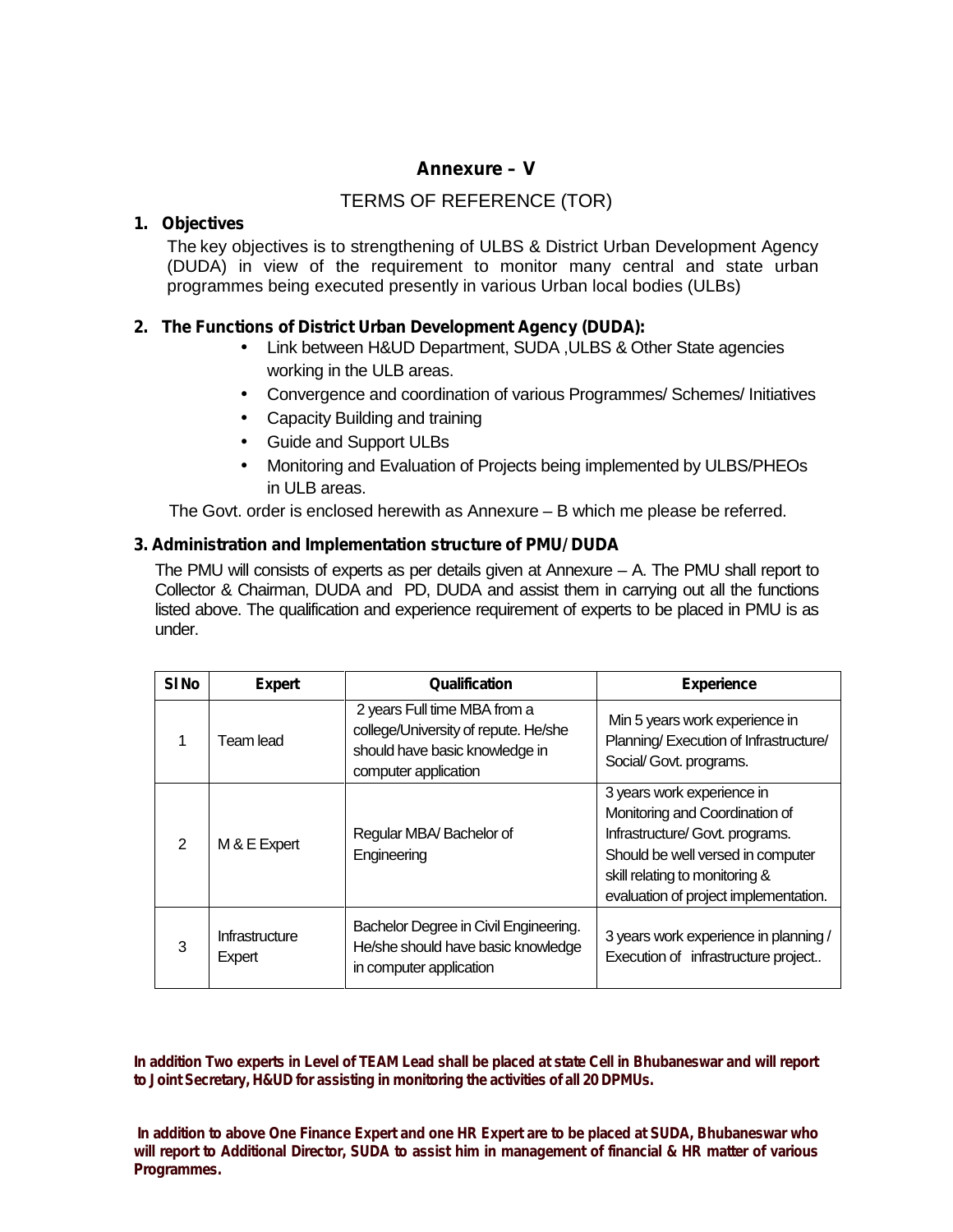| SI <sub>No</sub> | <b>Expert</b>         | Qualification                                                                                       | <b>Experience</b>                                                                                                |
|------------------|-----------------------|-----------------------------------------------------------------------------------------------------|------------------------------------------------------------------------------------------------------------------|
| 1.               | <b>Finance Expert</b> | The person should be graduate with<br>CA (inter)/ ICWA/ MBA (Finance).                              | Min 5 years work experience in<br><b>Accounts and Financial</b><br>Management. Adequate<br>knowledge in computer |
| 2                | <b>HR Expert</b>      | The person should be having Post<br>Graduate degree in Sociology/<br>Personnel Management/ MBA (HR) | Min 5 years work experience in<br>personnel management / HR<br>functions. Adequate knowledge<br>in computer      |

**4.0 Termination of services of the Experts -** Immediate termination of Technical Experts also may be taken up in case of breach of trust/ severe misconduct/ non performance by giving one month remuneration in lieu of notice period. The contract with the firm will have above provisions.

### **5.0 SPECIFIC RESPONSIBILITIES OF THE BIDDING FIRM/ INSTITUTE/ AGENCY**

FIRM shall ensure that the PMU comprises expert, who, along with their professional competency, possess skills and attitude for problem solving, relationship management, data analysis, provide feedback and coaching, and are gifted with a delivery mind set. The specific responsibilities of FIRM shall be:

- i. Procure and retain quality professionals in specified domain areas for the PMU.
- ii. Provide necessary Computer/Laptop, communication facilities, office equipments and bear transport expenses of experts for travel within the state of Odisha.
- iii. Provide technical and managerial support through the PMU to ensure effective implementation of various programs in designated cities/towns.
- iv. Report on progress of activities and coordinate closely with the H&UD Department and SUDA in the discharge of the roles and responsibilities specified for PMU.
- v. Provide technical and managerial support to ensure effective implementation of various programmes and capacity development activities in designated cities/towns and establish a ubiquitous MIS system to track progress.
- vi. Drive Department review of all urban initiatives undertaken at the ULB level through monthly meetings/periodic stocktaking and submission of periodic delivery reports
- vii. Procure and retain services of qualified and experienced professionals in specified domain areas for delivering the agreed deliverables.
- viii. The FIRM shall ensure that all the Personnel/Professionals of the PMU are paid their salary/fee on or before 5th day of every succeeding month. The FIRM shall ensure professionals update knowledge through formal learning opportunities and are able to undertake field travel to project sites and programme related state/national level meetings, workshops and conferences. The FIRM may decide to pay more or less salary/fee to some professionals on the basis of competency & experience of the incumbent to enhance standards of performance and retain talent.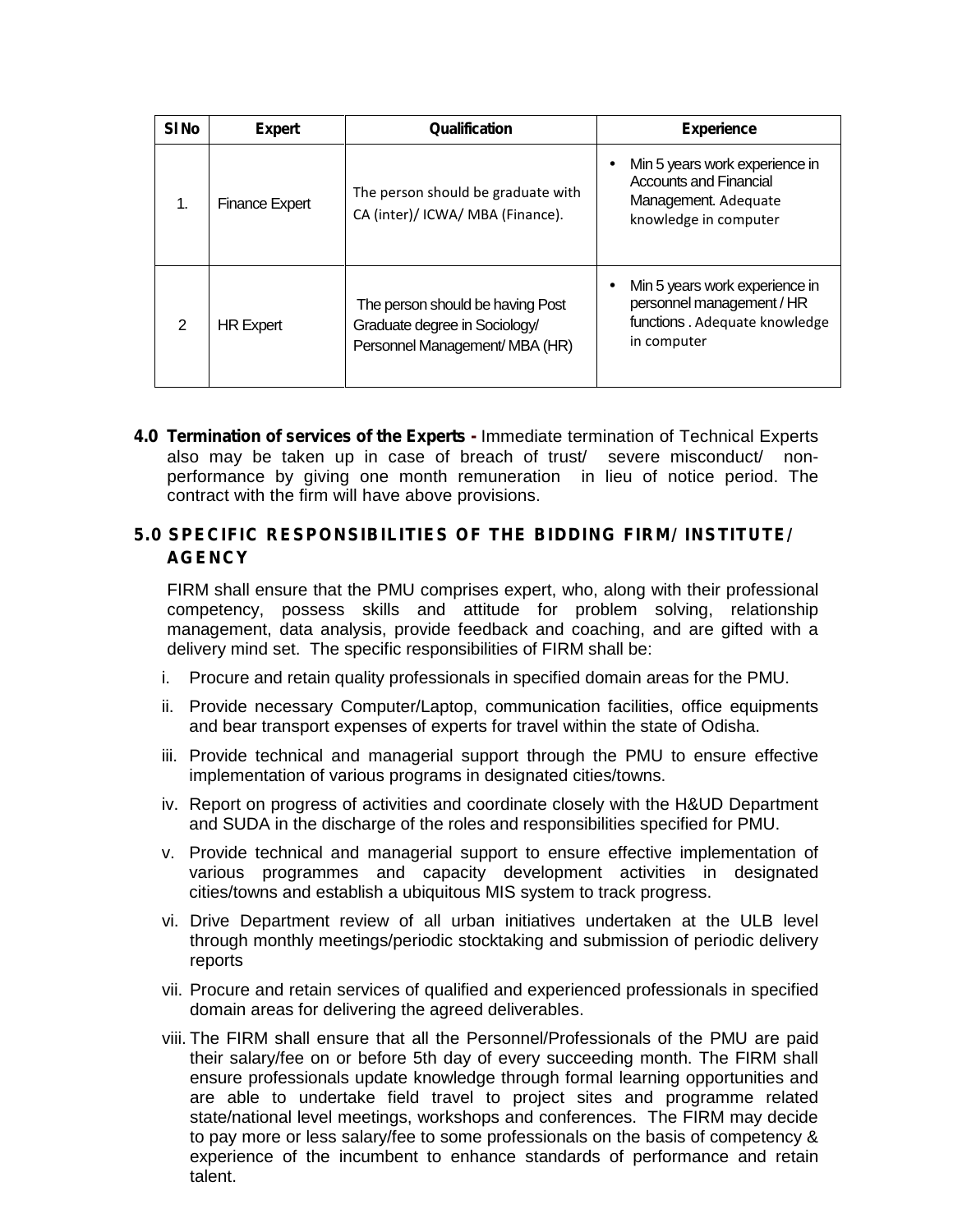- ix. For the period of absence of a Personnel/Professional in the PMUs for more than 21 days, the FIRM will not claim the remuneration against the Personnel/ Professional concerned for the said period, i.e. period beyond 21 days of absence or non-engagement of such professionals.
- x. The FIRM shall position its team of professionals at the respective DUDA for accomplishment of assigned tasks. Additionally, the FIRM shall position senior faculties/consultants in advisory position for critical input to the assignment. The FIRM shall make their own arrangements for this purpose from the overall amount payable as per the payment schedule.
- xi. Report on progress of activities and coordinate closely with H&UD Dept. And SUDA in the discharge of the allied roles and responsibilities assigned to the Unit.
- xii. The manpower deployed by the agency for the PMU will be dedicated full time. To ensure quality, the agency will develop and follow an exclusive HR policy describing the standards and guidelines for managing the manpower deployed. The manpower deployed should be in accordance with the service requirement of the PMU for which they are being appointed.
- xiii. The agency will ensure the selection of only those candidates who fulfil the eligibility criteria prescribed. Under no circumstances, should the selection and recruitment process be diluted
- xiv.The agency will ensure that in case a person on the team leaves, a replacement is made available in the shortest possible time
- xv. All the monitoring and reporting aspects of this assignment will be under the control and supervision of SUDA

| <b>Outputs</b>                                                        | <b>Period</b>  | <b>Release of Payment</b>                                                            |
|-----------------------------------------------------------------------|----------------|--------------------------------------------------------------------------------------|
| <b>Monthly Progress Report</b>                                        |                |                                                                                      |
| Monthly Progress Report<br>Within 15 days after end of Each<br>Month) | <b>MONTHLY</b> | Amount payable for one<br>Month based on<br>Specialist positioned and<br>O&M charges |

*6. Payment & Reporting Schedule for the Professional per package.*

The firm/agency shall be paid on monthly basis based on attendance statement of experts & monthly progress report at respective PIU. Attendance certificate of Experts to be issued by DUDA/ULB within 7th of next month. In case of delay by ULB to give attendance ,Firm can raise the Invoice based on Experts report. The firm shall raise invoice along with the above attendance certificate and progress report and submit to respective PD- DUDA who shall make payment to the firm within 07 days of receiving invoice at DUDA and to be reported to SUDA. The payment for Experts posted at State Cell and at SUDA shall be paid by SUDA. SUDA to compile payment status of all DUDA and submit report to  $H$ &UD on 20<sup>th</sup> of the month.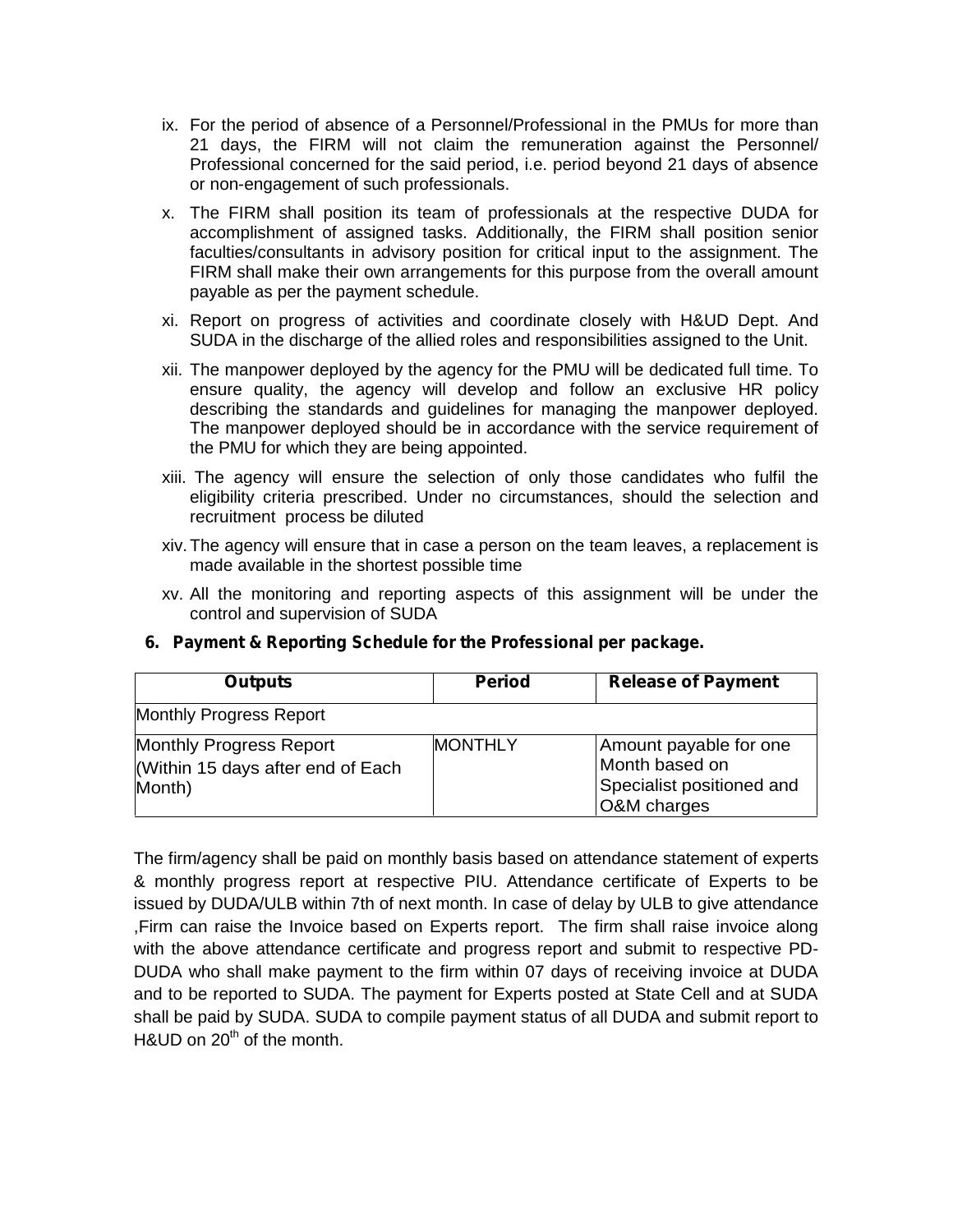- *7. Facilities To be provided by the Firm/Agency to Experts from O&M charges :*
	- a. All Experts to be provided with Laptop and internet connectivity, Tele communication expenses, all travel cost within districts to ULB and attending meeting at PD-DUDA level. All office stationeries required for proper functioning of Experts to be provided by the FIRM/AGENCY. Only office sitting space and arrangement will be provided by Client free of charges. For visit of Experts to Bhubaneswar with special approval of department TA & DA for such visit shall be payable Extra as per rate applicable to class-1 Govt. employee of the state.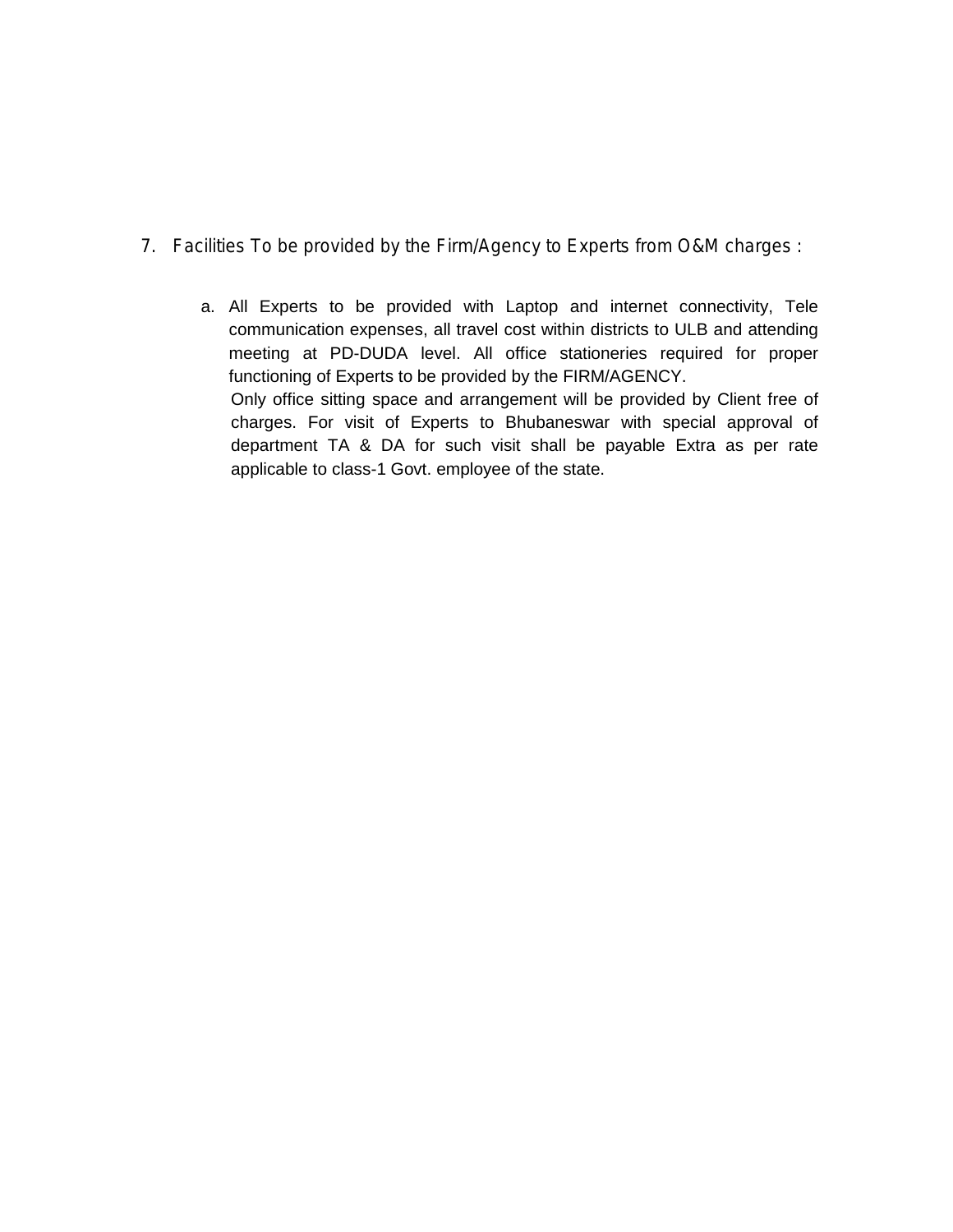### **Annexure -VI**

### **Standard Form of Contract**

### **CONTENTS**

### **I. Form of Contract**

### **II. General Conditions of Contract**

- 1. General Provisions
- 2. Commencement, Completion, Modification and Termination of
- **Contract**
- 3. Obligations of the Consultancy firm/agency
- 4. Consultancy firm/agency's' Personnel and Sub-Consultancy firm/agencies
- 5. Obligations of the Client
- 6. Payments to the Consultancy firm/agency
- 7. Fairness and Good Faith
- 8. Settlement of Disputes
- 9. Liquidated Damages
- 10. Miscellaneous Provisions
- **III. Special Conditions of Contract**
- IV. Appendices
- Appendix A Description of Services
- Appendix B Reporting Requirements
- Appendix C Staffing Schedule
- Appendix D Cost Estimates
- Appendix E Duties of the Client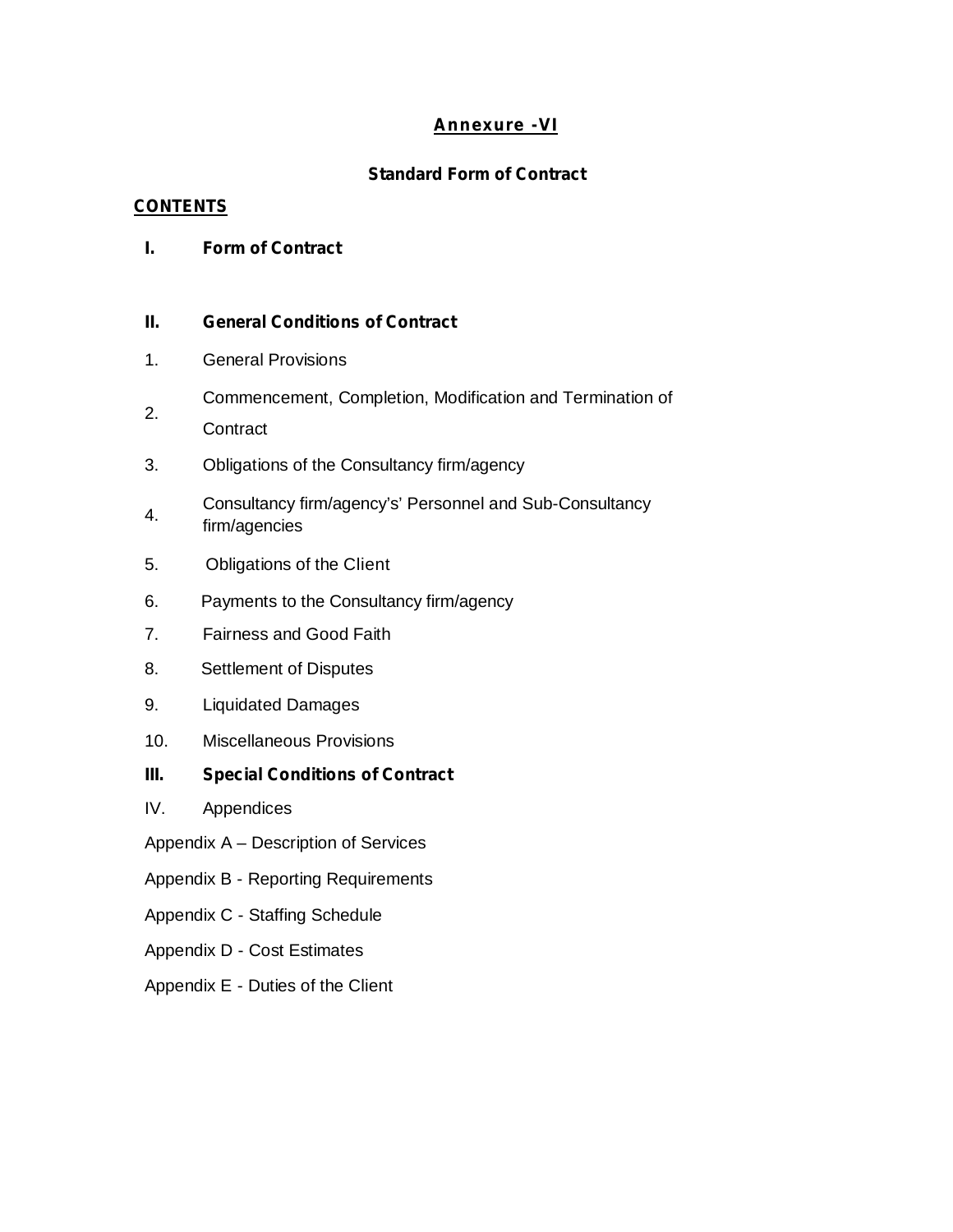### **CONTRACT FOR**

**Establishment and operationalisation of ---- District Project Management Unit (PMU) in --- Districts to Assist ULBS/ District Urban Development Agency (DUDA) and one Finance Expert and HR Expert at SUDA under Capacity Building Programme for a period of 2 years.**

**between**

**State Urban Development Agency (SUDA) H & UD Department , Govt. of Odisha**

**and**

**[name and address of the Selected Consultancy firm/agency]**

**Dated:**

**Place:**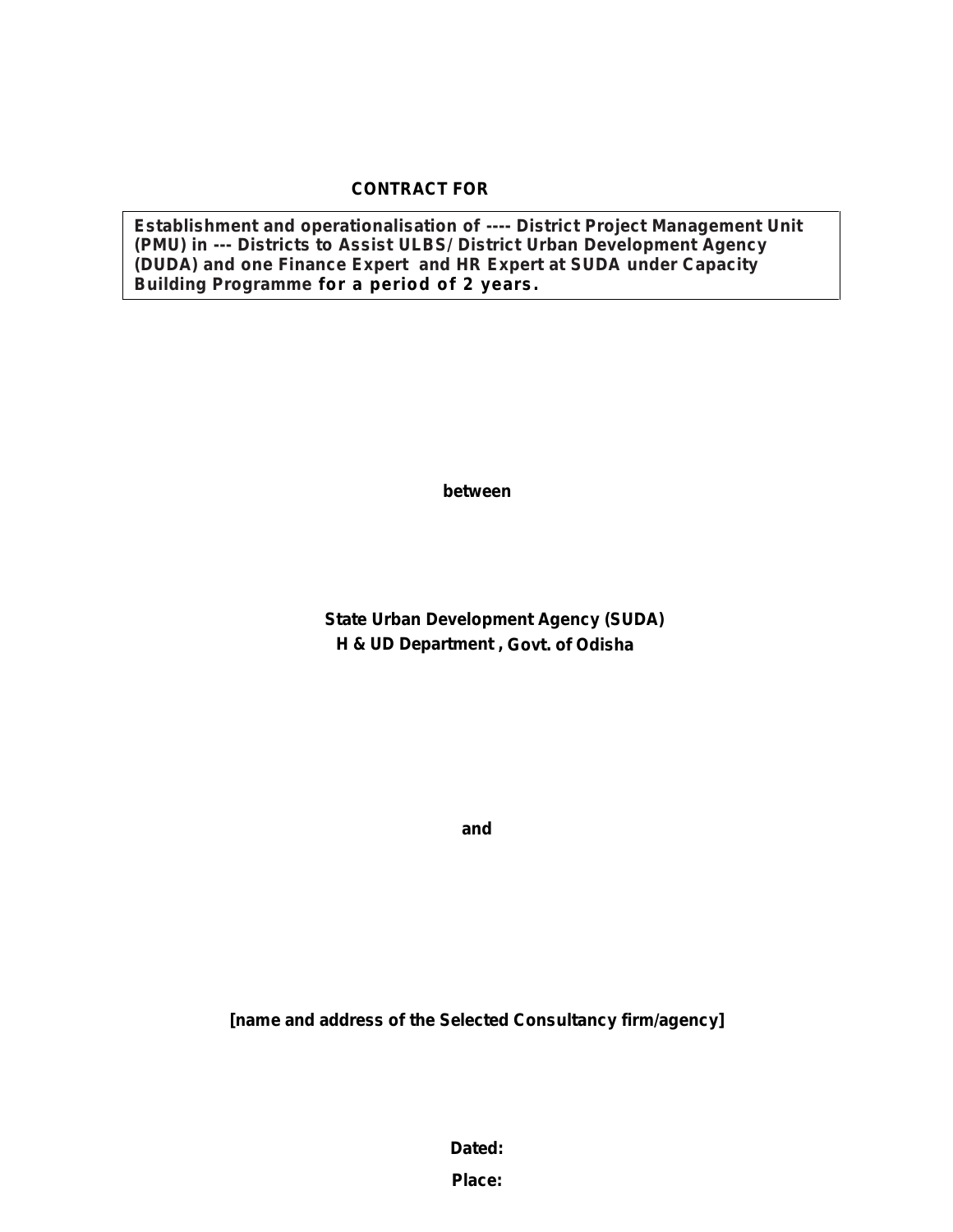### **I. Form of Contract**

(Text in brackets [ ] should be filled up appropriately)

This CONTRACT (hereinafter called the "Contract") is made the [day] day of the month of [month], [year], between **State Urban Development Agency (SUDA)**

### **H & UD Department , Govt. of Odisha**

(hereinafter called the "Client"), or the First Party and, [name of Consultancy firm/agency] (hereinafter called the "Consultancy firm/agency") of the FIRM.

### *WHERE AS*

- (a) the Consultancy firm/agency, having represented to the "Client" that it has the required professional skills, personnel and technical resources, has offered to provide in response to the Tender Notice dated issued by the Client;
- (b) the "Client" has accepted the offer of the Consultancy firm/agency to provide the services on the terms and conditions set forth in this Contract.

*NOW, THEREFORE, IT IS HEREBY AGREED* between the parties as follows:

- 1. The following documents attached hereto shall be deemed to form an integral part of this Contract
	- (a) The General Conditions of Contract;
	- (b) The Special Conditions of Contract;
	- (c) The following Appendices:
		- Appendix A: Description of Services
		- Appendix B: Reporting Requirements
		- Appendix C: Staffing schedule
		- Appendix D: Cost Estimates
		- Appendix E: Duties of the "Client"
		- Appendix F: Duties of the Consultancy firm/agency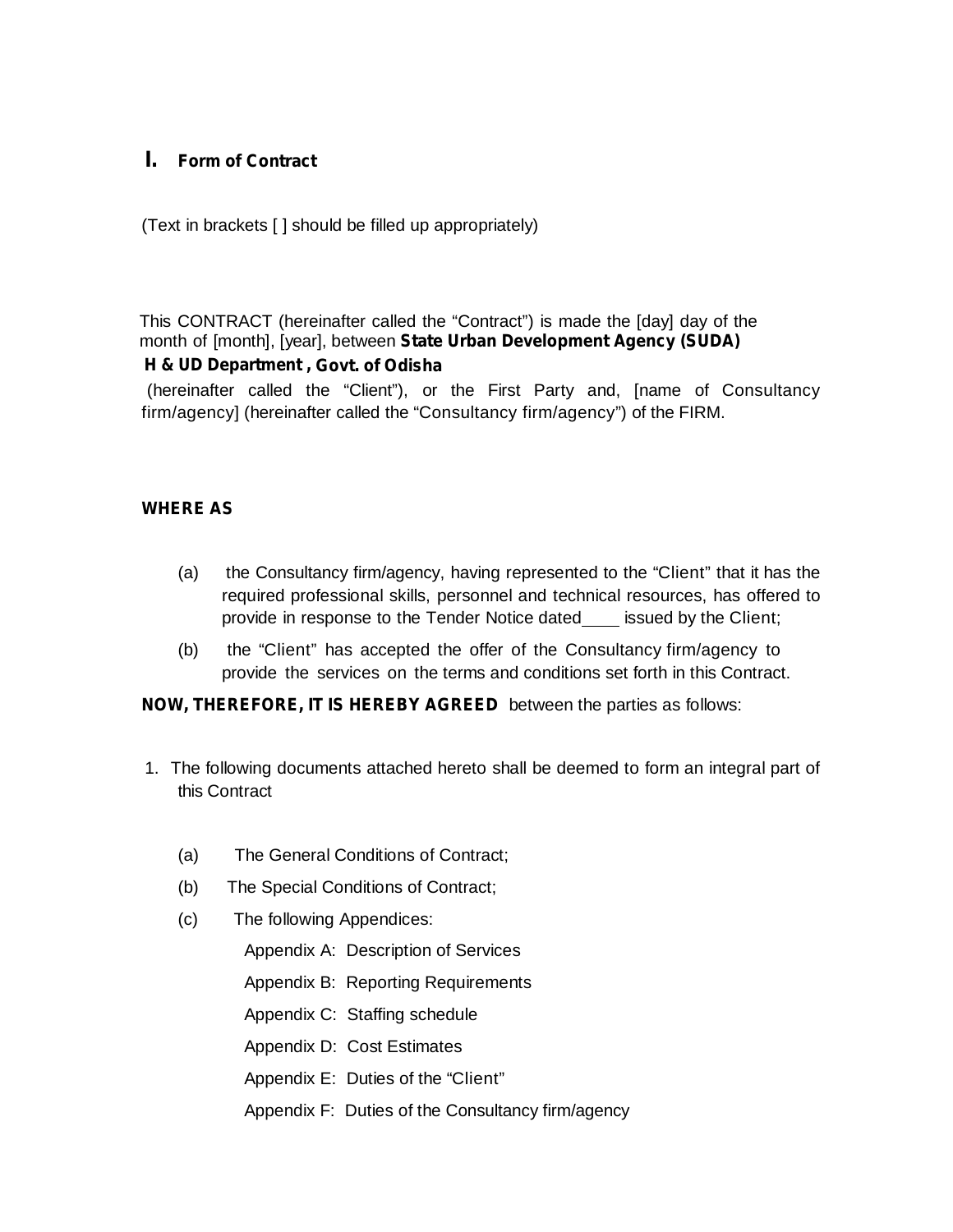- 2. The mutual rights and obligations of the "Client" and the Consultancy firm/agency shall be as set forth in the Contract, in particular:
	- (a) the Consultancy firm/agencies shall carry out and complete the Services in accordance with the provisions of the Contract; and
	- (b) the "Client" shall make payments to the Consultancy firm/agency in accordance with the provision of the Contract

*IN WITNESS WHEREOF*, the parties hereto have caused this Contract to be signed in their respective names as of the day and year first above written.

*Signed by -----*

| In presence of | 1. For and on behalf of the SUDA, H & UD Dept. |
|----------------|------------------------------------------------|
|                | [name of "Client"]                             |
|                |                                                |
| (Witnesses)    |                                                |
|                |                                                |
| (i)            |                                                |
|                |                                                |
|                |                                                |
| (ii)           |                                                |
|                |                                                |
|                |                                                |
| In presence of | 2. For and on behalf of the [ name of firm]    |
|                |                                                |
| (Witnesses)    |                                                |
|                |                                                |
|                |                                                |
| (i)            |                                                |
|                |                                                |
| (ii)           |                                                |

### **II. General Conditions of Contract**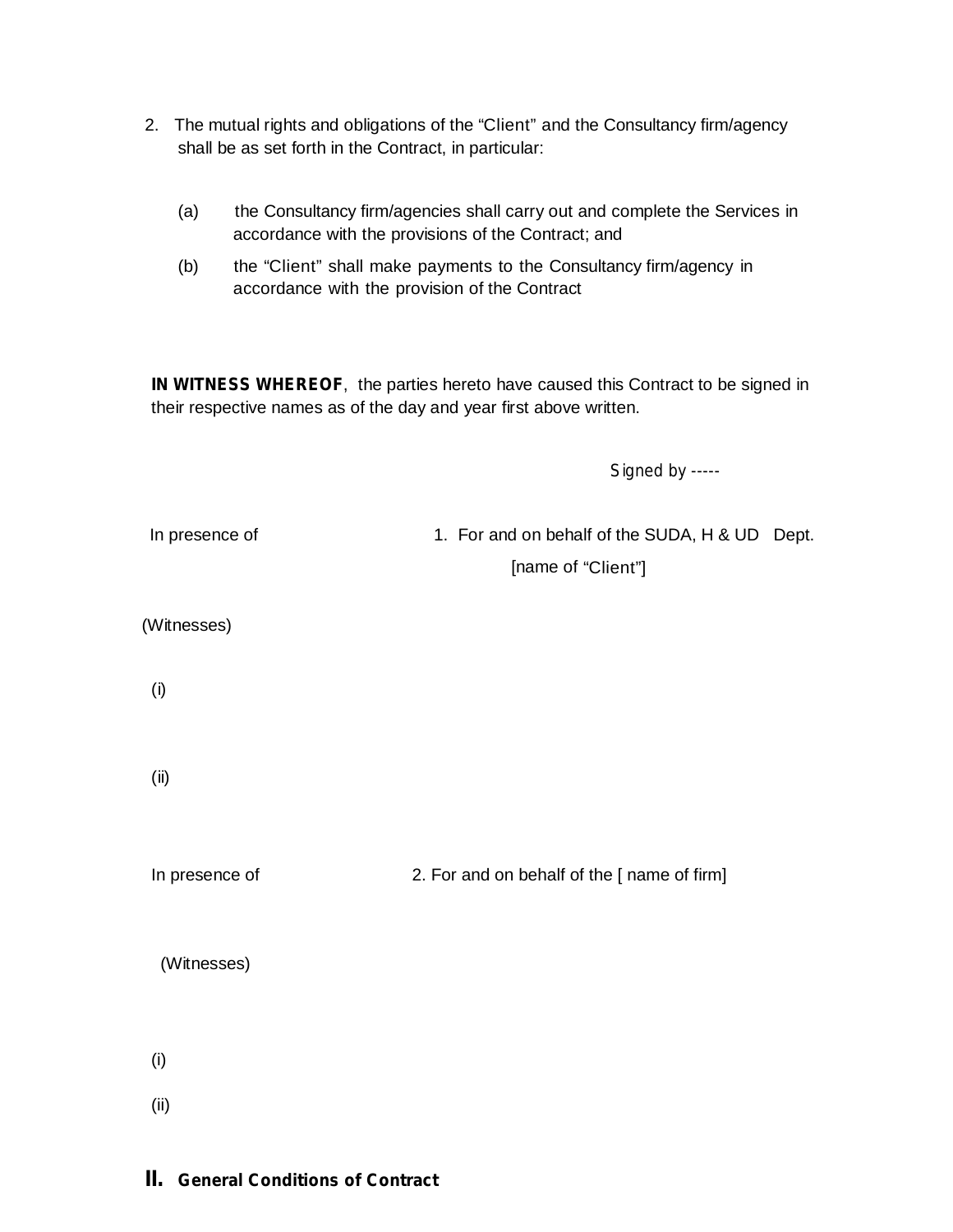### **1. GENERAL PROVISIONS**

1.1 **Definitions** Unless the context otherwise requires, the following terms whenever used in this Contract have the following meanings:

(a) "Applicable Law" means the laws and any other instruments having the force of law in Odisha for the time being.

(b) "Consultancy firm/agency" means any private or public entity that will provide the Services to the "Client" under the Contract.

(c) "Contract" means the Contract signed by the Parties and all the attached documents listed in its Clause 1, that is the General Conditions (GC), the Special Conditions (SC) and the Appendices.

(d) "Day" means calendar day.

(e) "Effective Date" means the date on which this Contract comes into force and effect pursuant to Clause GC 2.1.

(f) "Foreign Currency" means any currency other than the currency of the "Client's"

country.

- (g) "GC" means these General Conditions of Contract.
- (h) "Government" means the Government of Odisha
- (i) "Local Currency" means Indian Rupees.

(j) "notice" Written communication sent to Address for communication mentioned in contract.

(k) "Party" means the "Client" or the Consultancy firm/agency, as the case may be, and "Parties" means both of them.

(l) "Personnel" means professionals and support staff provided by the Consultancy firm/agency assigned to perform the Services or any part thereof; "Foreign Personnel" means such professionals and support staff who at the time of being so provided had their domicile outside the Government's country; "Local Personnel" means such professionals and support staff who at the time of being so provided had their domicile inside the Government's country; and "Key Personnel" means the Personnel referred to in Clause GC 4.2(a).

(m) "Reimbursable expenses" means all assignment-related costs [such as travel, translation, report printing, secretarial expenses, subject to specified maximum limits in the Contract].

(n) "SC" means the Special Conditions of Contract by which the GC may be amended or supplemented.

(o) "Services" means the work to be performed by the Consultancy firm/agency pursuant to this Contract, as described in Appendix A hereto.

(p) "Third Party" means any person or entity other than the "Client", or the Consultancy firm/agency.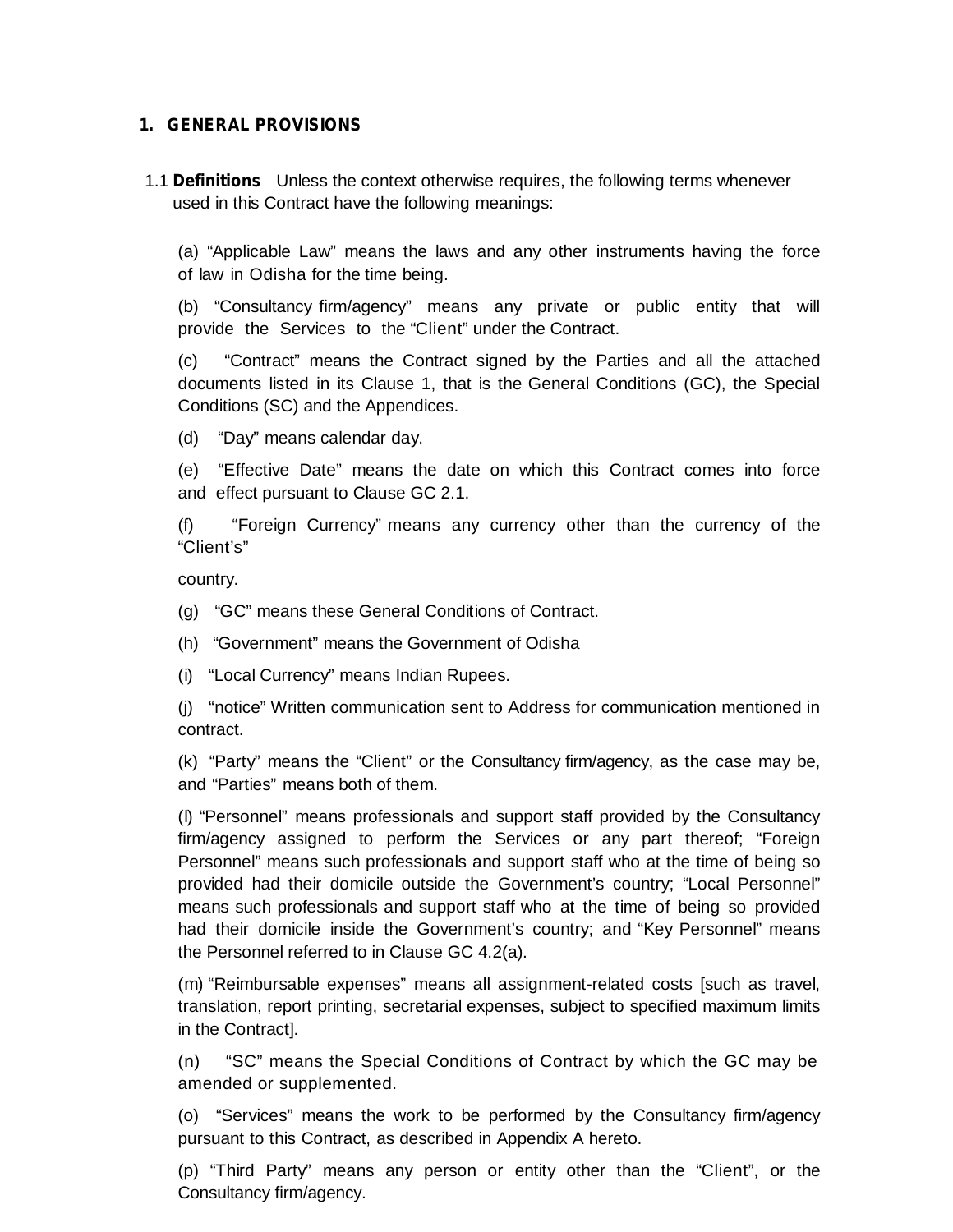(g) "In writing" means communicated in written form with proof of receipt.

### **1.2 Relationship Between the Parties**

Nothing contained herein shall be construed as establishing a relationship of master and servant or of principal and agent as between the "Client" and the Consultancy firm/agency. The Consultancy firm/agency, subject to this Contract, has complete charge of Personnel performing the Services and shall be fully responsible forthe Services performed by them or on their behalf hereunder.

- **1.3 Law Governing Contract**: This Contract, its meaning and interpretation, and the relation between the Parties shall be governed by the applicable laws of Odisha.
- **1.4 Headings:** The headings shall not limit, alter or affect the meaning of this Contract.

### **1.5 Notices**

- **1.5.1** Any notice, request or consent required or permitted to be given or made pursuant to this Contract shall be in writing. Any such notice, request or consent shall be deemed to have been given or made when delivered in person to an authorized representative of the Party to whom the communication is addressed, or when sent by registered post to such Party at the address specified in the SC.
- **1.5.2** A Party may change its address for notice hereunder by giving the other Party notice in writing of such change to the address specified in the SC.
- **1.6 Location:** The Services shall be performed at such locations as are specified in **Annexure-A** hereto and, where the location of a particular task is not so specified, at such locations, as the "Client" may approve.
- **1.7 Authorized Representatives**: Any action required or permitted to be taken, and any document required or permitted to be executed under this Contract by the "Client" or the Consultancy firm/agency may be taken or executed by the officials specified in the SC.
- **1.8 Taxes and Duties**: The Consultancy firm/agency and Personnel shall be liable to pay such direct and indirect taxes, duties, fees and other impositions levied under the applicable laws of Odisha.

### **1.9 Fraud and Corruption**

- **1.9.1 Definitions:** It is the Client's policy to require that Clients as well as Consultancy firm/agency observe the highest standard of ethics during the execution of the Contract. In pursuance of this policy, the Client defines, for the purpose of this provision, the terms set forth below as follows:
	- (i) "corrupt practice" means the offering, receiving, or soliciting, directly or indirectly, of any thing of value to influence the action of a public official in the selection process or in contract execution;
	- (ii) "fraudulent practice" means a misrepresentation or omission of facts in order to influence a selection process or the execution of a contract;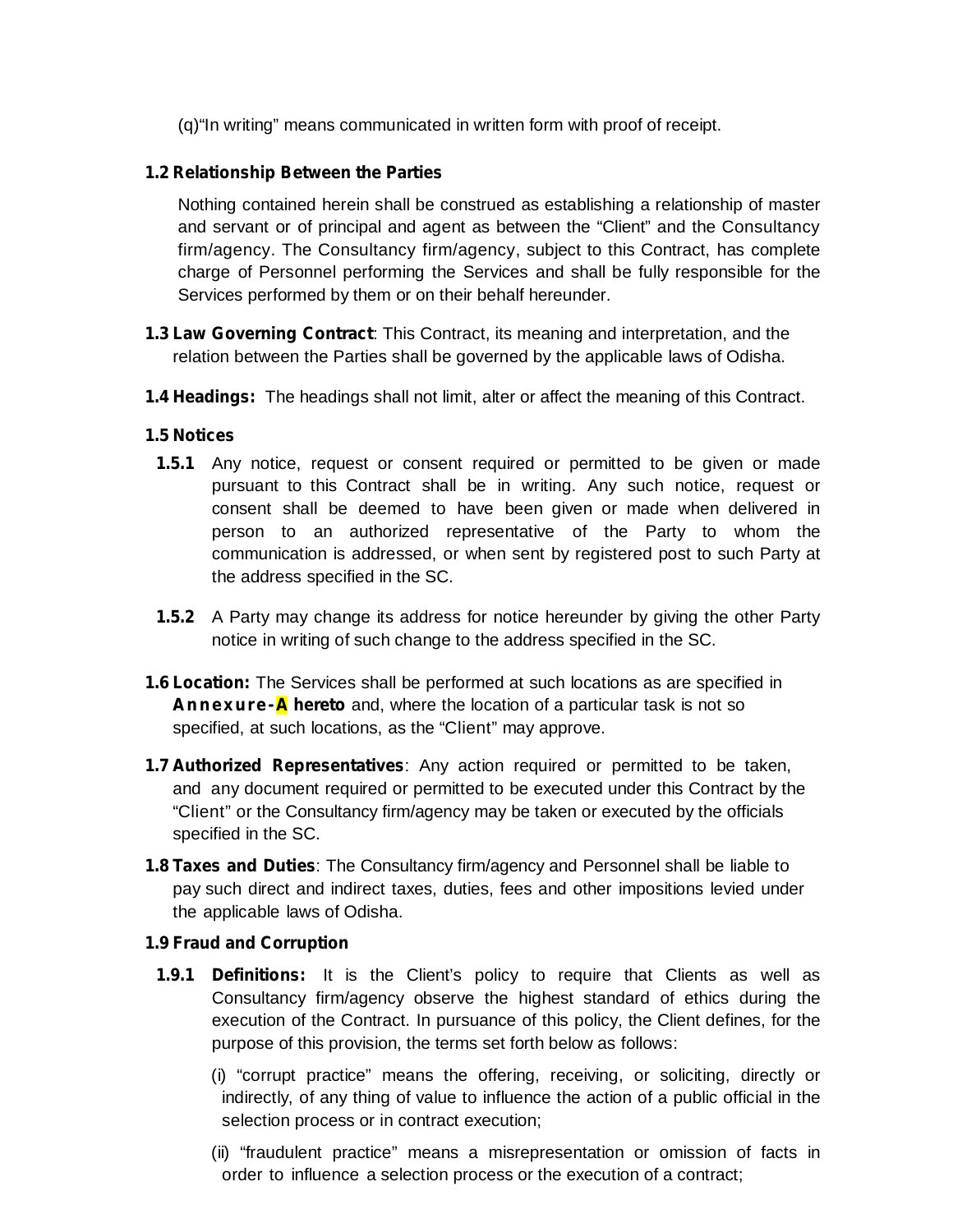- (iii) "collusive practices" means a scheme or arrangement between two or more Consultancy firm/agency, with or without the knowledge of the Client, designed to establish prices at artificial, non-competitive levels;
- (iv) "coercive practices" means harming or threatening to harm, directly or indirectly, persons or their property to influence their participation in a procurement process, or affect the execution of a contract;

### **1.9.2 Measures to be taken by the Client**

- a. The Client may terminate the contract if it determines at any time that representatives of the Consultancy firm/agency were engaged in corrupt, fraudulent, collusive or coercive practices during the selection process or the execution of that contract, without the Consultancy firm/agency having taken timely and appropriate action satisfactory to the Client to remedy the situation;
- b. The Client may also sanction against the Consultancy firm/agency, including declaring the Consultancy firm/agency ineligible, either indefinitely or for a stated period of time, to be awarded a contract if it at any time determines that the Consultancy firm/agency has, directly or through an agent, engaged in corrupt, fraudulent, collusive or coercive practices in competing for, or in executing, a Client-financed contract;

### **1.9.3 Commissions and Fees**

At the time of execution of this Contract, the Consultancy firm/agency shall disclose any commissions or fees that may have been paid or are agreed to be paid to agents, representatives, or commission agents with respect to the selection process or execution of the contract. The information disclosed must include at least the name and address of the agent, representative, or commission agent, the amount and currency, and the purpose of the commission or fee.

### **2. COMMENCEMENT,COMPLETION, MODIFICATION AND TERMINATION OF CONTRACT**

- **2.1 Effectiveness of Contract:** This Contract shall come into force and effect on the date (the "Effective Date") of the "Client's notice to the Consultancy firm/agency instructing the Consultancy firm/agency to begin carrying out the Services. This notice shall confirm that the conditions precedent and effectiveness conditions, if any, listed in the SC have been met.
- **2.2 Termination of Contract for Failure to Become Effective:** If this Contract has not become effective within such time period after the date of the Contract signed by the Parties as specified in the SC Client may, by not less than twenty one (21) days written notice to the Consultancy firm/agency , declare this Contract to be **Termination of Contract for Failure to**<br>has not become effective within such time<br>signed by the Parties as specified in the SC<br>(21) days written notice to the Consultancy fi<br>null and void, and forfeit the EMD.
- **2.3 Commencement of Services:** The Consultancy firm/agency shall begin carrying out the Services not later than the number of days after the Effective Date specified in the SC.
- **2.4 Expiration of Contract:** Unless terminated earlier pursuant to Clause GC 2.9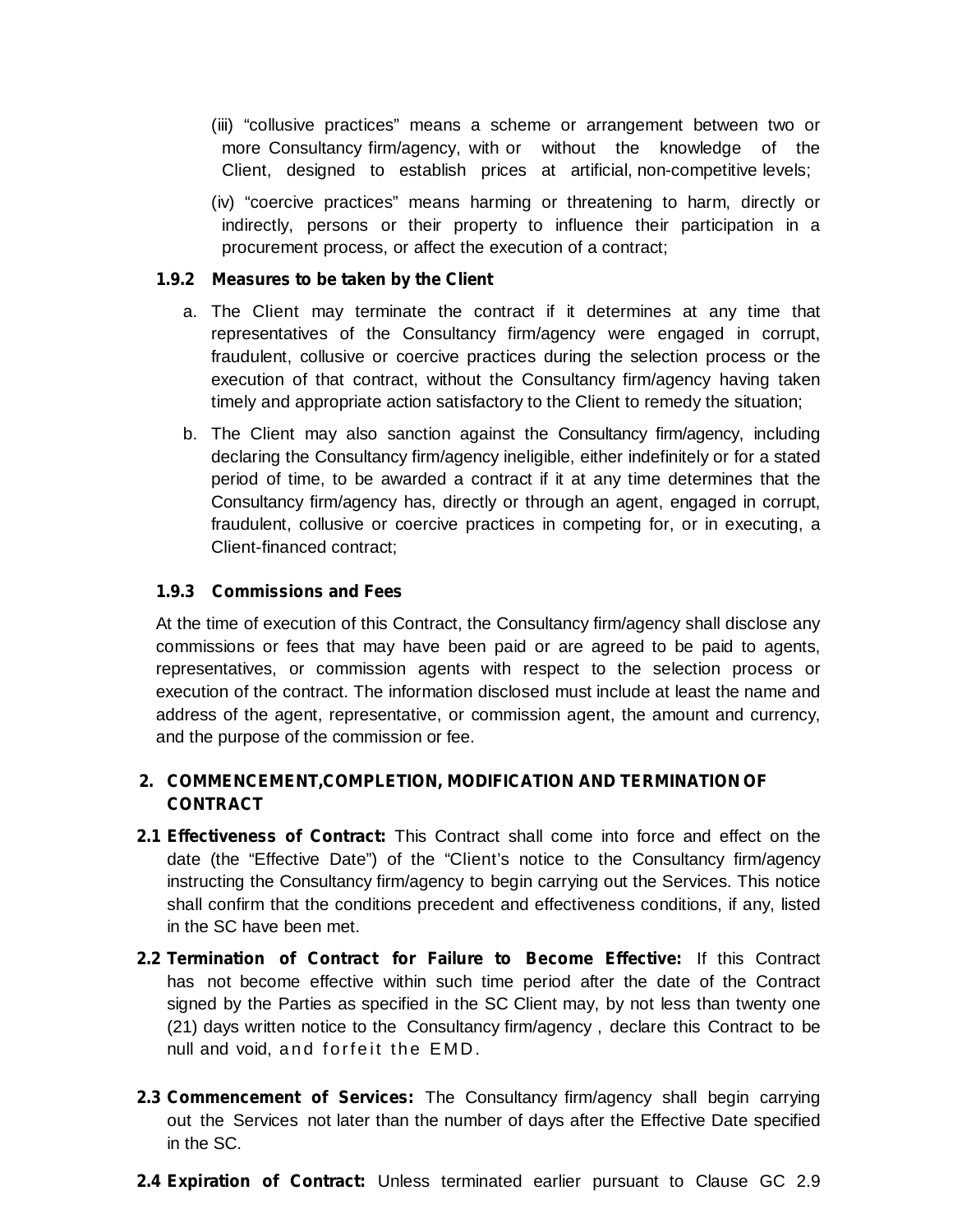hereof, this Contract shall expire at the end of such time period as specified in the SC.

- **2.5 Entire Agreement**: This Contract contains allcovenants, stipulations and provisions agreed by the Parties. No agent or representative of either Party has authority to make, and the Parties shall not be bound by or be liable for, any other statement, representation, promise or agreement not set forth herein.
- **2.6 Modifications or Variations:** (a) Any modification or variation of the terms and conditions of this Contract, including any modification or variation of the scope of the Services, may only be made by written agreement between the Parties. Pursuant to Clause GC 7.2 here of, however, each Party shall give due consideration to any proposals for modification or variation made by the other Party.

(b) In cases of substantial modifications or variations, the prior written consent of the Client is required.

### **2.7 Force Majeure**

### **2.7.1 Definition**

- a. For the purposes of this Contract, "Force Majeure" means an event which is beyond the reasonable control of a Party, is not foreseeable, is unavoidable and not brought about by or at the instance of the Party claiming to be affected by such events and which has caused the non-performance or delay in performance, and which makes a Party's performance of its obligations hereunder impossible or so impractical as reasonably to be considered impossible in the circumstances, and includes, but is not limited to, war, riots, civil disorder, earthquake, fire, explosion, storm, flood or other extreme adverse weather conditions, strikes, lockouts or other industrial action (except where such strikes, lockouts or other industrial action are within the power of the Party invoking Force Majeure to prevent), confiscation or any other action by Government agencies.
- b. Force Majeure shall not include (i) any event which is caused by the negligence or intentional action of a Party or by or of such Party's Sub- Consultancy firm/agency or agents or employees, nor (ii) any event which a diligent Party could reasonably have been expected both to take into account at the time of the conclusion of this Contract, and avoid or overcome in the carrying out of its obligations hereunder.
- c. Subject to clause 2.7.2, Force Majeure shall not include insufficiency of funds or inability to make any payment required hereunder.
- **2.7.2 No Breach of Contract**: The failure of a Party to fulfil any of its obligations hereunder shall not be considered to be a breach of, or default under, this Contract insofar as such inability arises from an event of Force Majeure, provided that the Party affected by such an event has taken all reasonable precautions, due care and reasonable alternative measures, all with the objective of carrying out the terms and conditions of this Contract.

#### **2.7.3 Measures to be Taken:**

a. A Party affected by an event of Force Majeure shall continue to perform its obligations under the Contract as far as is reasonably practical, and shall take all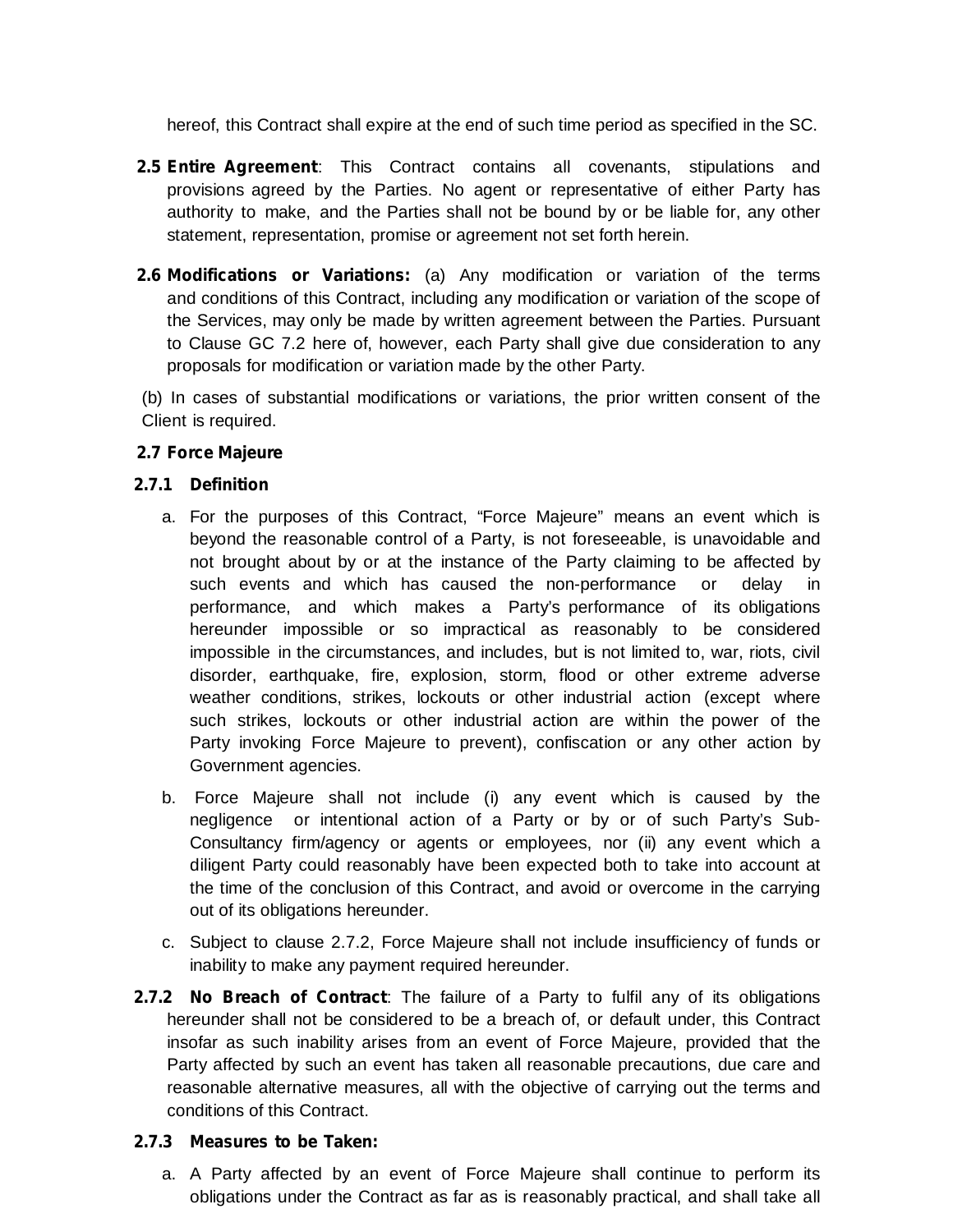reasonable measures to minimize the consequences of any event of Force Majeure.

- b. A Party affected by an event of Force Majeure shall notify the other Party of such event as soon as possible, and in any case not later than fourteen (14) days following the occurrence of such event, providing evidence of the nature and cause of such event, and shall similarly give written notice of the restoration of normal conditions as soon as possible.
- c. Any period within which a Party shall, pursuant to this Contract, complete any action or task, shall be extended for a period equal to the time during which such Party was unable to perform such action as a result of Force Majeure.
- d. During the period of their inability to perform the Services as a result of an event of Force Majeure, the Consultancy firm/agency, upon instructions by the "Client", shall either demobilize or continue with the Services to the extent possible, in which case the Consultancy firm/agency shall continue to be paid proportionately and on prorate basis, under the terms of this Contract.
- e. In the case of disagreement between the Parties as to the existence or extent of Force Majeure, the matter shall be settled according to Clause GC 8.
- **2.8 Suspension:** The "Client" may, by written notice of suspension to the Consultancy firm/agency, suspend all payments to the Consultancy firm/agency hereunder if the Consultancy firm/agency fails to perform any of its obligations under this Contract, including the carrying out of the Services, provided that such notice of suspension (i) shall specify the nature of the failure, and (ii) shall allow the Consultancy firm/agency to remedy such failure, if capable of being remedied, within a period not exceeding thirty (30) days after receipt by the Consultancy firm/agency of such notice of suspension.

### **2.9 Termination**

- **2.9.1 By the "Client**": The "Client" may terminate this Contract in case of the occurrence of any of the events specified in paragraphs (a) through (i) of this Clause GC 2.9.1..
	- a. If the Consultancy firm/agency fails to remedy a failure in the performance of its obligations hereunder, as specified in a notice of suspension pursuant to Clause GC 2.8 hereinabove, within thirty (30) days of receipt of such notice of suspension or within such further period as the "Client" may have subsequently approved in writing.
	- b. If the Consultancy firm/agency becomes (or, if the Consultancy firm/agency consists of more than one entity, if any of its Members becomes and which has substantial bearing on providing Services under this contract) insolvent or go into liquidation or receivership whether compulsory or voluntary.
	- c. If the Consultancy firm/agency fails to comply with any final decision reached as a result of arbitration proceedings pursuant to Clause GC 8 hereof.
	- d. If the Consultancy firm/agency, in the judgment of the "Client", has engaged in corrupt or fraudulent practices in competing for or in executing this Contract.
	- e. If the Consultancy firm/agency submits to the "Client" a false statement which has a material effect on the rights, obligations or interests of the "Client".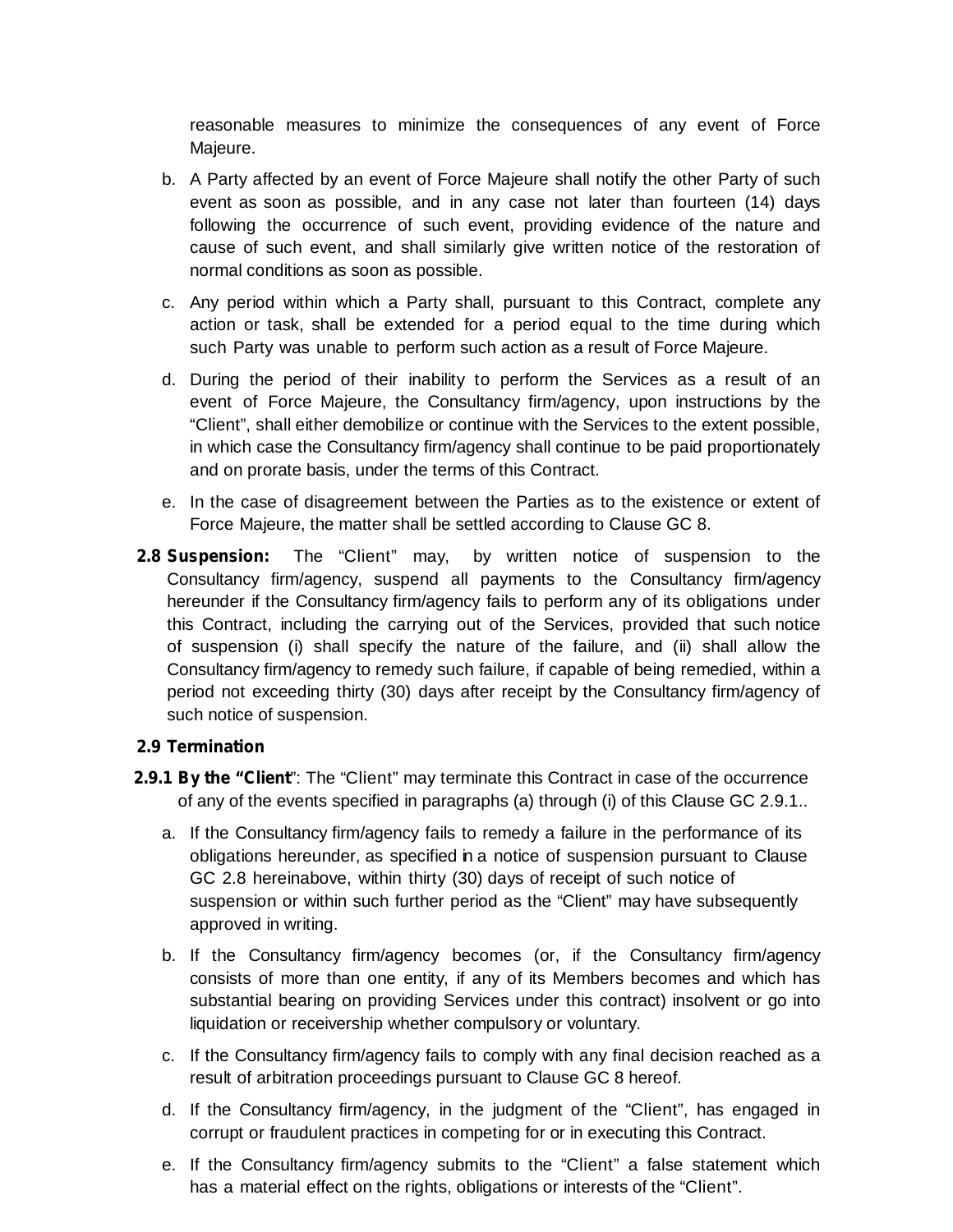- f. If the Consultancy firm/agency places itself in position of conflict of interest or fails to disclose promptly any conflict of interest to the Client.
- g. If the Consultancy firm/agency fails to provide the quality services as envisaged under this Contract. The Consultancy Monitoring Committee (CMC) formulated to monitor the progress of the assignment may make judgment regarding the poor quality of services, the reasons for which shall be recorded in writing. The CMC may decide to give one chance to the Consultancy firm/agency to improve the quality of the services.
- h. If, as the result of Force Majeure, the Consultancy firm/agency is unable to perform a material portion of the Services for a period of not less than sixty (60) days.
- i. If the "Client", in its sole discretion and for any reason whatsoever, decides to terminate this Contract.
- **2.9.1.1** In such an occurrence the "Client" shall give a not less than thirty (30) days' written notice of termination to the Consultancy firm/agency, and sixty (60) days' in case of the event referred to in (i).
- **2.9.2 By the Consultancy firm/agency**: The Consultancy firm/agency may terminate this Contract, by not less than thirty (30) days' written notice to the "Client", in case of the occurrence of any of the events specified in paragraphs (a) through (d) of this Clause GC 2.9.2.
	- a. If the "Client" fails to pay any money due to the Consultancy firm/agency pursuant to this Contract and not subject to dispute pursuant to Clause GC 8 hereof within forty-five (45) days after receiving written notice from the Consultancy firm/agency that such payment is overdue.
	- b. If, as the result of Force Majeure, the Consultancy firm/agency is unable to perform a material portion of the Services for a period of not less than sixty (60) days.
	- c. If the "Client" fails to comply with any final decision reached as a result of arbitration pursuant to Clause GC 8 hereof.
	- d. If the "Client" is in material breach of its obligations pursuant to this Contract and has not remedied the same within forty-five (45) days (or such longer period as the Consultancy firm/agency may have subsequently approved in writing) following the receipt by the "Client" of the Consultancy firm/agency's notice specifying such breach.
- **2.9.3 Cessation of Rights and Obligations**: Upon termination of this Contract pursuant to Clauses GC 2.2 or GC 2.9 hereof, or upon expiration of this Contract pursuant to Clause GC 2.4 hereof, all rights and obligations of the Parties hereunder shall cease, except (i) such rights and obligations as may have accrued on the date of termination or expiration, (ii) the obligation of confidentiality setforth in Clause GC 3.3 hereof, (iii) the Consultancy firm/agency's obligation to permit inspection, copying and auditing of their accounts and records set forth in Clause GC 3.6 hereof, and (iv) any right which a Party may have under the Law.
- **2.9.4 Cessation of Services**: Upon termination of this Contract by notice of either Party to the other pursuant to Clauses GC 2.9.1 or GC 2.9.2 hereof, the Consultancy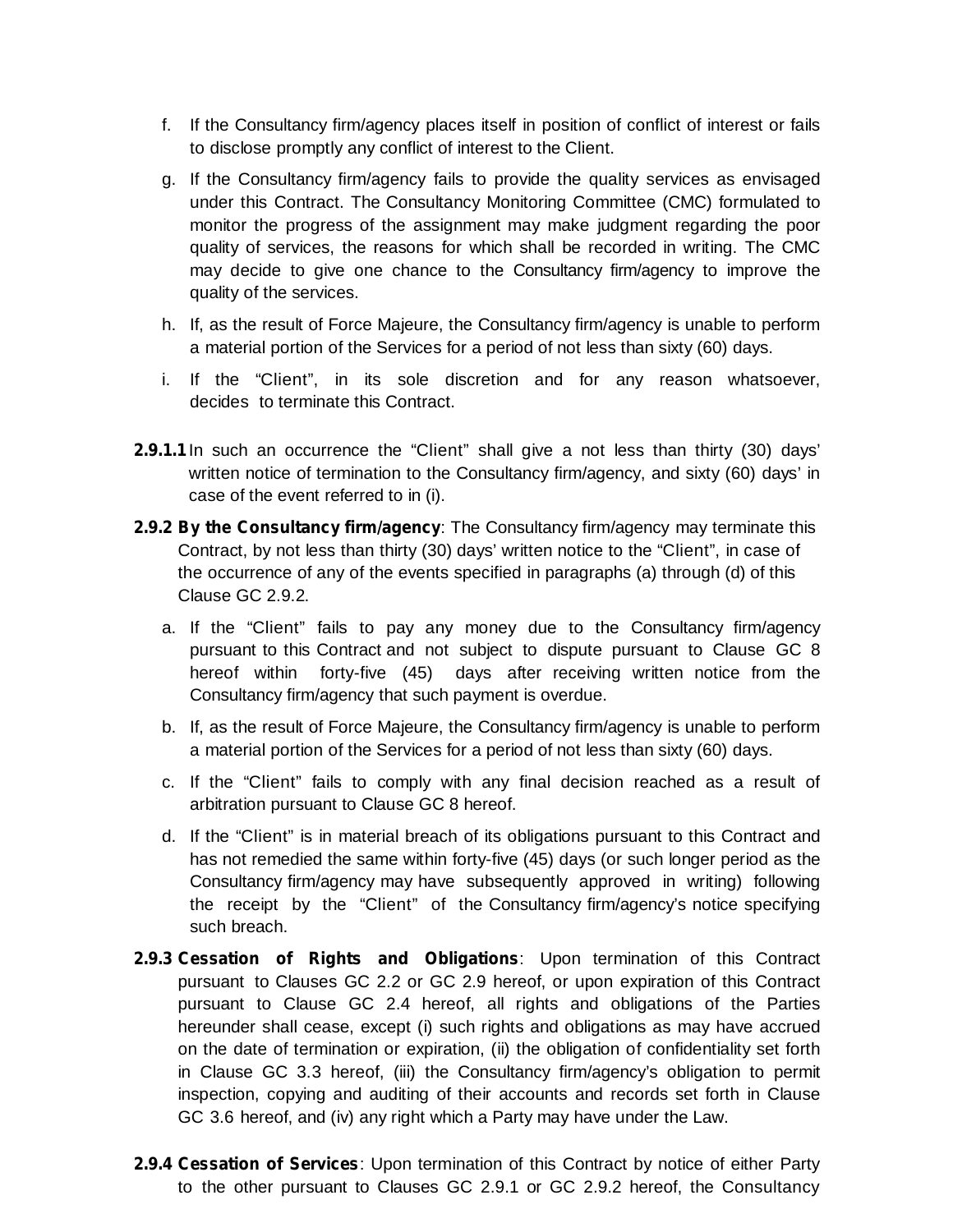firm/agency shall, immediately upon dispatch or receipt of such notice, take all necessary steps to bring the Services to a close in a prompt and orderly manner and shall make every reasonable effort to keep expenditures for this purpose to a minimum. With respect to documents prepared by the Consultancy firm/agency and equipment and materials furnished by the "Client", the Consultancy firm/agency shall proceed as provided, respectively, by Clauses GC 3.9 or GC 3.10 hereof.

- **2.9.5 Payment upon Termination**: Upon termination of this Contract pursuant to Clauses GC 2.9.1 or GC 2.9.2 hereof, the "Client" shall make the following payments to the Consultancy firm/agency:
	- a. If the Contract is terminated pursuant to Clause 2.9.1 (h), (i) or 2.9.2, remuneration pursuant to Clause GC 6.3(h) (i)hereof for Services satisfactorily performed prior to the effective date of termination, and reimbursable expenditures pursuant to Clause GC 6.3(h)(ii) hereof for expenditures actually and reasonably incurred prior to the effective date of termination;
	- b. If the agreement is terminated pursuant of Clause 2.9.1 (a) to (g), the Consultancy firm/agency shall not be entitled to receive any agreed payments upon termination of the contract. However, the "Client" may consider to make payment for the part satisfactorily performed on the basis of Quantum Merit as assessed by it, if such part is of economic utility to the Client. Applicable Under such circumstances, upon termination, the client may also impose liquidated damages as per the provisions of Clause 9 of this agreement. The Consultancy firm/agency will be required to pay any such liquidated damages to client within 30 days of termination date.
- **2.9.6 Disputes about Events of Termination:** If either Party disputes whether an event specified in paragraphs (a) through (h) of Clause GC 2.9.1 or in Clause GC 2.9.2 hereof has occurred, such Party may, within forty-five (30) days after receipt of notice of termination from the other Party, refer the matter to Clause GC 8 hereof, and this Contract shall not be terminated on account of such event except in accordance with the terms of any resulting arbitral award.

### **3. OBLIGATIONS OF THE CONSULTANCY FIRM/AGENCY**

### **3.1 General**

- **3.1.1 Standard of Performance:** The Consultancy firm/agency shall perform the Services and carry out their obligations hereunder with all due diligence, efficiency and economy, in accordance with generally accepted professional standards and practices, and shall observe sound management practices, and employ appropriate technology and safe and effective equipment, machinery, materials and methods. The Consultancy firm/agency shall always act, in respect of any matter relating to this Contract or to the Services, as faithful adviser to the "Client", and shall at all times support and safeguard the "Client's legitimate interests in any dealings with Sub-Consultancy firm/agency or Third Parties.
- **3.2 Conflict of Interests**: The Consultancy firm/agency shall hold the "Client's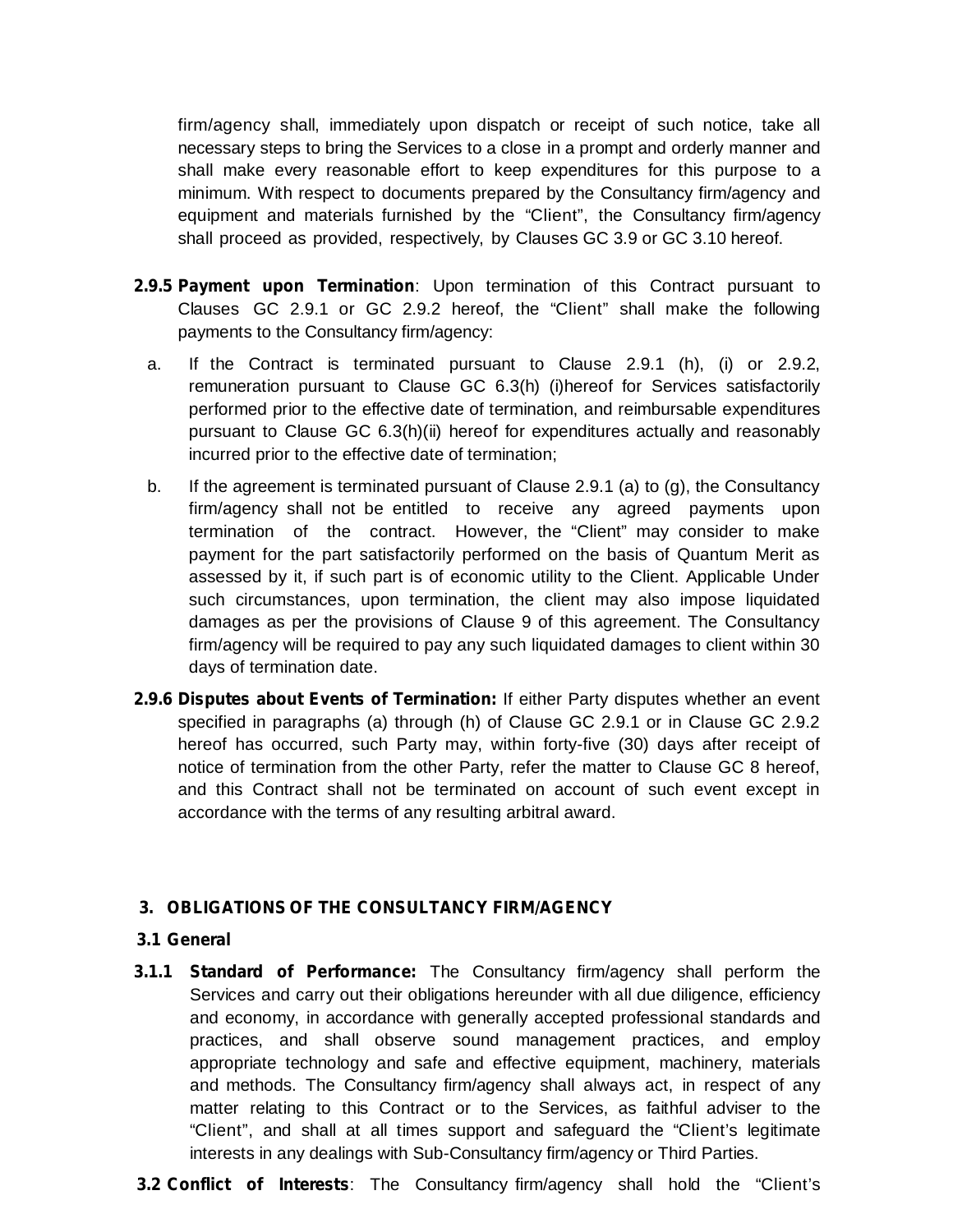interests paramount, without any consideration for future work, and strictly avoid conflict of interest with other assignments or their own corporate interests. If during the period of this contract, a conflict of interest arises for any reasons, the Consultancy firm/agency shall promptly disclose the same to the Client and seek its instructions.

### **3.2.1 Consultancy firm/agency not to benefit from Commissions, Discounts, etc**.:

- a. The payment of the Consultancy firm/agency pursuant to Clause GC 6 hereof shall constitute the Consultancy firm/agency's only payment in connection with this Contract and, subject to Clause GC 3.2.2 hereof, the Consultancy firm/agency shall not accept for its own benefit any trade commission, discount or similar payment in connection with activities pursuant to this Contract or in the discharge of its obligations hereunder, and the Consultancy firm/agency shall use its best efforts to ensure that any Personnel and agents of either of them, similarly shall not receive any such additional payment.
- b. Furthermore, if the Consultancy firm/agency, as part of the Services, has the responsibility of advising the "Client" on the procurement of goods, works or services, the Consultancy firm/agency shall comply with the Client's applicable procurement guidelines, and shall at all times exercise such responsibility in the best interest of the "Client". Any discounts or commissions obtained by the Consultancy firm/agency in the exercise of such procurement responsibility shall be for the account of the "Client".
- **3.2.2 Consultancy firm/agency and Affiliates Not to Engage in Certain Activities:** The Consultancy firm/agency agrees that, during the term of this Contract and after its termination, the Consultancy firm/agency and any entity affiliated with the Consultancy firm/agency, shall be disqualified from providing goods, works or services (other than consulting services) resulting from or directly related to the Consultancy firm/agency's Services for the preparation or implementation of the project.
- **3.2.3 Prohibition of Conflicting Activities**: The Consultancy firm/agency shall not engage, and shall cause their Personnel not to engage, either directly or indirectly, in any business or professional activities that would conflict with the activities assigned to them under this Contract.
- **3.3 Confidentiality**: Except with the prior written consent of the "Client", the Consultancy firm/agency and the Personnel shall not at any time communicate to any person or entity any confidential information acquired in the course of the Services, nor shall the Consultancy firm/agency and its Personnel make public the recommendations formulated in the course of, or as a result of, the Services.
- **3.4 Insurance to be Taken out by the Consultancy firm/agency**: The Consultancy firm/agency (i) shall take out and maintain, at their own cost but **on terms and conditions approved by the "Client",** insurance against the risks, and for the coverages specified in the SC, and (ii) at the "Client's request, shall provide evidence to the "Client" showing that such insurance has been taken out and maintained and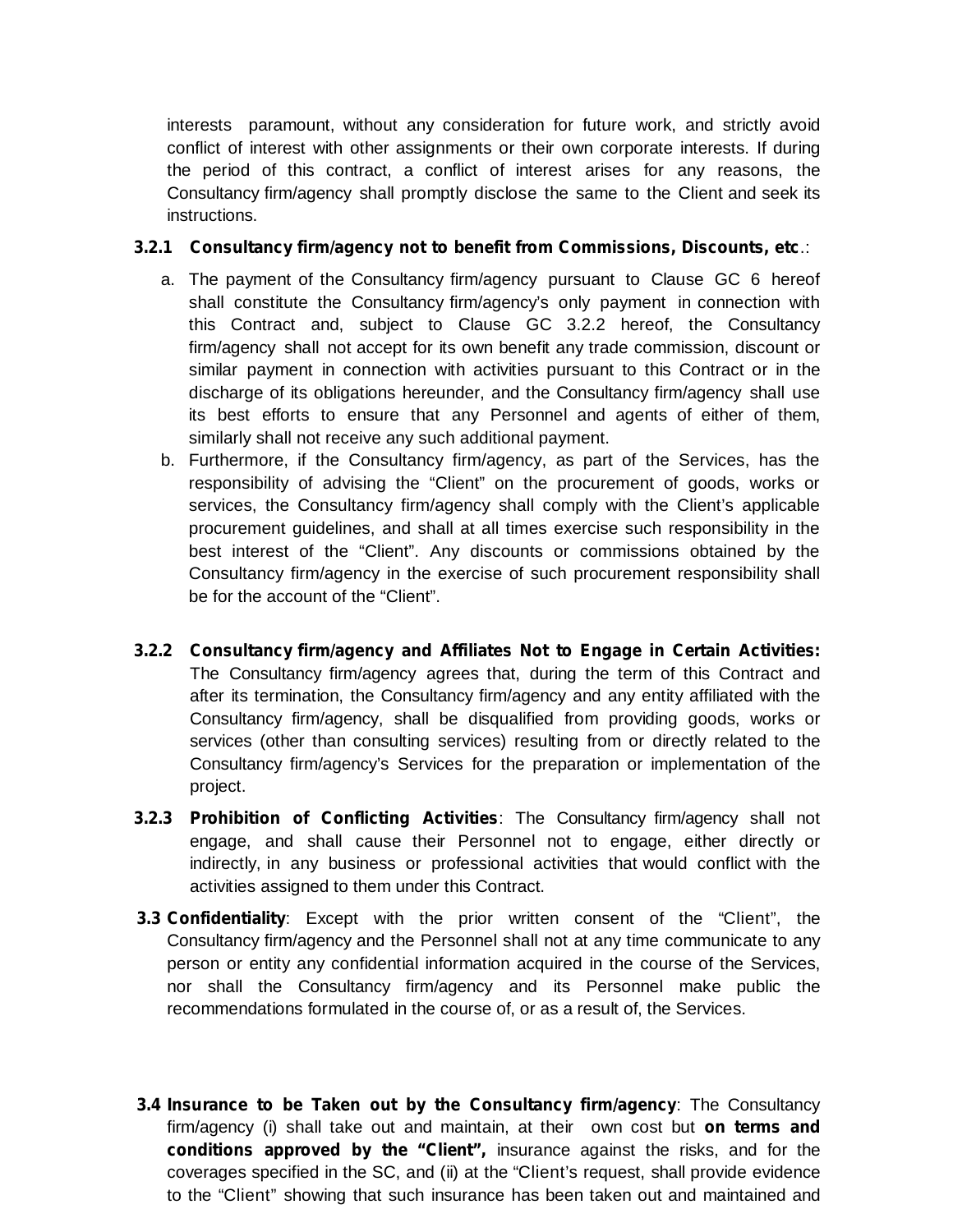that the current premiums therefore have been paid.

- **3.5 Accounting, Inspection and Auditing**: The Consultancy firm/agency (i) shall keep accurate and systematic accounts and records in respect of the Services hereunder, in accordance with internationally accepted accounting principles and in such form and detail as will clearly identify all relevant time changes and costs, and the bases thereof, and (ii) shall periodically permit the "Client" or its designated representative and/or the Client, and up to five years from expiration or termination of this Contract, to inspect the same and make copies thereof as well as to have them audited by auditors appointed by the "Client" or the Client, if so required by the "Client" or the Client as the case may be.
- **3.6 Consultancy firm/agency's Actions Requiring "Client's Prior Approval**: The Consultancy firm/agency shall obtain the "Client's prior approval in writing before taking any of the following actions: (a) Any change or addition to the Personnel listed in Appendix C.
- **3.7 Reporting Obligations**: The Consultancy firm/agency shall submit to the "Client" the reports and documents specified in Appendix B hereto, in the form, in the numbers and within the time periods set forth in the said Appendix. Final reports shall be delivered in CD ROM in addition to the hard copies specified in said Appendix.
- **3.8 Documents Prepared by the Consultancy firm/agency to be the Property of the "Client**": All plans, drawings, specifications, designs, reports, other documents and software prepared by the Consultancy firm/agency for the "Client" under this Contract shall become and remain the property of the "Client", and the Consultancy firm/agency shall, not later than upon termination or expiration of this Contract, deliver all such documents to the "Client", together with a detailed inventory thereof. The Consultancy firm/agency may retain a copy of such documents, but shall not use anywhere, without taking permission, in writing, from the Client and the Client reserves right to grant or deny any such request.. If license agreements are necessary or appropriate between the Consultancy firm/agency and third parties for purposes of development of any such computer programs, the Consultancy firm/agency shall obtain the "Client's prior written approval to such agreements, and the "Client" shall be entitled at its discretion to require recovering the expenses related to the development of the program(s) concerned.
- **3.9 Equipment, Vehicles and Materials Furnished by the "Client**": Equipment, vehicles and materials made available to the Consultancy firm/agency by the "Client", or purchased by the Consultancy firm/agency wholly or partly with funds provided by the "Client", shall be the property of the "Client" and shall be marked accordingly. Upon termination or expiration of this Contract, the Consultancy firm/agency shall make available to the "Client" an inventory of such equipment, vehicles and materials and shall dispose of such equipment and materials in accordance with the "Client"'s instructions. While in possession of such equipment, vehicles and materials, the Consultancy firm/agency, unless otherwise instructed by the "Client" in writing, shall insure them at the expense of the "Client" in an amount equal to their full replacement value.
- **3.10 Equipment and Materials Provided by the Consultancy firm/agency**: Equipment or materials brought into the Government's country by the Consultancy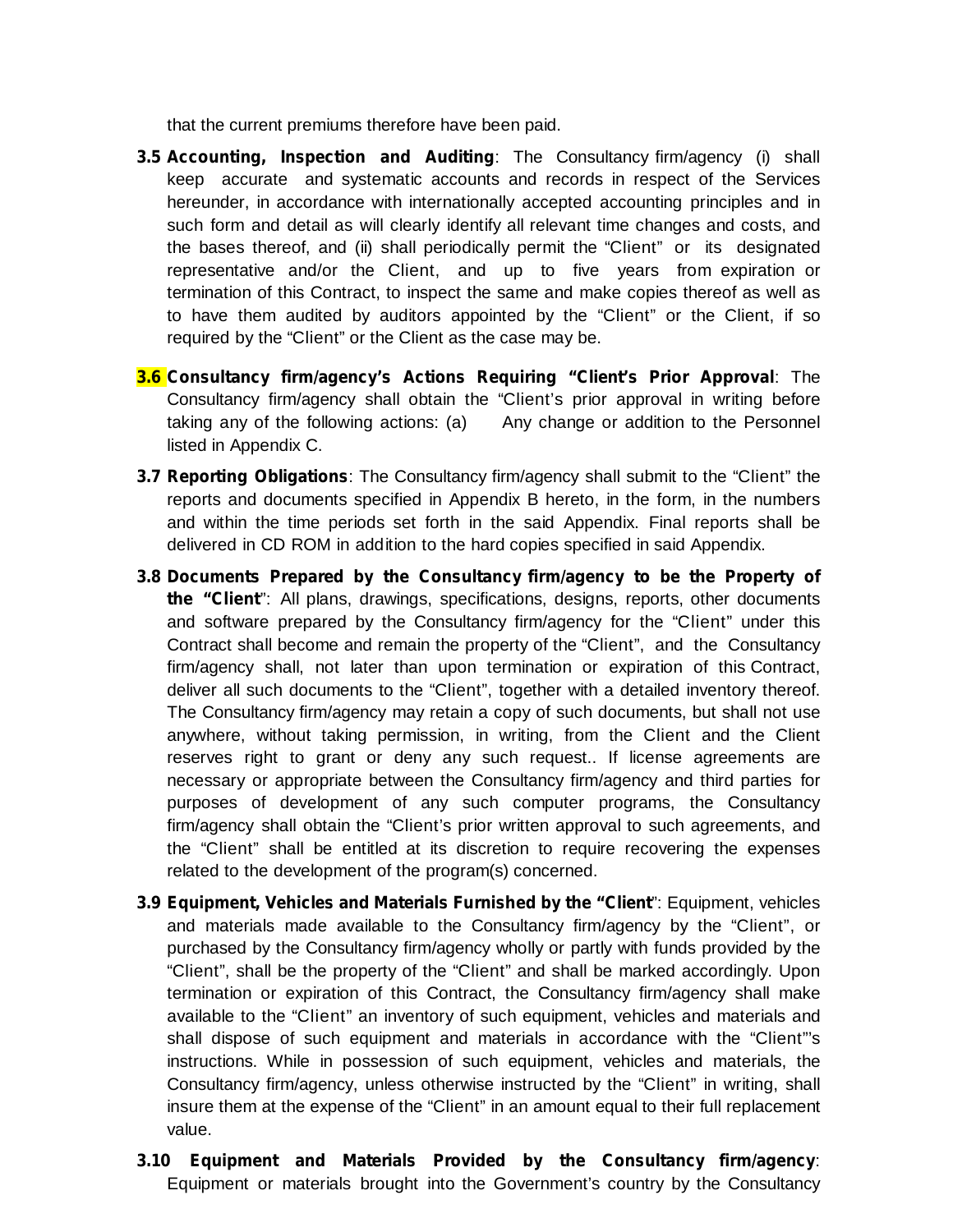firm/agency and the Personnel and used either for the Project or personal use shall remain the property of the Consultancy firm/agency or the Personnel concerned, as applicable.

### **4. CONSULTANCY FIRM/AGENCY'S PERSONNEL**

**4.1 General:** The Consultancy firm/agency shall employ and provide such qualified and experienced Personnel and Sub-Consultancy firm/agency as are required to carry out the Services.

### **4.2 Description of Personnel**:

- a. The title, agreed job description, minimum qualification and estimated period of engagement in the carrying out of the Services of each of the Consultancy firm/agency's Key Personnel are as per the Consultancy firm/agency's proposal and are described in Appendix C.If any of the Key Personnel has already been approved by the "Client", his/her name is listed as well.
- b. If required to comply with the provisions of Clause GC 3.1.1 hereof, adjustments with respect to the estimated periods of engagement of Key Personnel set forth in Appendix C may be made by the Consultancy firm/agency by written notice to the "Client", provided (i) that such adjustments shall not alter the originally estimated period of engagement of any individual by more than 10% or one week, whichever is larger, and (ii) that the aggregate of such adjustments shall not cause payments under this Contract to exceed the ceilings setforth in Clause GC 6.1(b) of this Contract. Any other such adjustments shall only be made with the "Client's written approval.
- c. If additional work is required beyond the scope of the Services specified in Appendix A, the estimated periods of engagement of Key Personnel set forth in Appendix C may be increased by agreement in writing between the "Client" and the Consultancy firm/agency. In case where payments under this Contract exceed the ceilings set forth in Clause GC 6.1(b) of this Contract, this will be explicitly mentioned in the agreement.
- **4.3 Approval of Personnel**: The Key Personnel and Sub-Consultancy firm/agency listed by title as well as by name in Appendix C are hereby approved by the "Client". In respect of other Personnel which the Consultancy firm/agency proposes to use in the carrying out of the Services, the Consultancy firm/agency shall submit to the "Client" for review and approval a copy of their Curricula Vitae (CVs). If the "Client" does not object in writing (stating the reasons for the objection) within twenty-one (21) days from the date of receipt of such CVs, such Personnel shall be deemed to have been approved by the "Client".

### **4.4 Removal and/or Replacement of Personnel**:

a. except as the "Client" may otherwise agree, no changes shall be made in the Personnel. If, for any reason beyond the reasonable control of the Consultancy firm/agency, such as retirement, death, medical incapacity, among others, it becomes necessary to replace any of the Personnel, the Consultancy firm/agency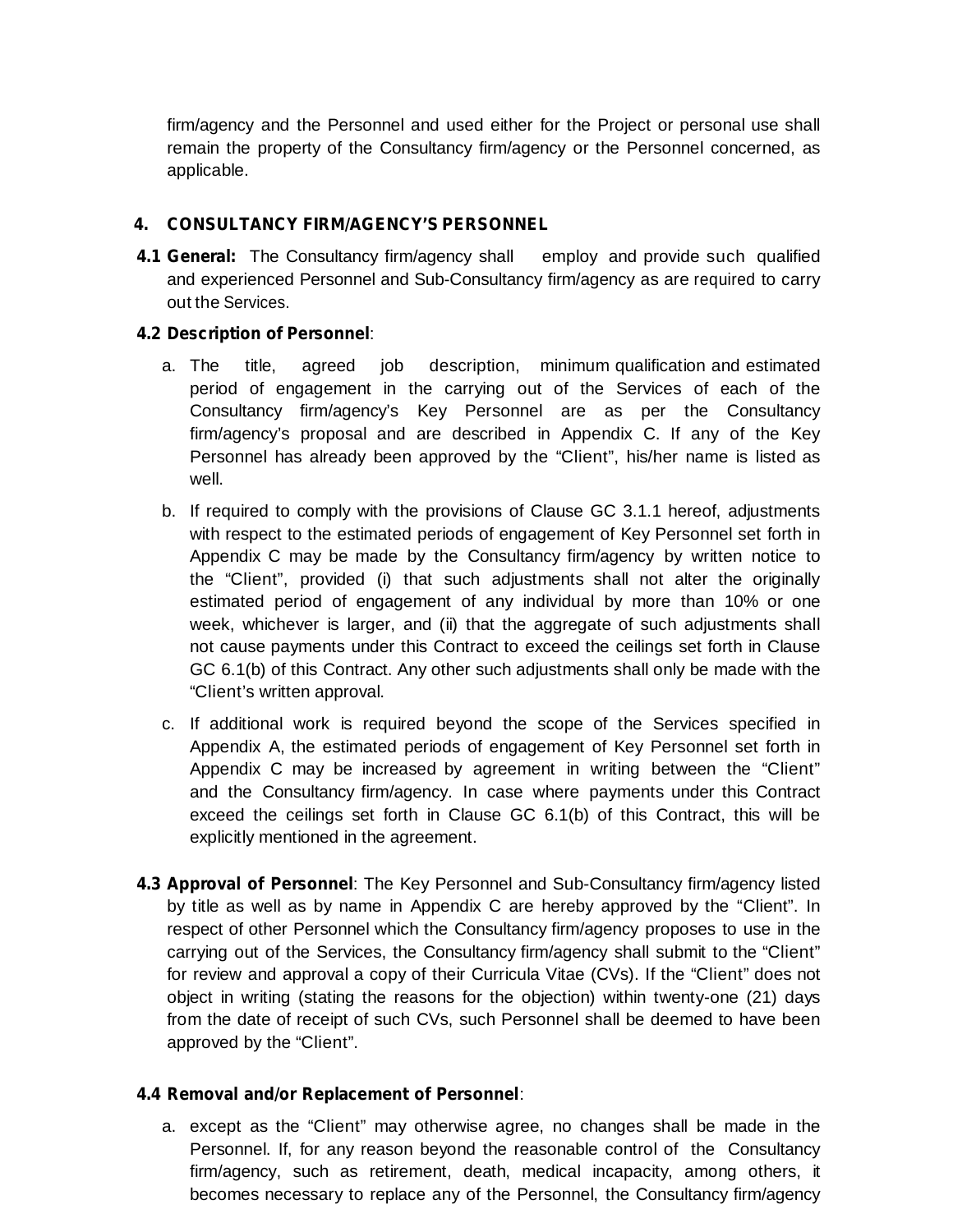shall forthwith provide as a replacement a person of equivalent or better qualifications.

- b. If the "Client" (i) finds that any of the Personnel has committed serious misconduct or has been charged with having committed a criminal action, or (ii) has reasonable cause to be dissatisfied with the performance of any of the Personnel, then the Consultancy firm/agency shall, at the "Client's written request specifying the grounds therefore, forthwith provide as a replacement a person with qualifications and experience acceptable to the "Client".
- c. Any of the Personnel provided as a replacement under Clauses (a) and (b) above, as well as any reimbursable expenditures (including expenditures due to the number of eligible dependents) the Consultancy firm/agency may wish to claim as a result of such replacement, shall be subject to the prior written approval by the "Client". The rate of remuneration applicable to a replacement person will be the rate of remuneration paid to the replacement person. Also (i) the Consultancy firm/agency shall bear all additional travel and other costs arising out of or incidental to any removal and/or replacement, and (ii) the remuneration to be paid for any of the Personnel provided as a replacement shall not exceed the remuneration which would have been payable to the Personnel replaced.
- **4.5 Resident Project Manager**: If required by the SC, the Consultancy firm/agency shall ensure that at all times during the Consultancy firm/agency's performance of the Services a resident project manager, acceptable to the "Client", shall take charge of the performance of such Services.

#### **5. OBLIGATIONS OF THE "CLIENT"**

- **5.1 Assistance and Exemptions:** Unless otherwise specified in the SC, the "Client" shall use its best efforts to ensure that the Government shall:
	- a. Provide the Consultancy firm/agency and Personnel with work permits and such other documents as shall be necessary to enable the Consultancy firm/agency or Personnel to perform the Services.
	- b. Arrange for the Foreign Personnel to be provided promptly with all necessary entry and exit visas, residence permits, exchange permits and any other documents required for their stay in India.
	- c. Issue to officials, agents and representatives of the Government all such instructions as may be necessary or appropriate for the prompt and effective implementation of the Services.
	- d. Provide to the Consultancy firm/agency, Sub-Consultancy firm/agency and Personnel any such other assistance as may be specified in the SC.
- **5.2 Change in the Applicable Law Related to Taxes and Duties**: If, after the date of this Contract, there is any change in the Applicable Laws of Odisha with respect to taxes and duties, which are directly payable by the Consultancy firm/agency for providing the services i.e. service tax or any such applicable tax from time to time, which increases or decreases the cost incurred by the Consultancy firm/agency in performing the Services, then the remuneration and reimbursable expenses otherwise payable to the Consultancy firm/agency under this Contract shall be increased or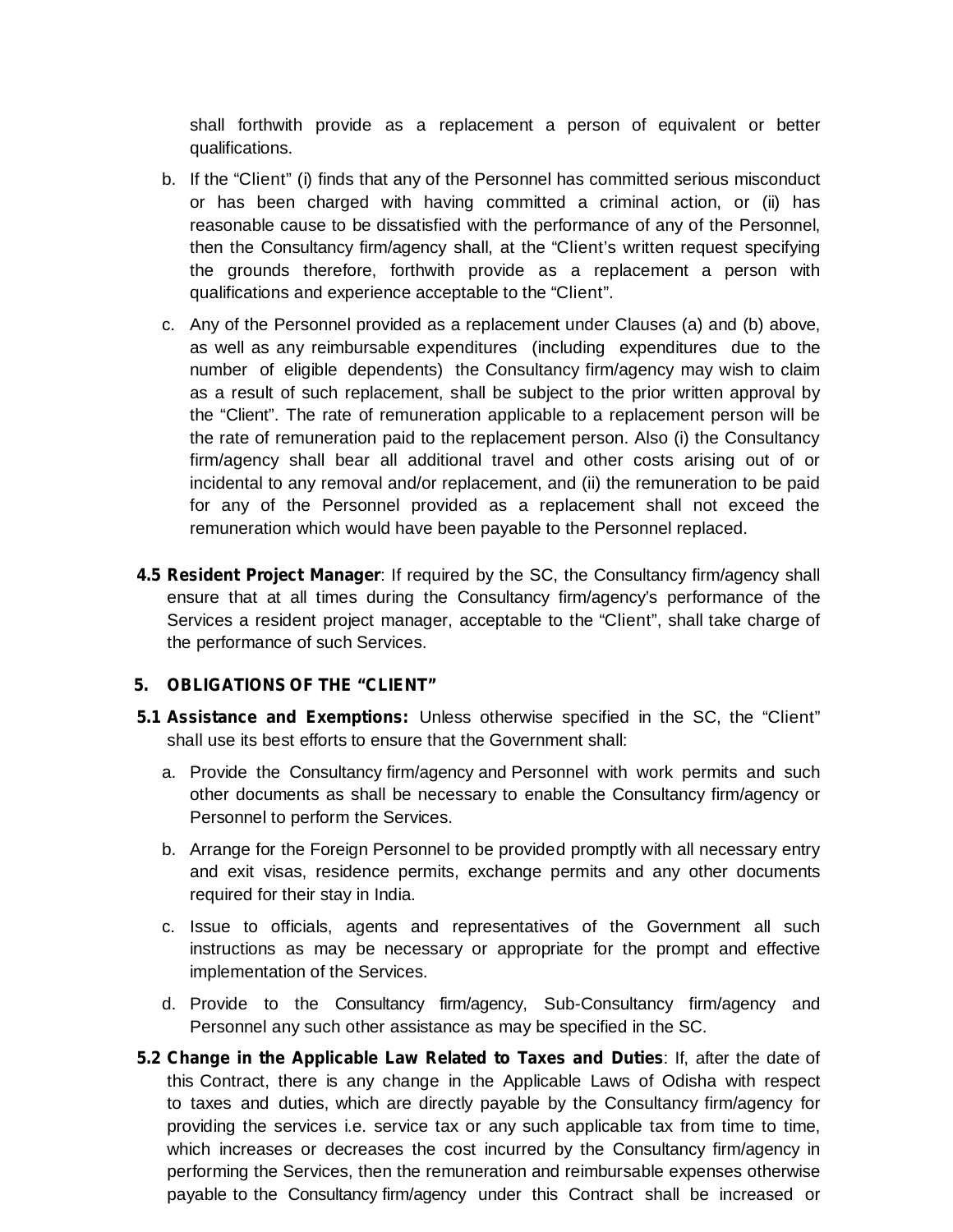decreased accordingly by agreement between the Parties hereto, and corresponding adjustments shall be made to the ceiling amounts specified in Clause GC 6.1(b).

### **5.3 Services, Facilities and Property of the "Client**":

- a. The "Client" shall make available to the Consultancy firm/agency and its Personnel, for the purposes of the Services and free of any charge, the services, facilities and property described in Appendix E at the times and in the manner specified in said **Appendix E**.
- b. In case that such services, facilities and property shall not be made available to the Consultancy firm/agency as and when specified in Appendix E, the Parties shall agree on any time extension that it may be appropriate to grant to the Consultancy firm/agency for the performance of the Services.
- **5.4 Payment**: In consideration of the Services performed by the Consultancy firm/agency under this Contract, the "Client" shall make to the Consultancy firm/agency such payments and in such manner as is provided by Clause GC 6 of this Contract.

### **5.5 Counterpart Personnel**:

- a. If necessary, the "Client" shall make available to the Consultancy firm/agency free of charge such professional and support counterpart personnel, to be nominated by the "Client" with the Consultancy firm/agency's advice, if specified in Appendix E.
- b. Professional and support counterpart personnel, excluding "Client"'s liaison personnel, shall work under the exclusive direction of the Consultancy firm/agency. If any member of the counterpart personnel fails to perform adequately any work assigned to such member by the Consultancy firm/agency that is consistent with the position occupied by such member, the Consultancy firm/agency may request the replacement of such member, and the "Client" shall not unreasonably refuse to act upon such request.

### **6. PAYMENTS TO THE CONSULTANCY FIRM/AGENCY**

### **6.1 Total Cost of the Services**

- a. The total cost of the Services payable is set forth in Appendix D as per the Consultancy firm/agency's proposal to the Client and as negotiated thereafter.
- b. Except as may be otherwise agreed under Clause GC 2.6 and subject to Clause GC 6.1(c), payments under this Contract shall not exceed the amount specified in Appendix-D.
- c. Notwithstanding Clause GC 6.1(b) hereof, if pursuant to any of the Clauses GC 4.2 (c) or 5.2 hereof, the Parties shall agree that additional payments shall be made to the Consultancy firm/agency in order to cover any necessary additional expenditures not envisaged in the cost estimates referred to in Clause GC 6.1(a) above, the ceiling or ceilings, as the case may be, set forth in Clause GC 6.1(b) above shall be increased by the amount or amounts, as the case may be, of any such additional payments.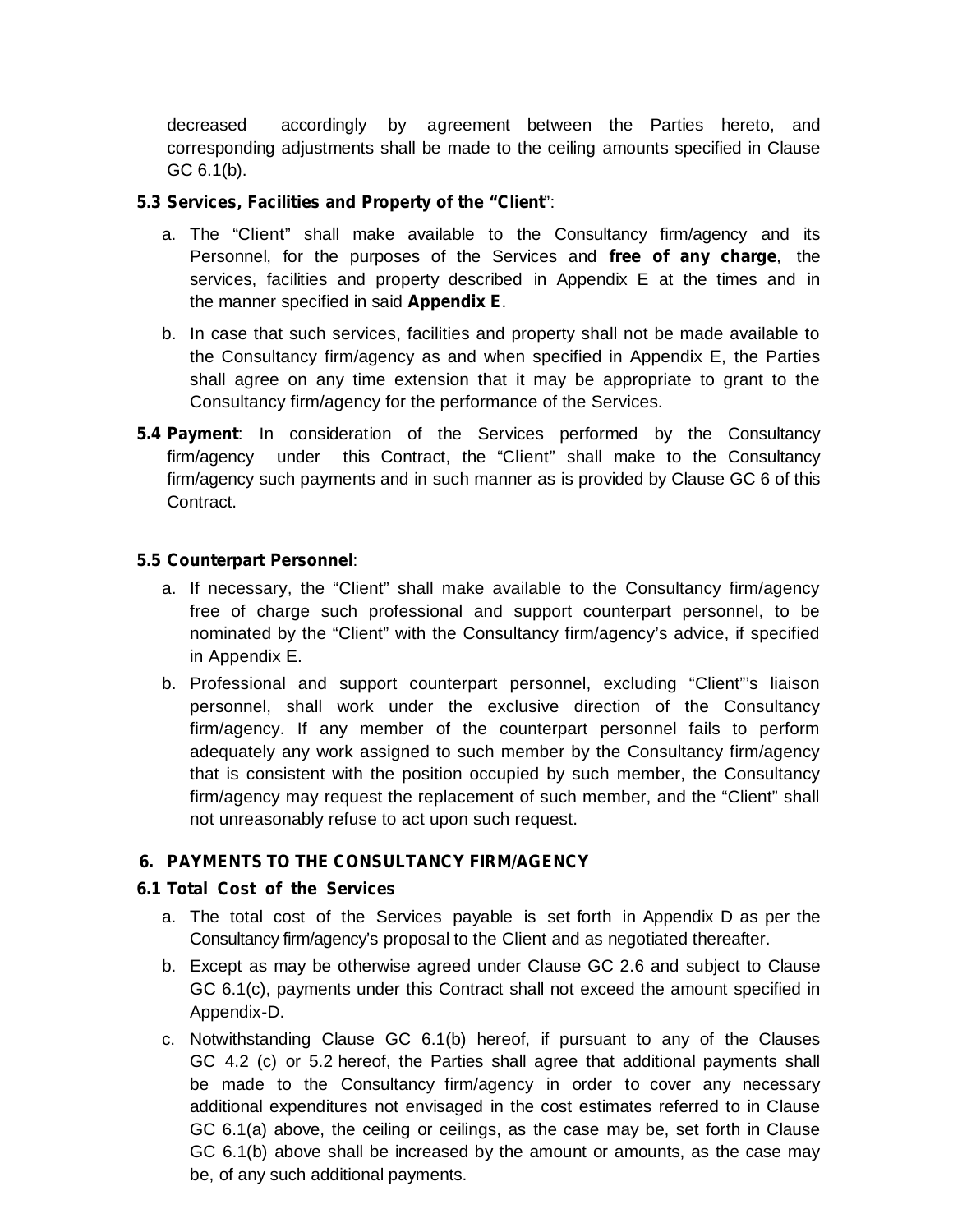- **6.2 Currency of Payment**: All payments shall be made in Indian Rupees.[In case the payment is to be made in the currency other that Indian Rupees, the same shall be mentioned instead of Indian Rupees]
- **6.3 Terms of Payment** The payments in respect of the Services shall be made as follows:
	- a. The Consultancy firm/agency shall submit the invoice for payment when the payment is due as per the agreed terms. The payment shall be released as per the work related milestones achieved and as specified as per SC 10.
	- b. Once a milestone is completed, the Consultancy firm/agency shall submit the requisite deliverables as specified in this Contract. The Client shall release the requisite payment upon acceptance of the deliverables. However, if the Client fails to intimate acceptance of the deliverables or its objections thereto, within 30 days of receipt of it, the Client shall release the payment to the Consultancy firm/agency without further delay.
	- c. Final Payment : The final payment as specified in SC 10 shall be made only after the final report and a final statement, identified as such, shall have been submitted by the Consultancy firm/agency and approved as satisfactory by the "Client". The Services shall be deemed completed and finally accepted by the "Client" and the final report and final statement shall be deemed approved by the "Client" as satisfactory ninety (90) calendar days after receipt of the final report and final statement by the "Client" unless the "Client", within such ninety (90) day period, gives written notice to the Consultancy firm/agency specifying in detail deficiencies in the Services, the final report or final statement. The Consultancy firm/agency shall thereupon promptly make any necessary corrections, and thereafter the foregoing process shall be repeated. Any amount, which the "Client" has paid or caused to be paid in accordance with this Clause in excess of the amounts actually payable in accordance with the provisions of this Contract, shall be reimbursed by the Consultancy firm/agency to the "Client" within thirty (30) days after receipt by the Consultancy firm/agency of notice thereof. Any such claim by the "Client" for reimbursement must be made within twelve (12) calendar months after receipt by the "Client" of a final report and a final statement approved by the "Client" in accordance with the above.
	- d. For the purpose of payment under Clause 6.3 (b) above, acceptance means; acceptance of the deliverables by the Client after submission by the Consultancy firm/agency and the Consultancy firm/agency has made presentation to the CMC / Client (Mention this if presentation is required) with / without modifications to be communicated in writing by the Client to the Consultancy firm/agency.
	- e. If the deliverables submitted by the Consultancy firm/agency are not acceptable to the Client / CMC, reasons for such non-acceptance should be recorded in writing; the Client shall not release the payment due to the Consultancy firm/agency. This is without prejudicing the Client's right to levy any liquidated damages under clause 9. In such case, the payment will be released to the consultant only after it re-submits the deliverable and which is accepted by the Client.
	- f. All payments under this Contract shall be made to the accounts of the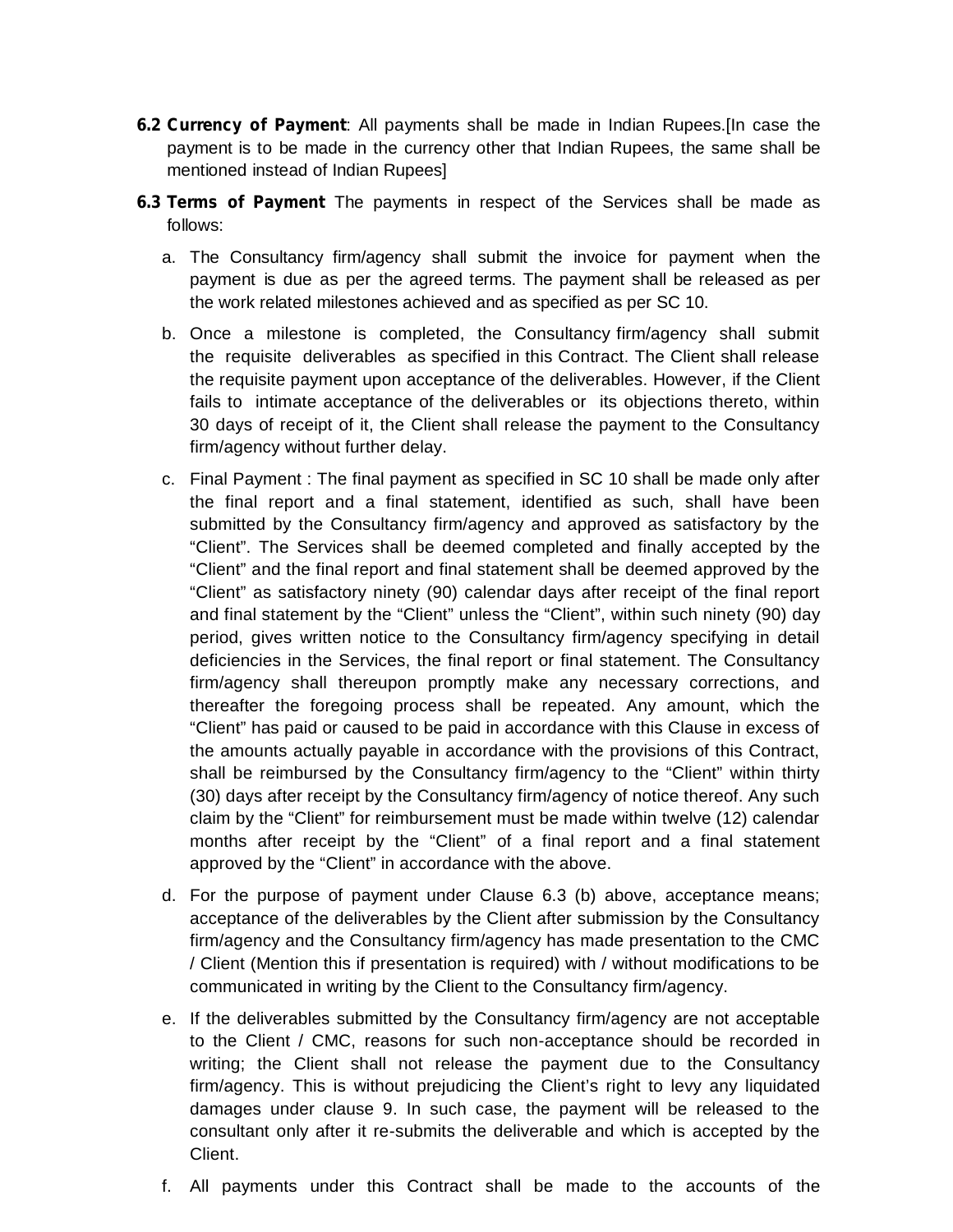Consultancy firm/agency specified in the SC.

- g. With the exception of the final payment under (c) above, payments do not constitute acceptance of the Services nor relieve the Consultancy firm/agency of any obligations hereunder, unless the acceptance has been communicated by the Client to the Consultancy firm/agency in writing and the Consultancy firm/agency has made necessary changes as per the comments / suggestions of the Client communicated to the Consultancy firm/agency.
- h. In case of early termination of the contract, the payment shall be made to the Consultancy firm/agency as mentioned here with: (i) Assessment should be made about work done from the previous milestone, for which the payment is made or to be made till the date of the termination. The Consultancy firm/agency shall provide the details of persons reasonably worked during this period with supporting documents. Based on such details, the remuneration shall be calculated based on the man month rate as specified; (ii) A reasonable assessment of the reimbursable and miscellaneous expenses shall be made based on details furnished by the Consultancy firm/agency in this regard with supporting documents and based on the assessment of the work done and the respective rates as provided. Wherever such an assessment is difficult, the rates should be arrived at by calculating the amount on pro -rata basis. The total amount payable shall be the amount calculated as per (i) and (ii) above plus any applicable tax.

### **7. FAIRNESS AND GOOD FAITH**

- **7.1 Good Faith:** The Parties undertake to act in good faith with respect to each other's rights under this Contract and to adopt all reasonable measures to ensure the realization of the objectives of this Contract.
- **7.2 Operation of the Contract:** The Parties recognize that it is impractical in this Contract to provide for every contingency which may arise during the life of the Contract, and the Parties hereby agree that it is their intention that this Contract shall operate fairly as between them, and without detriment to the interest of either of them, and that, if during the term of this Contract either Party believes that this Contract is operating unfairly, the Parties will use their best efforts to agree on such action as may be necessary to remove the cause or causes of such unfairness, but no failure to agree on any action pursuant to this Clause shall give rise to a dispute subject to arbitration in accordance with Clause GC 8 hereof.

### **8. SETTLEMENT OF DISPUTES**

- **8.1 Amicable Settlement**: Performance of the contract is governed by the terms & conditions of the contract, in case of dispute arises between the parties regarding any matter under the contract, either Party of the contract may send a written Notice of Dispute to the other party. The Party receiving the Notice of Dispute will consider the Notice and respond to it in writing within 30 days after receipt. If that party fails to respond within 30 days, or the dispute cannot be amicably settled within 60 days following the response of that party, clause GC 8.2 shall become applicable.
- **8.2 Arbitration**: In the case of dispute arising upon or in relation to or in connection with the contract between the Client and the Consultancy firm/agency, which has not been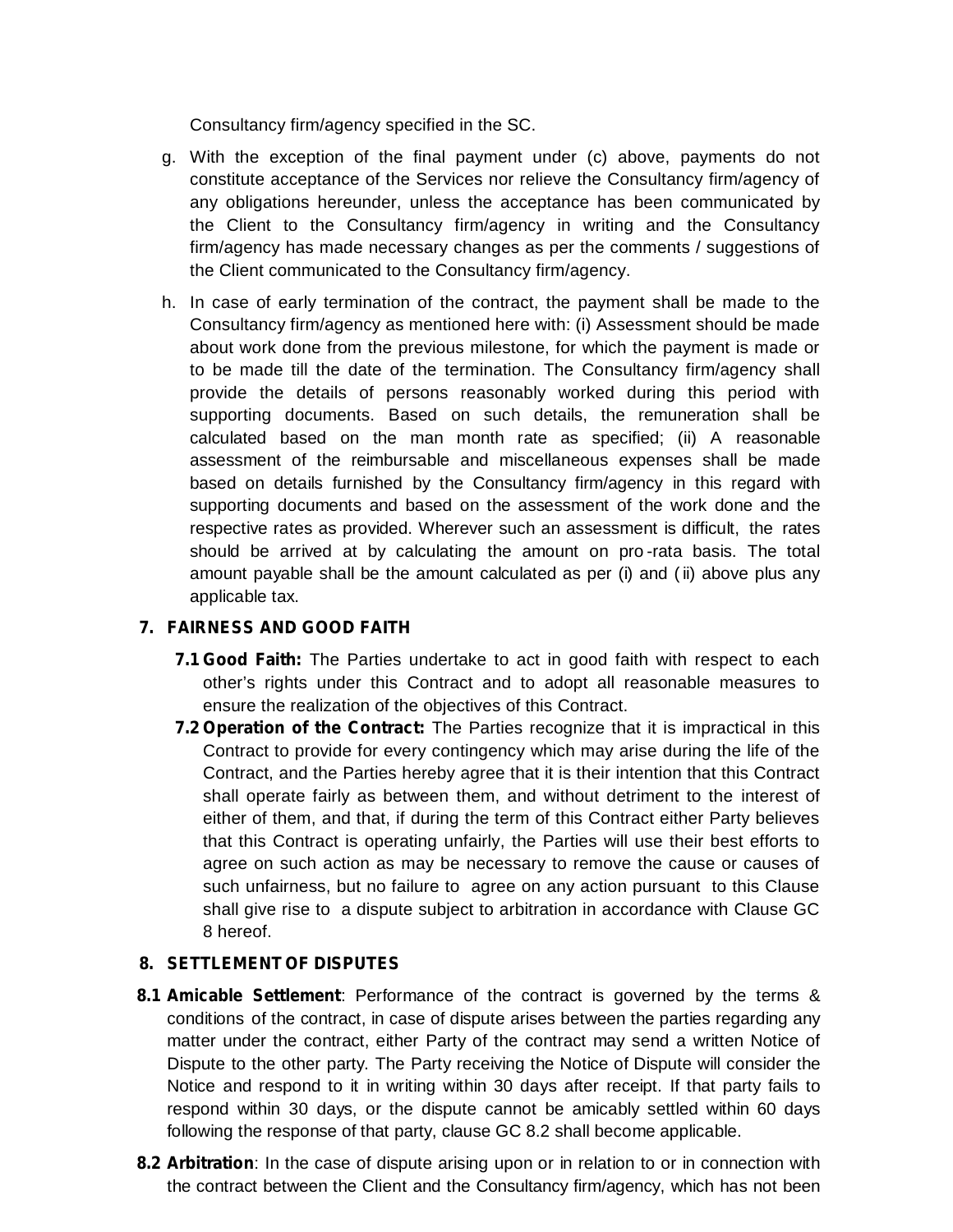settled amicably, any party can refer the dispute for Arbitration under (Indian) Arbitration and Conciliation Act,1996. Such disputes shall be referred to an Arbitral Tribunal consisting of 3 (three) arbitrators, one each to be appointed by the Client and the Consultancy firm/agency, the third arbitrator shall be chosen by the two arbitrators so appointed by the parties and shallact as Presiding Arbitrator. In case of failure of the two arbitrators, appointed by the parties to reach a consensus regarding the appointment of the third arbitrator within a period of 30 days from the date of appointment of the two arbitrators, the Presiding arbitrator shall be appointed by the Secretary of the Ministry / Department. The Arbitration and Conciliation Act, 1996 and any statutory modification or re-enactment thereof, shall apply to these arbitration proceedings.

- **8.3** Arbitration proceedings shall be held in India at the place indicated in SC and the language of the arbitration proceedings and that of all documents and communications between the parties shall be English.
- **8.4** The decision of the majority of arbitrators shall be final and binding upon both parties. The expenses of the arbitrators as determined by the arbitrators shall be shared equally by the Client and the Consultancy firm/agency. However, the expenses incurred by each party in connection with the preparation, presentation shall be borne by the party itself. All arbitration awards shall be in writing and shall state the reasons for the award.

#### **9. Liquidated Damages**

- **9.1** The parties hereby agree that due to negligence of act of any party, if the other party suffers losses, damages the quantification of which may be difficult, and hence the amount specified hereunder shall be construed as reasonable estimate of the damages and both the parties agree to pay such liquidated damages, as defined hereunder as per the provisions of this Contract.
- **9.2** The amount of liquidated damages under this Contract shall not exceed [10 ] % of the total value of the contract as specified in Appendix D.
- **9.3** The liquidated damages shall be applicable under following circumstances:
	- a. If the deliverables are not submitted as per schedule as specified in SC 10, the Consultancy firm/agency shall be liable to pay 1% of the total cost of the services for delay of each week or part thereof.
	- b. If the deliverables are not acceptable to the Client as mentioned in Clause 6.3 (f), and defects are not rectified to the satisfaction of the Client within 30 days of the receipt of the notice, the Consultancy firm/agency shall be liable for Liquidated Damages for an amount equal to [ 1 ]% of total cost of the services for every week or part thereof for the delay.

#### **10. Miscellaneous provisions:**

- i. "Nothing contained in this Contract shall be construed as establishing or creating between the Parities, a relationship of master and servant or principal and agent.
- ii. Any failure or delay on the part of any Party to exercise right or power under this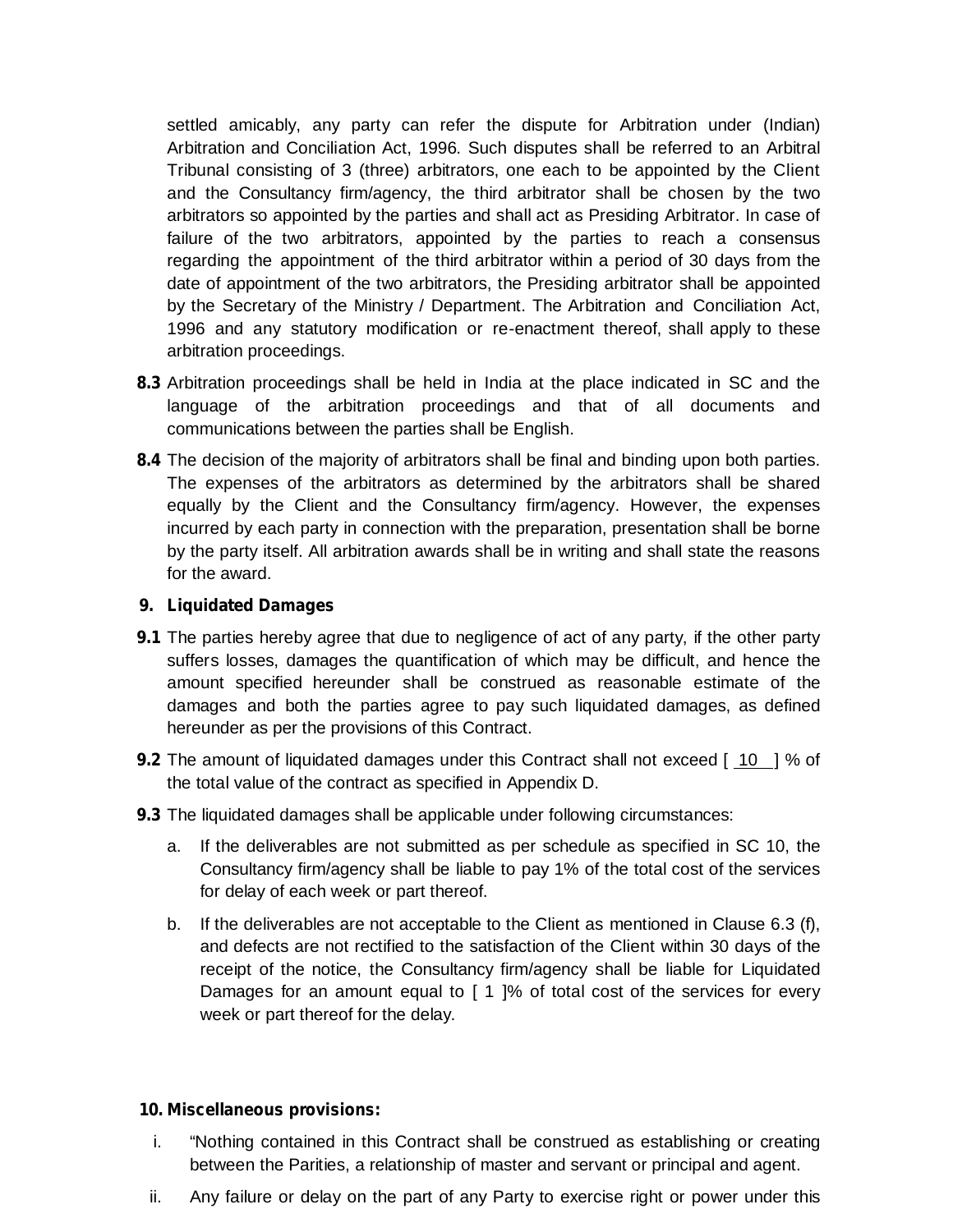Contract shall not operate as waiver thereof.

- iii. The Contractor/Consultancy firm/agency shall notify the Client/ the Government of India of any material change in their status, in particular, where such change would impact on performance of obligations under this Contract.
- iv. Each member/constituent of the Contractor/Consultancy firm/agency, in case of a consortium, shall be jointly and severally liable to and responsible for all obligations towards the Client/Government for performance of works/services including that of its Associates/Sub Contractors under the Contract.
- v. The Contractor/Consultancy firm/agency shall at all times indemnify and keep indemnified the Client/Government of India against all claims/damages etc. for any infringement of any Intellectual Property Rights (IPR) while providing its services under the Project.
- vi. The Contractor/Consultancy firm/agency shall at all times indemnify and keep indemnified the Client/Government of India against any claims in respect of any damages or compensation payable in consequences of any accident or injury sustained or suffered by its (the Contractor's/Consultancy firm/agency's) employees or agents or by any other third Party resulting from or by any action, omission or operation conducted by or on behalf of the Contractor/Consultancy firm/agency.
- vii. The Contractor/ Consultancy firm/agency shall at all times indemnify and keep indemnified the Client/Government of India against any and all claims by Employees, Workman, Contractors, sub-contractors, suppliers, agent(s), employed engaged or otherwise working for the Contractor, in respect of wages, salaries, remuneration, compensation or the like.
- viii. All claims regarding indemnity shall survive the termination or expiry of the Contract.
- ix. It is acknowledged and agreed by all Parties that there is no representation of any type, implied or otherwise, of any absorption, regularization, continued engagement or concession or preference for employment of persons engaged by the (Contractor/Consultancy firm/agency) for any engagement, service or employment in any capacity in any office or establishment of the Government of India or the Client.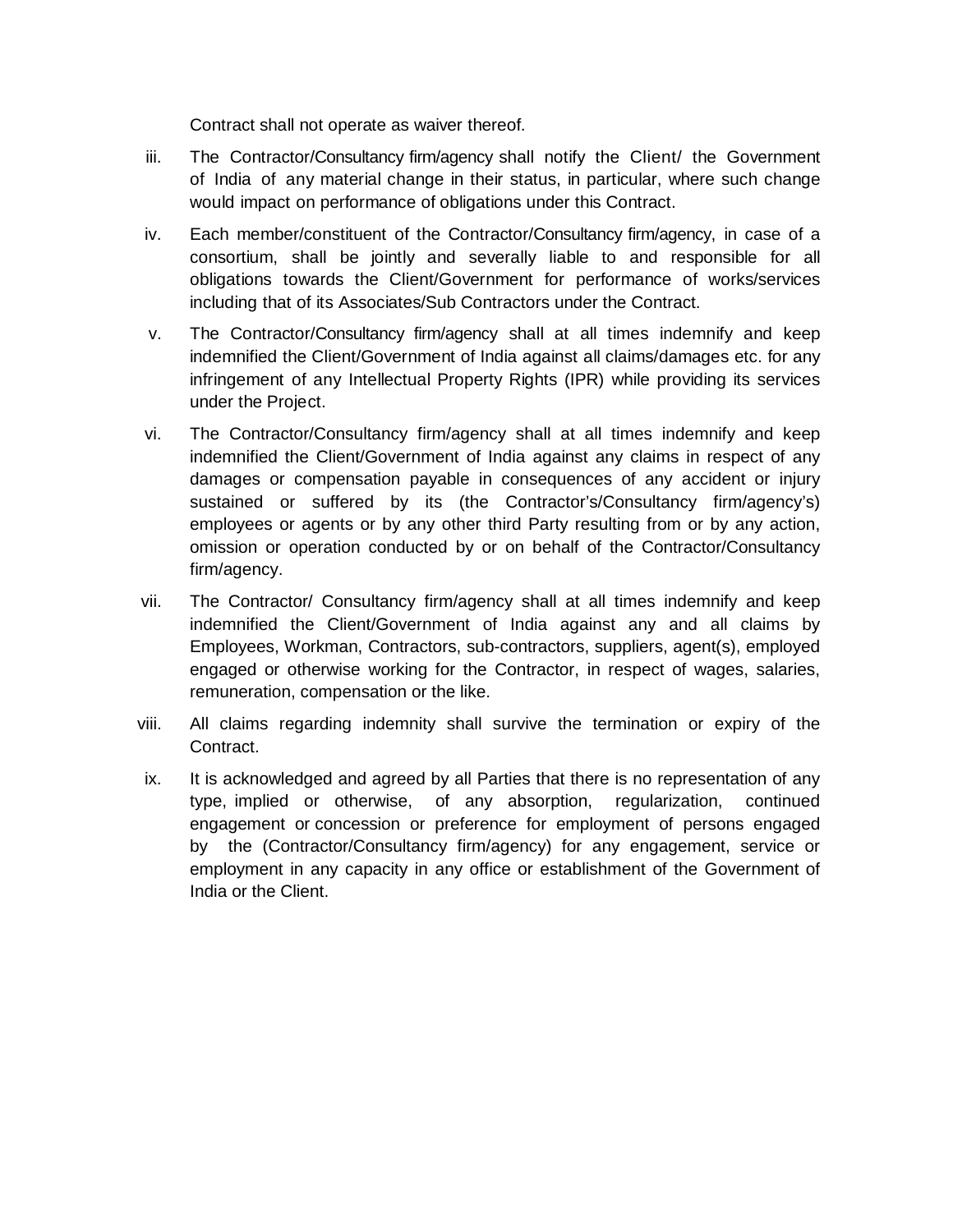## **III. Special Conditions of Contract:**

(Clauses in brackets { } are optional; all notes should be deleted in final text)

| <b>SC Clause</b> | Ref. of GC Clause |                                     | Amendments of, and Supplements to, Clauses in                                                             |
|------------------|-------------------|-------------------------------------|-----------------------------------------------------------------------------------------------------------|
|                  |                   |                                     | the General Conditions of Contract                                                                        |
| 1.               | 1.5               |                                     | The addresses are:                                                                                        |
|                  |                   |                                     |                                                                                                           |
|                  |                   |                                     | "Client":<br>1.                                                                                           |
|                  |                   |                                     | Attention:                                                                                                |
|                  |                   |                                     | Facsimile :                                                                                               |
|                  |                   |                                     | Consultancy firm/agency:<br>2.                                                                            |
|                  |                   |                                     | Attention:                                                                                                |
|                  |                   |                                     | Facsimile :                                                                                               |
| 2.               | 1.7               |                                     | {insert name of member}                                                                                   |
|                  |                   |                                     | The Authorized Representatives are:                                                                       |
|                  |                   |                                     | For the "Client":                                                                                         |
|                  |                   |                                     | For the Consultancy firm/agency:                                                                          |
| 3.               | 2.1               |                                     | The effectiveness conditions are the following:                                                           |
|                  |                   |                                     | a. The contract to be signed within 15 days of intimation.                                                |
|                  |                   | days of contract signing.           | b. Performance bank guarantee to be submitted within 15                                                   |
| 5.               | 2.2               |                                     | The time period shall be one months                                                                       |
| 6.               | 2.3               |                                     | The time period shall be 15 days from effective date                                                      |
| 7.               | 2.4               |                                     | The time period of expiry of contract is                                                                  |
| 8                | 4.5               |                                     | a. The Resident Manager to be located at Bhubaneswar office of<br>the Firm/Agency to coordinate with SUDA |
| 9.5              | 6.1(b)            | The ceiling in local currency is Rs | lakhs                                                                                                     |
| 10.              | 6.3               |                                     | <b>PAYMENT AND REPORTING SCHEDULE shall be as mentioned in TOR</b>                                        |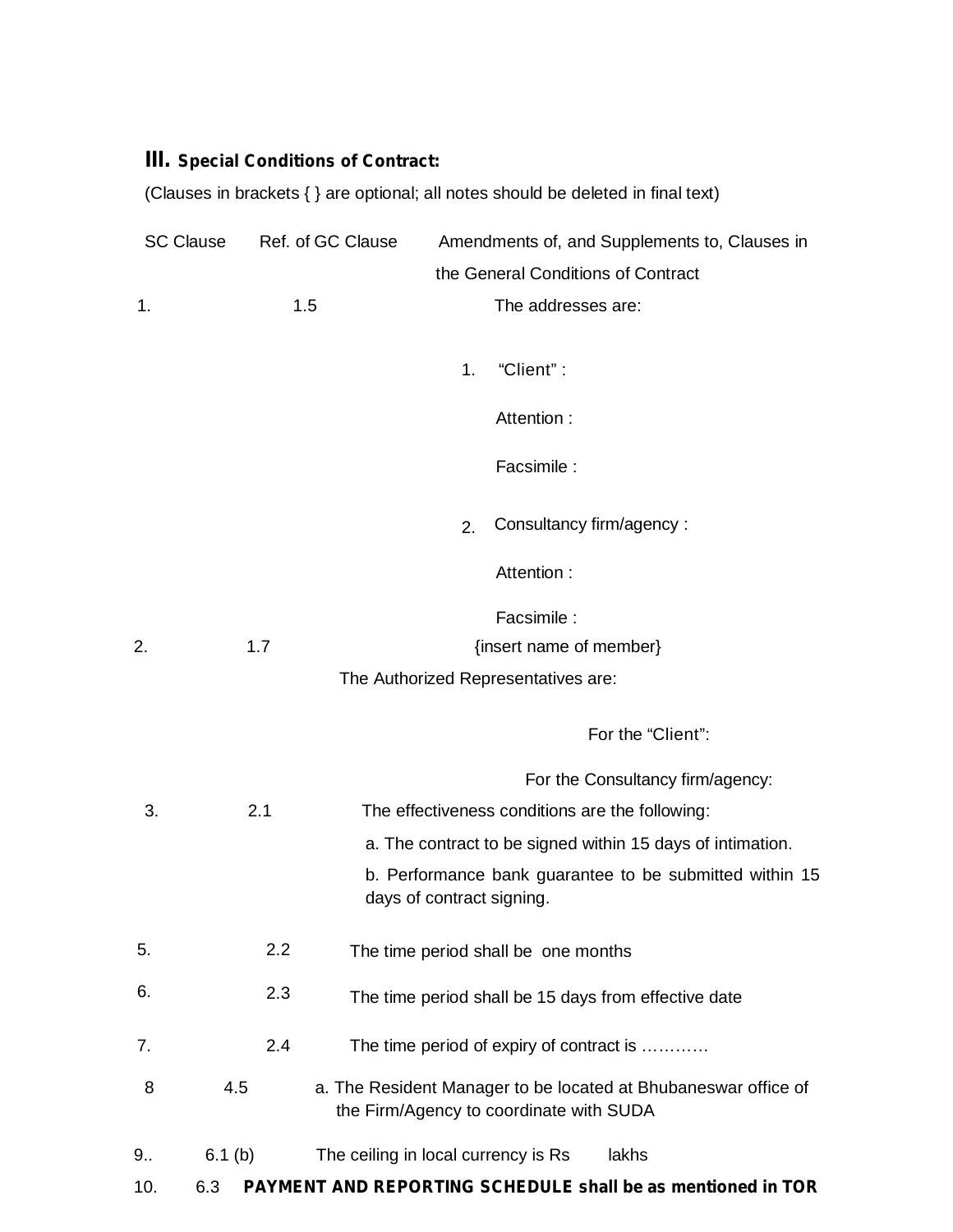11. The Arbitration proceedings shall take place in Bhubaneswar in India.

|    | Binding signature of Client Signed by | (for and on behalf of the President of India)                                             |  |
|----|---------------------------------------|-------------------------------------------------------------------------------------------|--|
|    |                                       | Binding signature of Contractor Signed by Theorem 2012 Contractor School and Theorem 2013 |  |
|    | (for and on behalf of                 | duly authorized vide Resolution                                                           |  |
| No | dated                                 | of the Board of Directors of (a)                                                          |  |
|    | In the presence of (Witnesses)        |                                                                                           |  |

1.

2.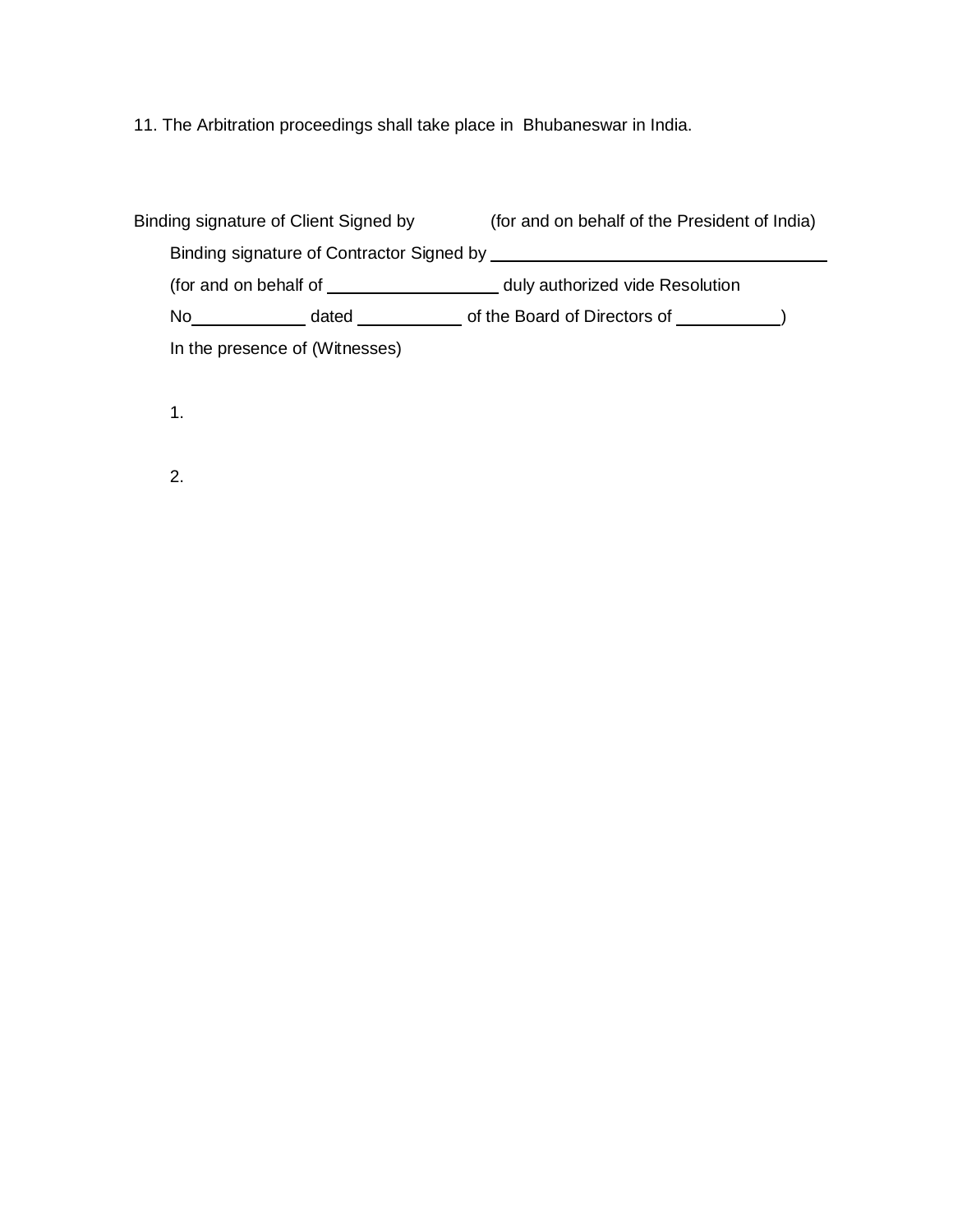### **Appendices-IV**

#### **APPENDIX A – DESCRIPTION OF SERVICES**

Note: This Appendix will include the final Terms of Reference worked out by the "Client" and the Consultancy firm/agency during technical negotiations, dates for completion of various tasks, place of performance for different tasks/activities, specific tasks/activities/outcome to be reviewed, tested and approved by "Client", etc.

### **APPENDIX B - REPORTING REQUIREMENTS**

Here reports mentioned at sc SL.10 ARE TO BE MENTIONED, along with details of persons for each DUDA will be given here.

### **APPENDIX C – STAFFING SCHEDULE**

### **APPENDIX D – Total COST OF SERVICES IN**

Total cost under this contract will be limited to …….lakhs inclusive of all taxes and duties.

### **APPENDIX E - DUTIES OF THE "CLIENT"**

(Include here the list of Services, facilities and property to be made available to the Consultancy firm/agency by the "Client").

### **The Client will provide office sitting facility for all Experts and all other expenses are to be borne by Consulting Firm.**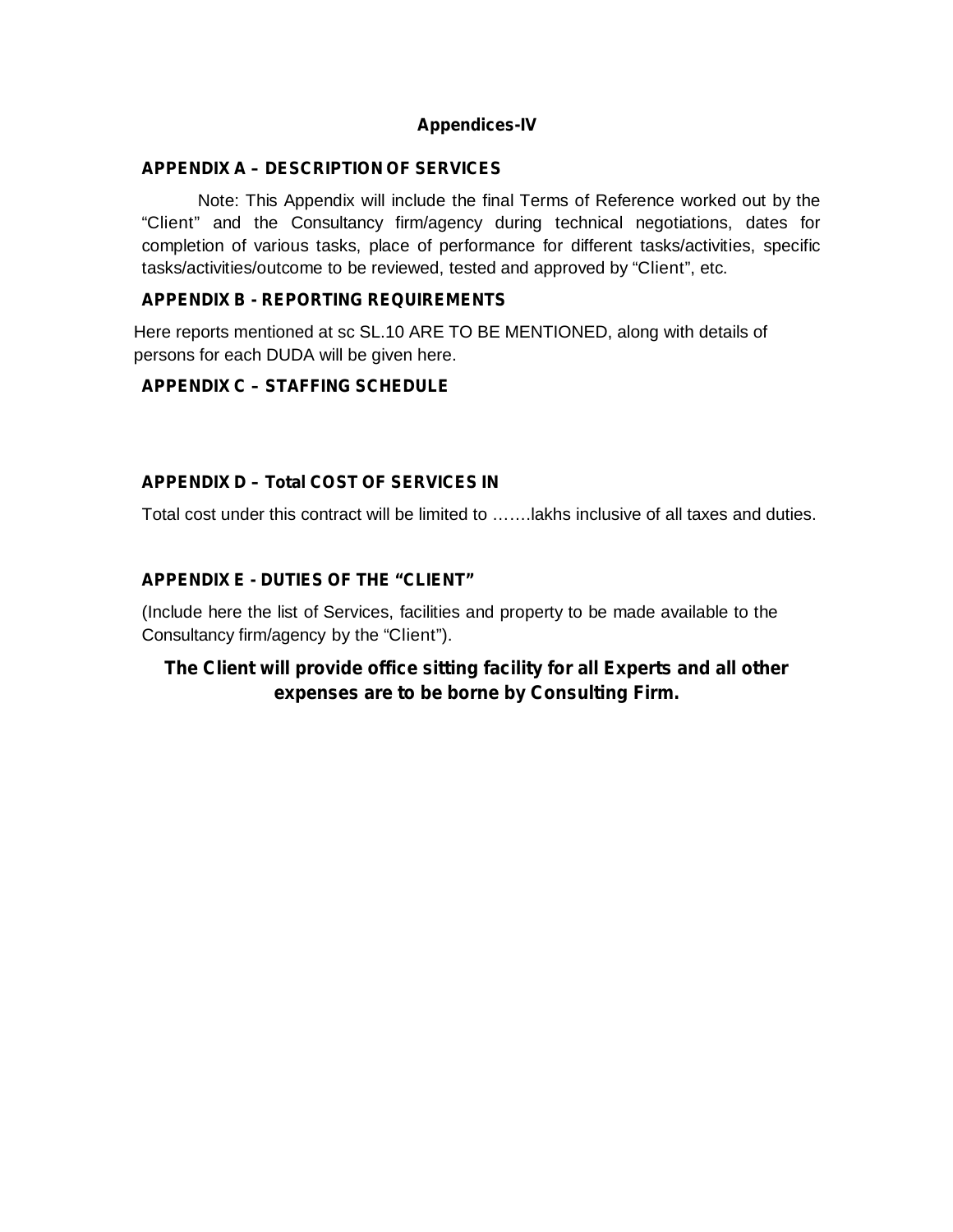### **Invoice format INVOICE**

Invoice No.: Invoice Date:

Service Tax

Registration No. PAN Number

Housing & Urban Development Department

Govt. of Odisha

For Attention of **Example 20** 

| Period of Consultancy:         |                                                                   |      | Start Date ________                |                                | End Date   |          |
|--------------------------------|-------------------------------------------------------------------|------|------------------------------------|--------------------------------|------------|----------|
|                                | Milestone achieved for this claim<br>Period Covered by this Claim |      |                                    |                                |            |          |
|                                |                                                                   |      |                                    |                                |            |          |
| Contract No.:                  |                                                                   |      |                                    |                                |            |          |
| <b>Maximum</b>                 |                                                                   |      | Contract Value: Total              |                                | Amount     | Received |
| Claims made Amount:<br>Amount: |                                                                   | Date | Date<br>Invoice No.<br>Invoice No. | Date Received<br>Date Received |            |          |
|                                | Amount:                                                           | Date | Invoice No.                        | Date Received                  |            |          |
|                                | Particulars of current claim made should be<br>mentioned here     |      |                                    | Amount                         | Tax if any |          |
| <b>Invoice Total</b>           |                                                                   |      |                                    |                                |            |          |
|                                | PLEASE MAKE PAYMENT TO:                                           |      |                                    |                                |            |          |
|                                |                                                                   |      |                                    |                                |            |          |
| <b>Account Number:</b>         |                                                                   |      |                                    |                                |            |          |

This invoice is in respect of a supply of services to the Client, and is addressed to the Client, purely for payment purposes. I certify that the amounts claimed in this invoice have been wholly and necessarily incurred for the purpose of the engagement and have not been claimed before.

Signature of Bidder

The claim is correct and Services have been received. Please arrange payment:

Project Officer/Advisor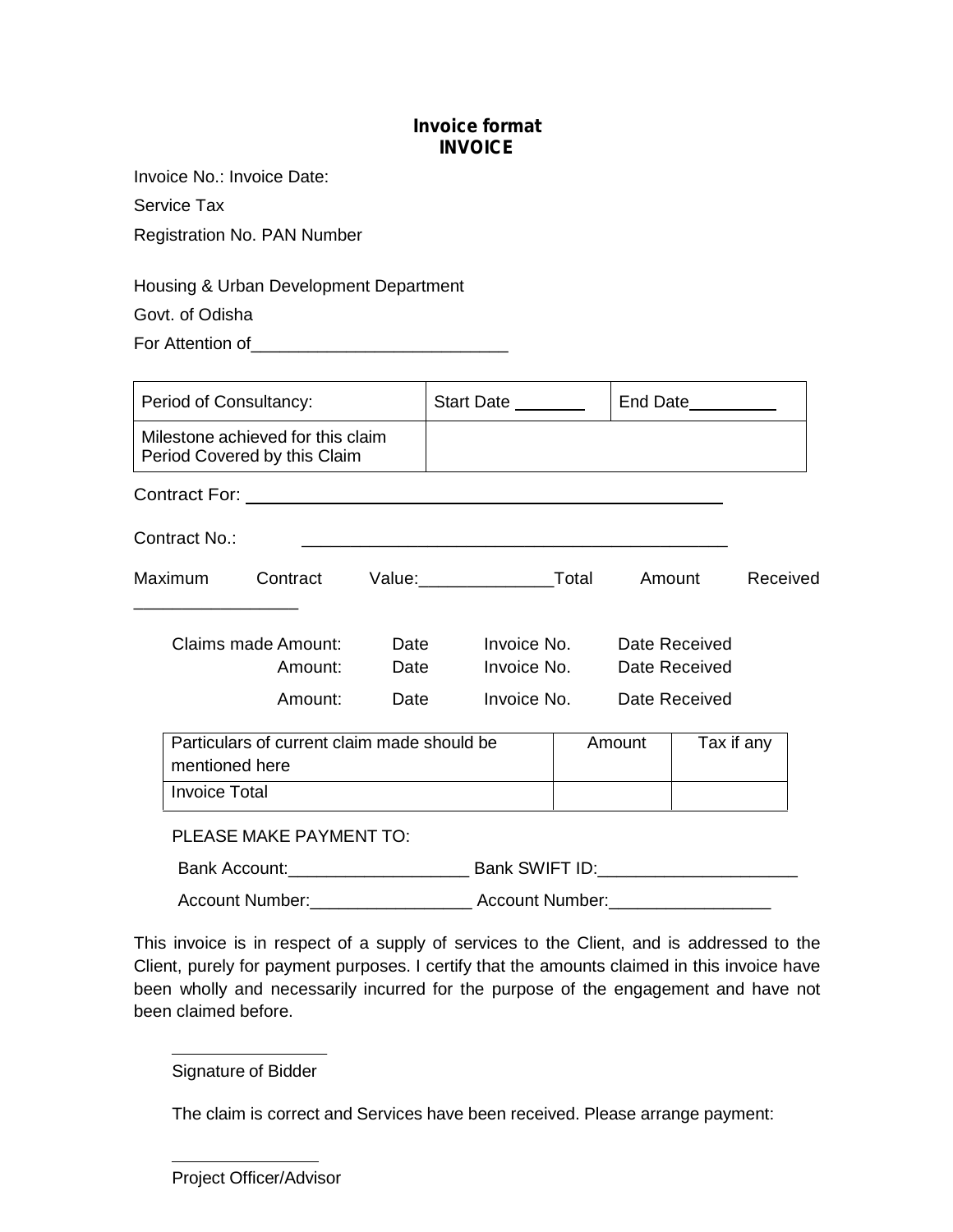#### **Bank Guarantee Format for Performance**

To

**To**<br>The Additional Director, SUDA,<br>Housing & Urban Development Department,

#### **Govt. of Odisha**

WHEREAS……………………………………………….(name and address of the contractor) (hereinafter called "the contractor") has undertaken, in pursuance of contract no ……………… dated…………………..to provide service of ………………….(description of services) (herein after called "the contract").

AND WHEREAS it has been stipulated by you in the said contract that the Contractor shall furnish you with a bank guarantee by a scheduled commercial bank recognized by you for the sum specified therein as security for compliance with its obligations in accordance with the contract;

AND WHEREAS we have agreed to give the contractor such a bank guarantee;

NOW THEREFORE we hereby affirm that we are guarantors and responsible to you, on behalf of the contractor, up to a total of……………………………………………. (amount of the guarantee in words and figures), and we undertake to pay you, upon your first written demand declaring the contractor to be in default under the contract and without cavil or argument, any sum or sums within the limits of (amount of guarantee) as aforesaid, without your needing to prove or to show grounds or reasons for your demand or the sum specified therein.

We hereby waive the necessity of your demanding the said debt from the contractor before presenting us with the demand.

We further agree that no change or addition to or other modification of the terms of the contract to be performed there under or of any of the contract documents which may be made between you and the contractor shall in any way release us from any liability under this guarantee and we hereby waive notice of any such change, addition or modification.

This quarantee shall be valid until the .........day of .............., 20..............

Our………………….… branch at………………………… \* (Name & Address of the ………………….. ……….\* branch) is liable to pay the guaranteed amount depending on the filing of claim and any part thereof under this Bank Guarantee only and only if you serve upon us at our…………………..\* branch a written claim or demand and received by us at our…………………… branch on or before Dt…………….. Otherwise bank shall be discharged of all liabilities under this guarantee thereafter.

………………………………………………

(Signature of the authorized officer of the Bank)

……….…………………………………….. Name and designation of the officer ……………………………………. …………………………………….

Seal, name & address of the Bank and address of the Branch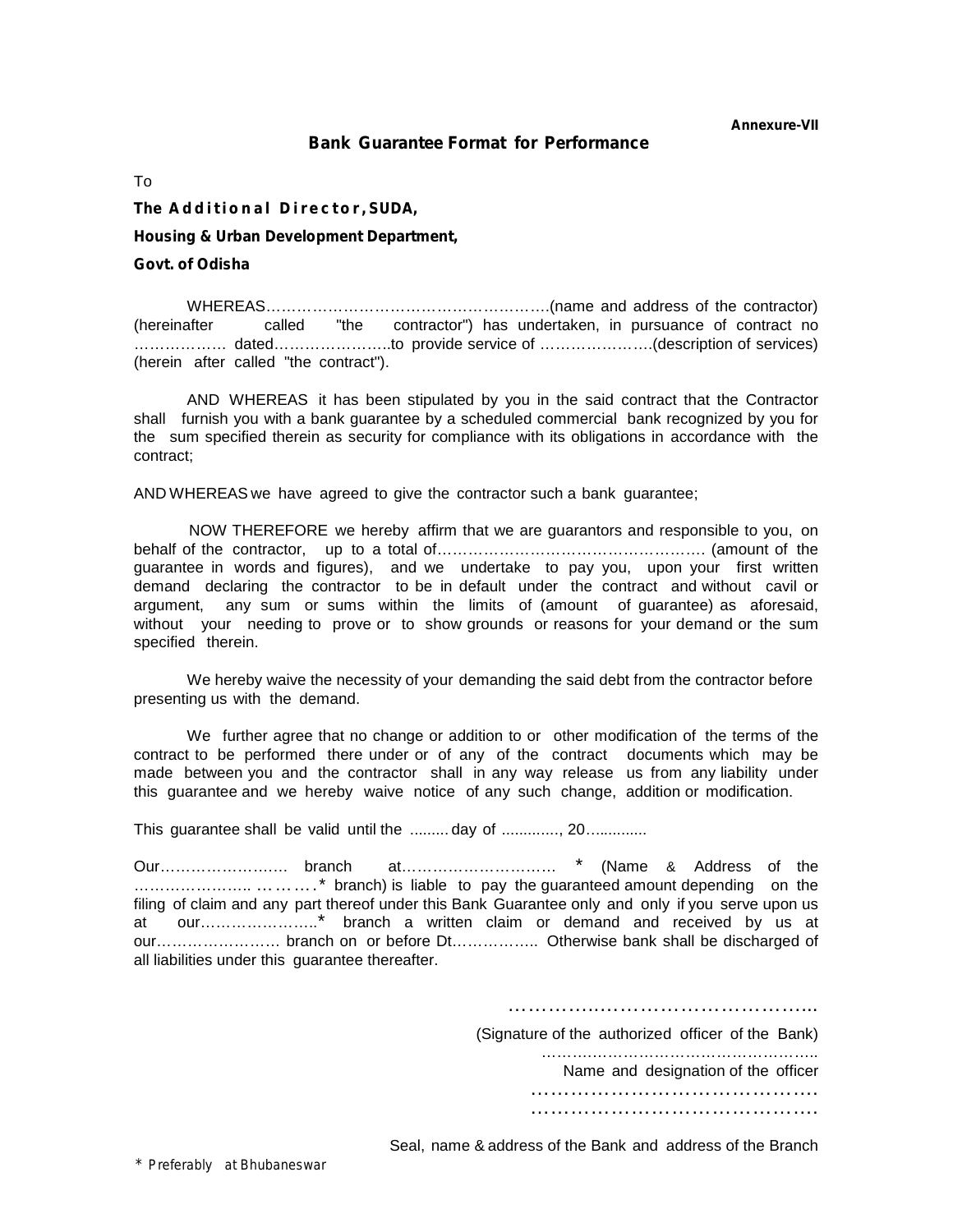### **(Annexure – A)**

#### **Details of PMU**

# **NOTE: The Authority reserves the right to modify Number of Experts as per requirement and FIRM shall have to abide as per instruction of Authority in this regard.**

**Details of PMU PACKAGE\_1** (Annexure – A)

| <b>DISTRICT</b>   | <b>MUNICIPAL</b><br><b>CORPORATION/</b><br><b>MUNICIPALITY/</b><br><b>N.A.C.</b> | <b>Cluster</b> | Team<br>Lead | M&E<br><b>Expert</b> | Infrastructure<br><b>Expert</b> |
|-------------------|----------------------------------------------------------------------------------|----------------|--------------|----------------------|---------------------------------|
|                   | Balasore(M)                                                                      |                |              |                      |                                 |
|                   | Jaleswar(M)                                                                      |                |              |                      |                                 |
| <b>Balasore</b>   | Nilagiri(N)                                                                      | 4              | $\mathbf{1}$ | 1                    | 1                               |
|                   | Soro(M)                                                                          |                |              |                      |                                 |
|                   | Bhadrak(M)                                                                       |                |              |                      |                                 |
|                   | Basudevpur(M)                                                                    |                |              |                      |                                 |
| <b>Bhadrak</b>    | Chandbali(N)                                                                     | $\overline{7}$ | 1            | 1                    | 1                               |
|                   | Dhamnagar(N)                                                                     |                |              |                      |                                 |
|                   | Belpahar(M)                                                                      |                |              |                      |                                 |
| <b>Jharsuguda</b> | Brajarajnagar(M)                                                                 | 8              | $\mathbf{1}$ |                      | 1                               |
|                   | Jharsuguda(M)                                                                    |                |              |                      |                                 |
| <b>Deogarh</b>    | Deogarh(M)                                                                       |                |              |                      | 1                               |
|                   | Kuchinda(N)                                                                      |                | 1            |                      |                                 |
| <b>Sambalpur</b>  | Redhakhol(N)                                                                     | 10             |              |                      | 1                               |
|                   | Sambalpur(MC)                                                                    |                |              |                      |                                 |
|                   | Athagarh(N)                                                                      |                |              |                      |                                 |
|                   | Banki(N)                                                                         |                | 1            | 1                    |                                 |
|                   | Choudwar(M)                                                                      | 11             |              |                      |                                 |
| <b>Cuttack</b>    | <b>Cuttack (MC)</b>                                                              |                |              |                      | 1                               |
|                   | Dhankanal(M)                                                                     |                |              |                      |                                 |
|                   | Kamakhyanagar(N)                                                                 |                |              |                      |                                 |
|                   | Hindol(N)                                                                        |                |              |                      |                                 |
|                   | Konark(N)                                                                        |                |              |                      |                                 |
| <b>Puri</b>       | Nimapara(N)                                                                      | 14             | 1            |                      | 1                               |
|                   | Pipili(N)                                                                        |                |              |                      |                                 |
|                   | Puri(M)                                                                          |                |              |                      |                                 |
|                   | Khandapara(N)                                                                    |                |              |                      |                                 |
| <b>Nayagarh</b>   | Daspala (N)                                                                      |                |              |                      | 1                               |
|                   | Ranpur(N)                                                                        |                |              |                      |                                 |
|                   | Nayagarh(N)                                                                      | 15             |              |                      |                                 |
|                   | Balugaon(N)                                                                      |                |              |                      |                                 |
| <b>Khurda</b>     | Banpur(N)                                                                        |                | 1            | 1                    | 1                               |
|                   | Jatni(M)                                                                         |                |              |                      |                                 |
|                   | Khurda(M)                                                                        |                |              |                      |                                 |
|                   | Jaypore(M)                                                                       |                |              |                      |                                 |
| <b>Koraput</b>    | Koraput(M)                                                                       |                | 1            |                      | 1                               |
|                   | Kotpad(N)                                                                        | 16             |              |                      |                                 |
|                   | Sunabedha(M)                                                                     |                |              |                      |                                 |
| <b>Malkangiri</b> | Balimela(N)                                                                      |                |              |                      | 1                               |
|                   | Malkangiri(M)                                                                    |                |              |                      |                                 |
|                   | Aska(N)                                                                          |                |              |                      |                                 |
| Ganjam            | Belaguntha(N)                                                                    | 20             | 1            | $\mathbf{2}$         | 3                               |
|                   | Berahampur(MC)                                                                   |                |              |                      |                                 |
|                   | Bhanjanagar(N)                                                                   |                |              |                      |                                 |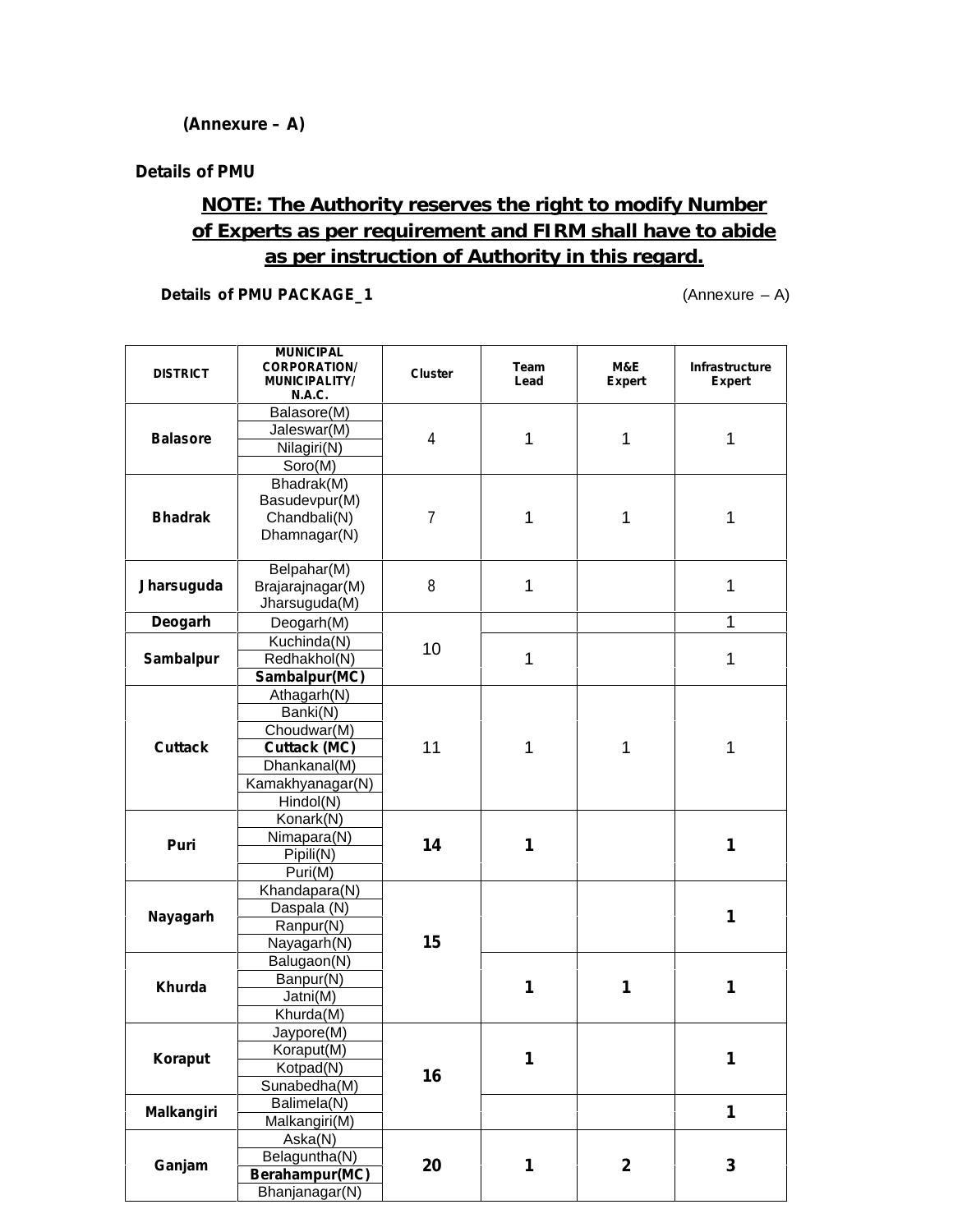| Buguda(N)         |  |                             |  |
|-------------------|--|-----------------------------|--|
| Chatrapur(N)      |  |                             |  |
| Chikiti(N)        |  |                             |  |
| Digapahandi(N)    |  |                             |  |
| Ganjam (N)        |  |                             |  |
| Gopalpur(N)       |  |                             |  |
| Hinjilicut(N)     |  |                             |  |
| Kavisuryanagar(N) |  |                             |  |
| Khallikot(N)      |  |                             |  |
| Kodala(N)         |  |                             |  |
| Polsora(N)        |  |                             |  |
| Purusottampur(N)  |  |                             |  |
| Rambha(N)         |  |                             |  |
| Soroda(N)         |  |                             |  |
| <b>SUDA</b>       |  | <b>Finance Expert-1 No.</b> |  |
| <b>SUDA</b>       |  | <b>HR EXPERT -1 No</b>      |  |
| <b>OUIDF</b>      |  |                             |  |

Authority reserves the right to modify (ADDITION/Deletion) number of experts based on requirement and Firm shall have to abide as per instruction of Authority in this regard.

# **PACKAGE\_\_\_\_2**

| <b>DISTRICT</b>   | <b>MUNICIPAL</b><br><b>CORPORATION/</b><br><b>MUNICIPALITY/</b><br><b>N.A.C.</b> | <b>Cluster</b> | <b>Team</b><br>Lead | M&E<br><b>Expert</b> | Infrastructure<br><b>Expert</b> |
|-------------------|----------------------------------------------------------------------------------|----------------|---------------------|----------------------|---------------------------------|
|                   | Angul(M)                                                                         |                | $\mathbf{1}$        |                      | 1                               |
|                   | Athamallik(N)                                                                    |                |                     |                      |                                 |
| <b>Angul</b>      | Talcher(M)                                                                       | $\mathbf{1}$   |                     |                      |                                 |
|                   | Balangir(M)                                                                      |                | $\mathbf{1}$        | 1                    | 1                               |
|                   | Kantabanjhi(N)                                                                   |                |                     |                      |                                 |
|                   | Patnagarh(N)                                                                     |                |                     |                      |                                 |
|                   | Tusura (N)                                                                       |                |                     |                      |                                 |
| <b>Balangir</b>   | Titilagarh(M)                                                                    | $\overline{2}$ |                     |                      |                                 |
|                   | Khariar(N)                                                                       |                |                     |                      | $\mathbf{1}$                    |
|                   | Khariar Road(N)                                                                  |                |                     |                      |                                 |
| <b>Nuapara</b>    | Nuapara(N)                                                                       |                |                     |                      |                                 |
|                   | Bhawanipatna(M)                                                                  |                | $\mathbf{1}$        |                      | $\mathbf{1}$                    |
|                   | Junagarh(N)                                                                      |                |                     |                      |                                 |
|                   | Dharmgarh(N)                                                                     |                |                     |                      |                                 |
| Kalahandi         | Kesinga(N)                                                                       |                |                     |                      |                                 |
|                   | Naowarangapur(M)                                                                 |                |                     |                      | 1                               |
| <b>Nowrangpur</b> | Umerkote(M)                                                                      | 3              |                     |                      |                                 |
|                   | Baragarh(M)                                                                      |                | $\mathbf{1}$        | $\mathbf{1}$         | 1                               |
|                   | Padampur(N)                                                                      |                |                     |                      |                                 |
|                   | Barpalli(N)                                                                      |                |                     |                      |                                 |
| <b>Baragarh</b>   | Attabira(N)                                                                      | 5              |                     |                      |                                 |
| <b>Boudh</b>      | Boudhgarh(N)                                                                     |                |                     |                      | 1                               |
|                   | Binika(N)                                                                        |                |                     |                      |                                 |
|                   | Sonepur(M)                                                                       |                | $\mathbf{1}$        |                      | 1                               |
| <b>Subarnapur</b> | Tarva(N)                                                                         |                |                     |                      |                                 |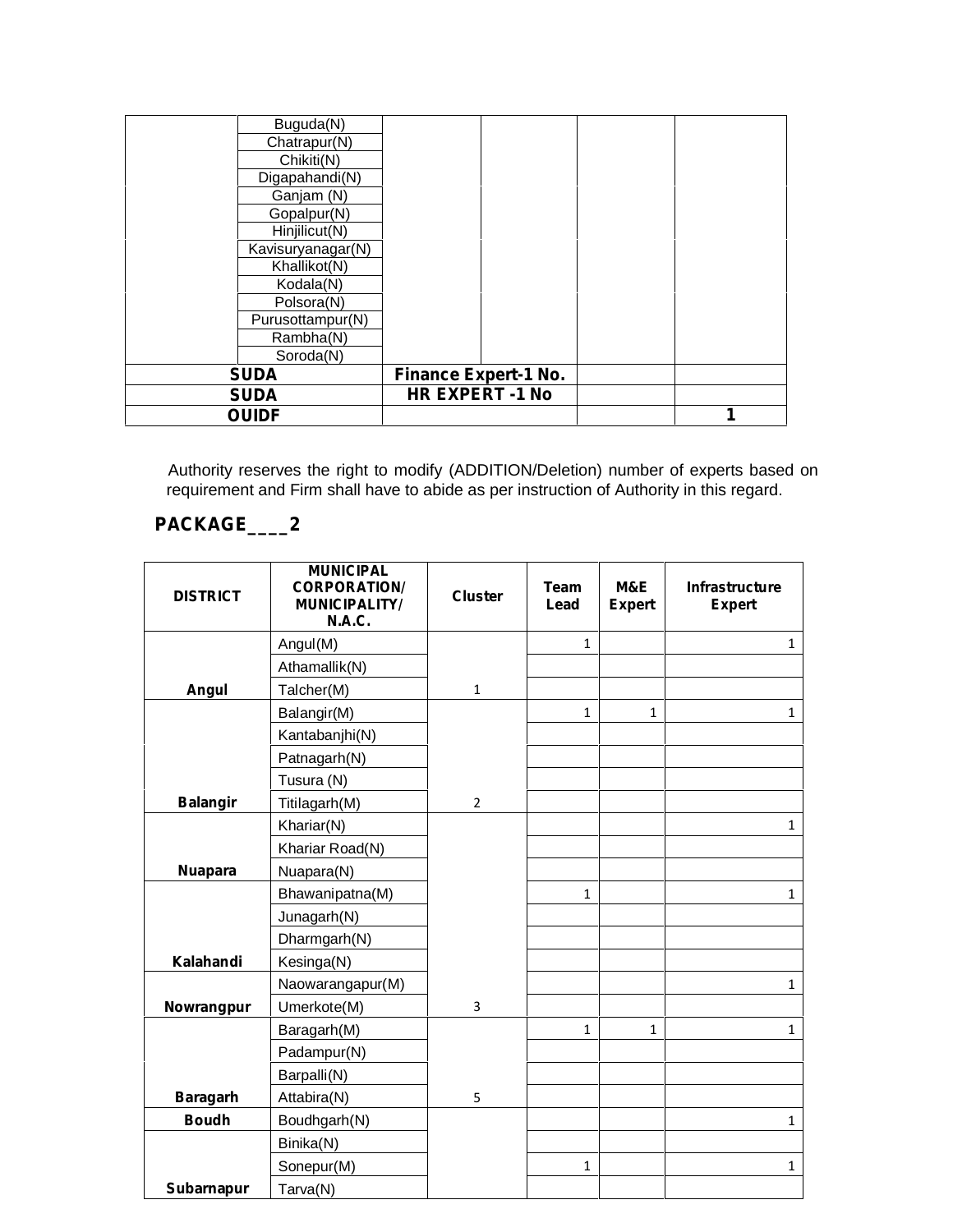|                 | G. Udayagiri(N) |  |  |
|-----------------|-----------------|--|--|
|                 | Balliguda(N)    |  |  |
| <b>Phulbani</b> | Phulbani(M)     |  |  |